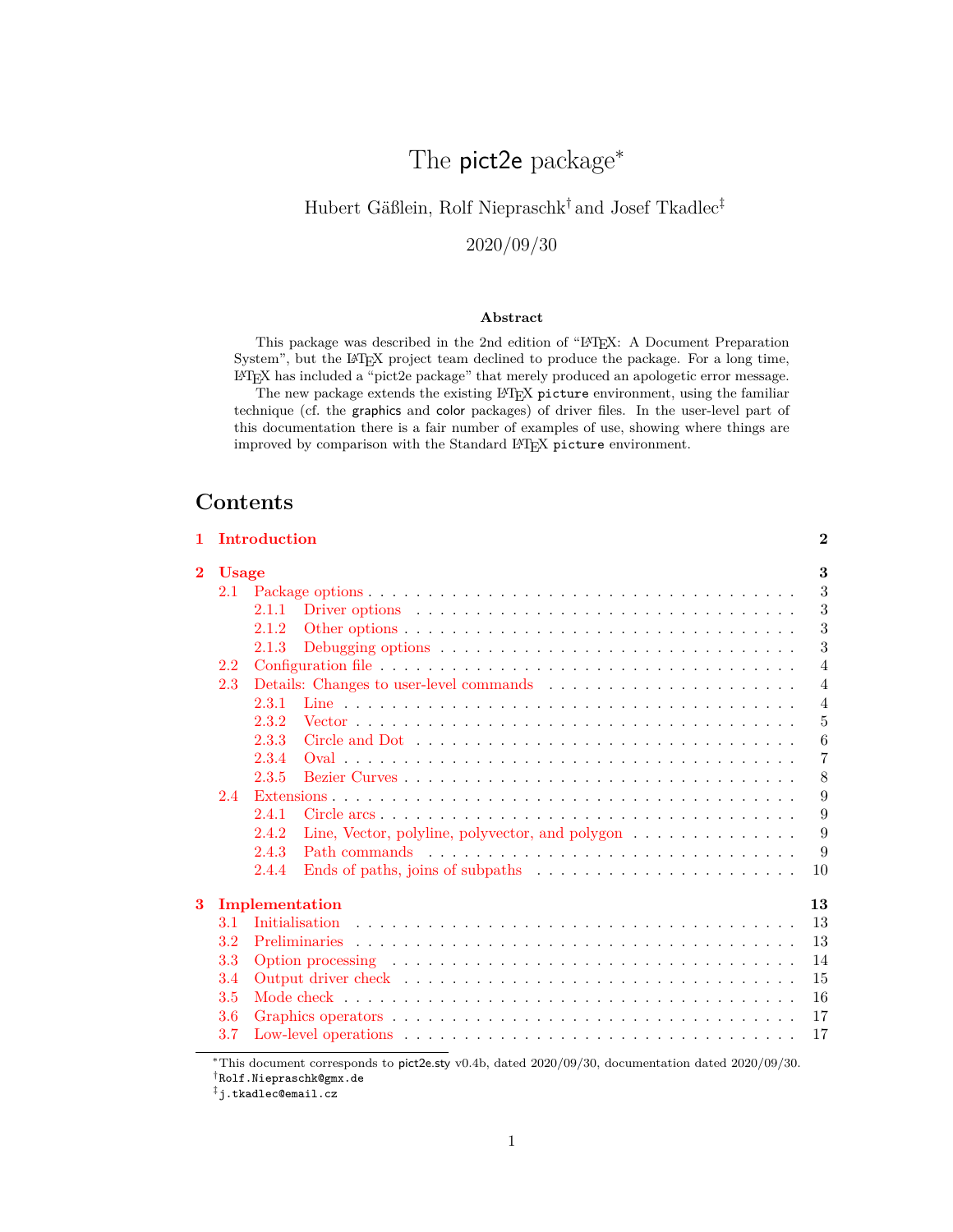|     | 3.7.1 | Collecting the graphics instructions and handling the output $\dots \dots$<br>17                   |
|-----|-------|----------------------------------------------------------------------------------------------------|
|     | 3.7.2 | 18                                                                                                 |
| 3.8 |       | 18                                                                                                 |
|     | 3.8.1 | 18                                                                                                 |
|     | 382   | 19                                                                                                 |
| 3.9 |       | 20                                                                                                 |
|     |       | 23                                                                                                 |
|     |       | 23                                                                                                 |
|     |       | 24                                                                                                 |
|     |       | 27                                                                                                 |
|     |       | 28                                                                                                 |
|     |       | 30                                                                                                 |
|     |       | 31                                                                                                 |
|     |       | 33<br>3.10.7 Line, Vector, polyline, polyvector, and polygon                                       |
|     |       | 34                                                                                                 |
|     |       | 35<br>$3.10.9$ Ends of paths, joins of subpaths $\ldots \ldots \ldots \ldots \ldots \ldots \ldots$ |
|     |       | 35                                                                                                 |
|     |       | 35                                                                                                 |
|     |       | 36                                                                                                 |
|     |       | 36                                                                                                 |
|     |       | 36                                                                                                 |
|     |       |                                                                                                    |

# **List of Figures**

|                 | $-5$                                                                 |
|-----------------|----------------------------------------------------------------------|
| $\mathcal{D}$   | - 6                                                                  |
| 3               | $\overline{7}$                                                       |
|                 |                                                                      |
| .5.             | Oval: Radius argument for <b>\oval</b> vs. <b>\maxovalrad</b><br>- 8 |
| 6               | Oval: Radius argument for \oval: length vs. number 11                |
| 7               |                                                                      |
| 8               |                                                                      |
| 9               |                                                                      |
| $\overline{10}$ |                                                                      |
| -11             |                                                                      |
| -12             |                                                                      |

## <span id="page-1-0"></span>**1 Introduction**

Here's a quote from the obsolete original official version of the pict2e package (1993–2003):

The package pict2e that is mentioned in the 2nd edition of " $\cancel{B}T$ <sub>EX</sub>: A Document Preparation System" has not yet been produced. It is unlikely that the L<sup>4</sup>T<sub>E</sub>X<sub>3</sub> Project Team will ever produce this package thus we would be very happy if someone else creates it.

:-) Finally, someone has produced a working implementation of the pict2e package.

This package redefines some of the drawing commands of the LATEX picture environment. Like the graphics and color packages, it uses driver files.

Currently there are only back-ends for PostScript and PDF. (Other output formats may be added in the future.)

Note/Warning: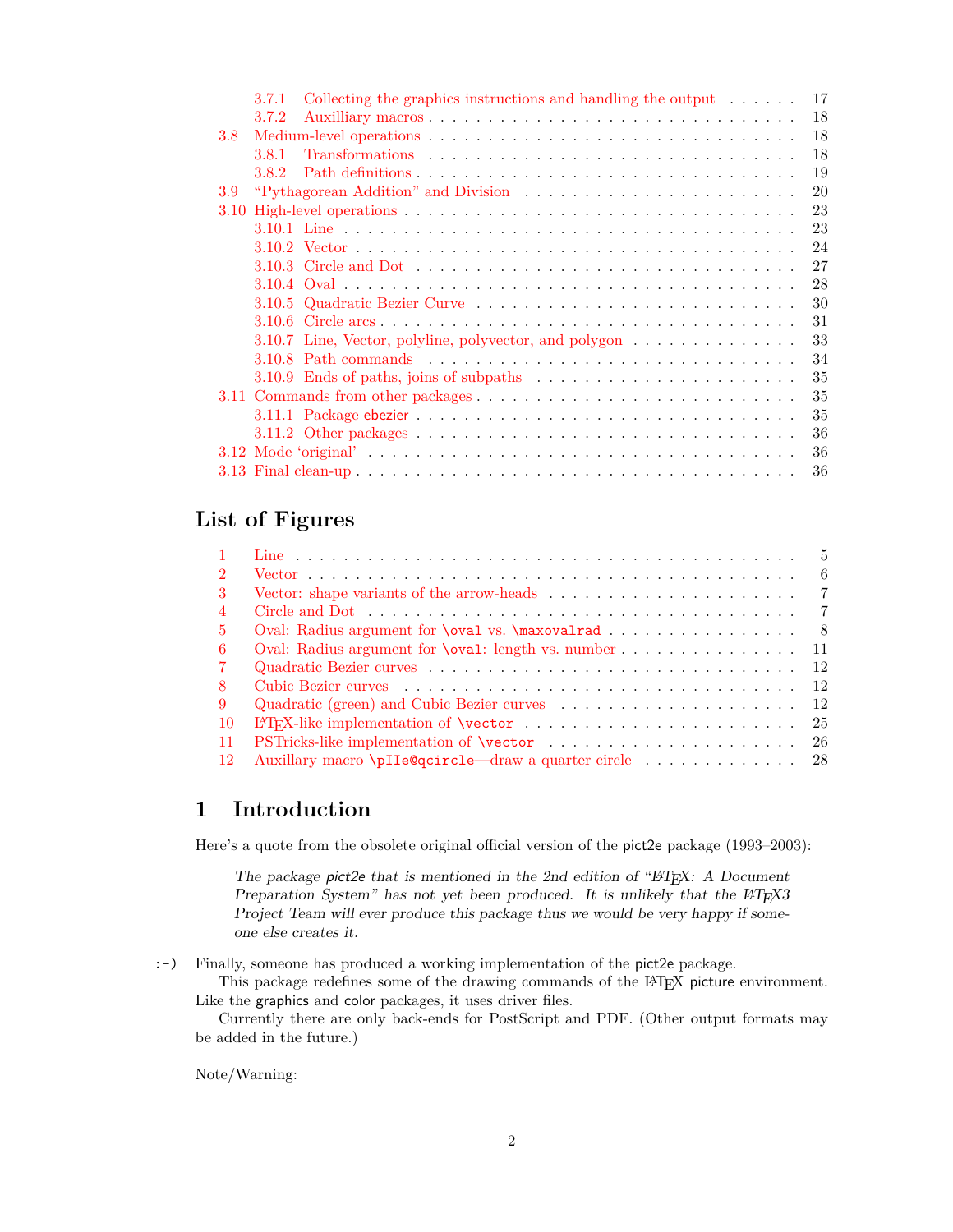- Documentation has been written somewhat "hastily" and may be inaccurate.
- The status of this package is currently somewhere between "beta" and "release" ... Users and package programmers should *not* rely on *any* feature sported by the internal commands. (Especially, the internal control sequence names may change without notice in future versions of this package.)

## <span id="page-2-0"></span>**2 Usage**

To use the pict2e package, you put a \usepackage[ $\{optimlist\}$ ]{pict2e} instruction in the preamble of your document. Likewise, class or package writers just say \RequirePackage [*\optionlist*}] {pict2e} in an appropriate place in their class or package file. (Nothing unusual here.)

Like the graphics and color packages, the pict2e package supports a configuration file (see Section [2.2\)](#page-3-0).

## <span id="page-2-1"></span>**2.1 Package options**

## <span id="page-2-2"></span>**2.1.1 Driver options**

| driver              | notes       | driver   | notes         |
|---------------------|-------------|----------|---------------|
| dvips               | X           | oztex    | $\mathbf{x})$ |
| xdvi                | X           | dvipsone | $x$ ?         |
| pdftex              | X           | dviwindo | $x$ ?         |
| vtex                | X           | dvipdf   | $x$ ?         |
| dvipdfm             | X           | textures | $x$ ?         |
| dvipdfmx            | X           | pctexps  | $x$ ?         |
| xetex               | $\mathbf x$ | pctex32  | $x$ ?         |
| luatex ( $> 0.85$ ) | $\mathbf x$ |          |               |

 $x = supported; (x) = supported but untested;$ 

#### x? = not yet implemented

The driver options are (mostly) implemented by means of definition files ( $p2e-\langle driver\rangle$ .def). For details, see file p2e-drivers.dtx.

*Note: You should specify the same driver for* pict2e *you use with the* graphics/x *and* color *packages. Otherwise, things may go haywire.*

## <span id="page-2-3"></span>**2.1.2 Other options**

Currently, there are two options that allow you to choose between variants of the arrows-heads generated by the \vector command. See Figure [3](#page-6-1) in Section [2.3.2](#page-4-0) for the difference. option meaning

| ltxarrows Draw IAT <sub>F</sub> X style vectors (default). |
|------------------------------------------------------------|
| pstarrows Draw PSTricks style vectors.                     |

## <span id="page-2-4"></span>**2.1.3 Debugging options**

| These options are (mainly) for development and testing purposes. |  |  |  |
|------------------------------------------------------------------|--|--|--|

| option   | meaning                                                       |
|----------|---------------------------------------------------------------|
| original | Suppresses the new definitions.                               |
| debug    | Suppresses the compressing of pdfTFX output; marks the pict2e |
|          | generated code in the output files.                           |
| hide     | Suppresses all graphics output from pict2e.                   |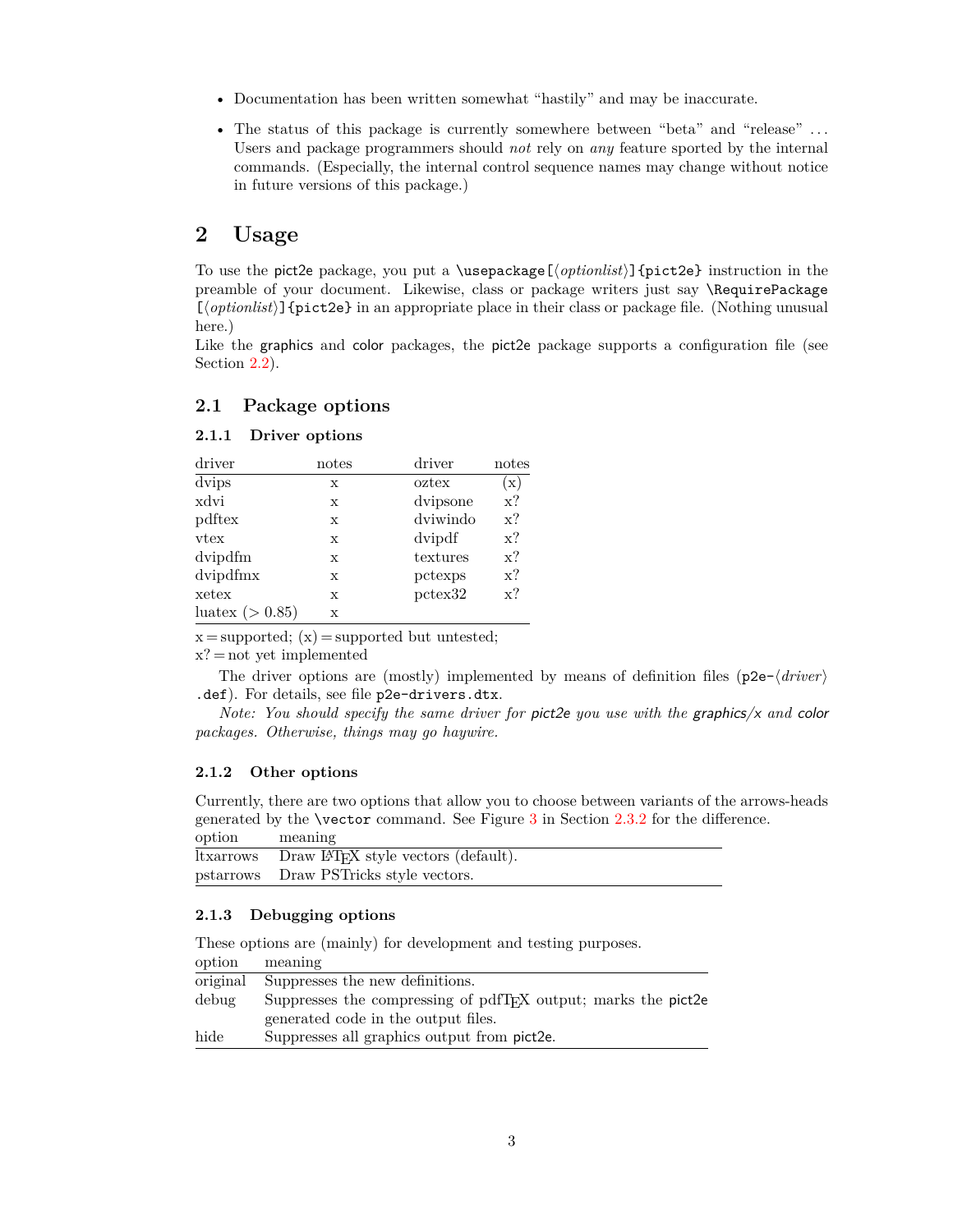## <span id="page-3-0"></span>**2.2 Configuration file**

Similar to the graphics and color packages, in most cases it is not necessary to give a driver option explicitly with the \usepackage (or \RequirePackage) command, if a suitable configuration file pict2e.cfg is present on your system (see the example file pict2e-example.cfg). On many systems it may be sufficient to copy pict2e-example.cfg to pict2e.cfg; on others you might need to modify your copy to suit your system.

## <span id="page-3-1"></span>**2.3 Details: Changes to user-level commands**

This section describes the improvements of the new implementation of (some of) the picture commands. For details, look up "pict2e package" in the index of the  $\text{ETr}[X]$  manual [\[1\]](#page-35-3).

Here's a collection of quotes relevant to the pict2e package from the  $\mathbb{B}T_F X$  manual [\[1\]](#page-35-3). From [\[1,](#page-35-3) p. 118]:

However, the pict2e package uses device-driver support to provide enhanced versions of these commands that remove some of their restrictions. The enhanced commands can draw straight lines and arrows of any slope, circles of any size, and lines (straight and curved) of any thickness.

From [\[1,](#page-35-3) p. 179]:

**pict2e** Defines enhanced versions of the picture environment commands that remove restrictions on the line slope, circle radius, and line thickness.

From [\[1,](#page-35-3) pp. 221–223]:

## **\qbezier**

(With the pict2e package, there is no limit to the number of points plotted.)

- **\line** and **\vector** Slopes  $|x|, |y| \leq 6$  or 4, with no common divisor except  $\pm 1$ : (These restrictions are eliminated by the pict2e package.)
- **\line and \vector** Smallest horizontal extent of sloped lines and vectors that can be drawn:

(This does not apply when the pict2e package is loaded.)

**\circle and \circle\*** Largest circles and disks that can be drawn:

(With the pict2e package, any size circle or disk can be drawn.)

 $\text{|\mathbf{v} \cdot \mathbf{v}| \leq \mathcal{L}}$ 

An explicit rad argument can be used only with the pict2e package; the default value is the radius of the largest quarter-circle LAT<sub>E</sub>X can draw without the pict2e package.

#### <span id="page-3-2"></span>**2.3.1 Line**

\line \line $(\langle X, Y \rangle) \{ \langle LEN \rangle \}$ 

<span id="page-3-3"></span>In the Standard LATEX implementation the slope arguments  $(\langle X, Y \rangle)$  are restricted to integers in the range  $-6 \le X, Y \le +6$ , with no common divisors except  $\pm 1$ . (I.e., *X* and *Y* must be relatively prime.) Furthermore, only horizontal and vertical lines can assume arbitrary thickness; sloped lines are restricted to the widths given by the \thinlines and \thicklines declarations (i.e., 0.4pt and 0.8pt, respectively).

From [\[1,](#page-35-3) p. 222]:

These restrictions are eliminated by the pict2e package.

However, to avoid overflow of T<sub>E</sub>X's dimens, the slope arguments are real numbers in the range  $-16383 \le X, Y \le +16383$ . It is usually not a good idea to use slope arguments with the absolute value less then  $10^{-4}$  (the best accuracy is obtained if you use multiples of arguments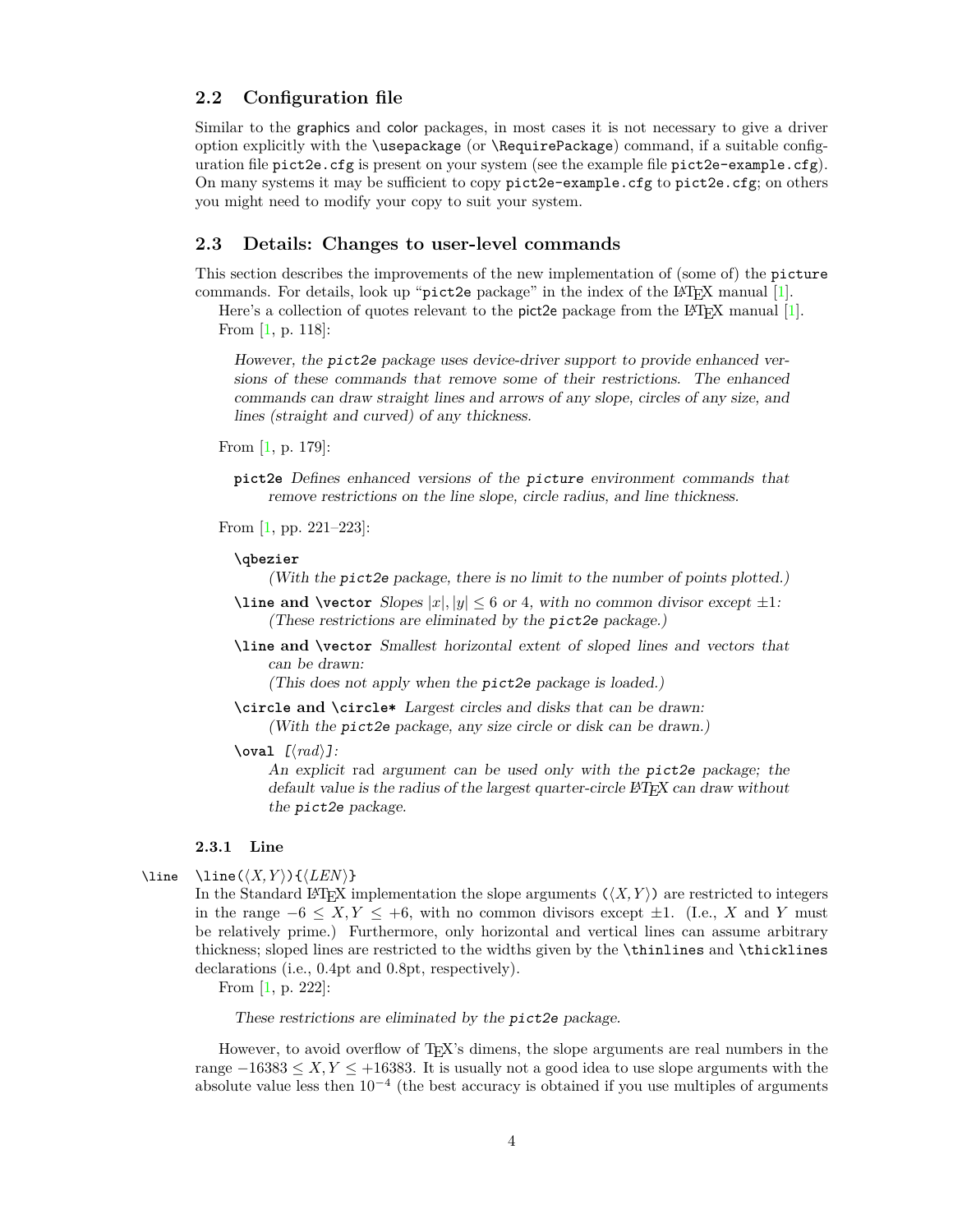

<span id="page-4-1"></span>Figure 1: Line

such that you eliminate as much decimal parts as possible). The slope greater then 16384 cannot be obtained.

Furthermore, unlike the Standard L<sup>AT</sup>EX implementation, which silently converts the "impossible" slope to a vertical line extending in the upward direction  $((0,0) \mapsto (0,1))$ , the pict2e package now treats this as an error.

In the Standard LATEX implementation the horizontal extent of sloped lines must be at least 10 pt.

From [\[1,](#page-35-3) p. 222]:

This does not apply when the pict2e package is loaded.

Figure [1](#page-4-1) shows the difference between the old and new implementations: The black lines in the left half of each picture all have slopes that conform to the restrictions of Standard L<sup>AT</sup>EX. However, with the new implementation of pict2e sloped lines may assume any arbitrary width given by the \linethickness declaration. The right half demonstrates that now arbitrary slopes are possible.

The blue lines represent "illegal" slopes specifications, i.e., with common divisors. Note the funny effect Standard LAT<sub>EX</sub> produces in such cases. (In LAT<sub>EX</sub> releases prior to  $2003/12/01$ , some such "illegal" slopes might even lead to infinite loops! Cf. problem report latex/3570.)

The new implementation imposes no restriction with respect to line thickness, minimal horizontal extent, and slope.

The red lines correspond to angles of  $15°$ ,  $30°$ ,  $45°$ ,  $60°$ , and  $75°$ , respectively. This was achieved by multiplying the sine and cosine of each angle by 1000 and rounding to the nearest integer, like this:

```
\put(50,0){\line(966,259){25}}
\put(50,0){\line(866,500){25}}
\put(50,0){\line(707,707){25}}
\put(50,0){\line(500,866){25}}
\put(50,0){\line(259,966){25}}
```
## <span id="page-4-0"></span>**2.3.2 Vector**

 $\text{vector } \text{C}(X, Y) \text{C}(LEN)$ 

<span id="page-4-2"></span>In the Standard L<sup>A</sup>T<sub>E</sub>X implementation the slope arguments  $(\langle X, Y \rangle)$  are restricted to integers in the range  $-4 \leq X, Y \leq +4$ , with no common divisors except  $\pm 1$ . (I.e., *X* and *Y* must be relatively prime.) Furthermore, arrow heads come only in two shapes, corresponding to the \thinlines and \thicklines declarations. (There's also a flaw: the lines will be printed over the arrow heads. See vertical vector in Figure [2.](#page-5-1))

From [\[1,](#page-35-3) p. 222]: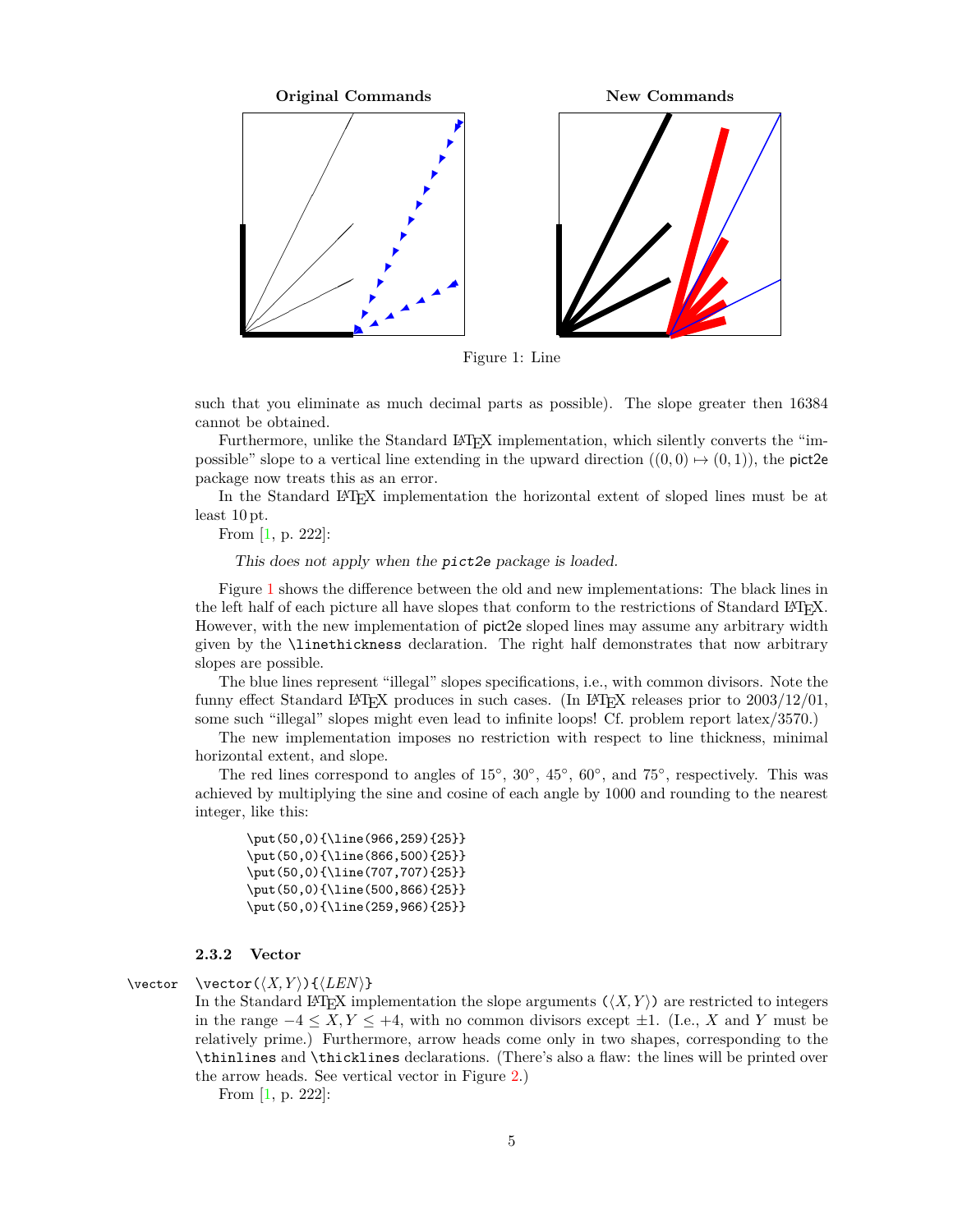

<span id="page-5-1"></span>Figure 2: Vector

These restrictions are eliminated by the pict2e package.

However, to avoid overflow of TEX's dimen arithmetic, the current implementation restricts the slope arguments to real numbers in the range  $-1000 \le X, Y \le +1000$ , which should be enough. It is usually not a good idea to use slope arguments with the absolute value less then 10<sup>−</sup><sup>4</sup> (the best accuracy is obtained if you use multiples of arguments such that you eliminate as much decimal parts as possible). The slope greater then 16384 cannot be obtained.

Furthermore, unlike the Standard L<sup>AT</sup>EX implementation, which silently converts the "impossible" slope to a vertical vector extending in the upward direction  $((0,0) \mapsto (0,1))$ , the pict2e package now treats this as an error.

In the Standard L<sup>AT</sup>EX implementation the horizontal extent of sloped vectors must be at least 10 pt.

From [\[1,](#page-35-3) p. 222]:

This does not apply when the pict2e package is loaded.

Figure [2](#page-5-1) shows the difference between the old and new implementations: The black arrows all have "legal" slopes. The red arrows have slope arguments out of the range permitted by Standard LATEX. Slope arguments that are "illegal" in Standard LATEX produce results similar to those with the \line command (this has not been demonstrated here).

The new implementation imposes no restriction with respect to line thickness, minimal horizontal extent, and slope.

As with Standard LAT<sub>EX</sub>, the arrow head will always be drawn. In particular, only the arrow head will be drawn, if the total length of the arrow is less than the length of the arrow head. See right hand side of Figure [3.](#page-6-1)

The current version of the pict2e package offers two variants for the shape of the arrow heads, controlled by package options. One variant tries to mimic the fonts used in the Standard LATEX implementation (package option ltxarrows, the default; see Figure [3,](#page-6-1) top row), though it is difficult to extrapolate from just two design sizes. The other one is implemented like the arrows of the PSTricks package  $[8]$  (package option pstarrows; see Figure [3,](#page-6-1) bottom row).

## <span id="page-5-2"></span><span id="page-5-0"></span>**2.3.3 Circle and Dot**

```
\circle \circle{\DIAM}}
```
\circle\* \circle\*{\*DIAM*}}

The (hollow) circles and disks (filled circles) of the Standard L<sup>AT</sup>EX implementation had severe restrictions on the number of different diameters and maximum diameters available. From [\[1,](#page-35-3) p. 222]:

With the pict2e package, any size circle or disk can be drawn.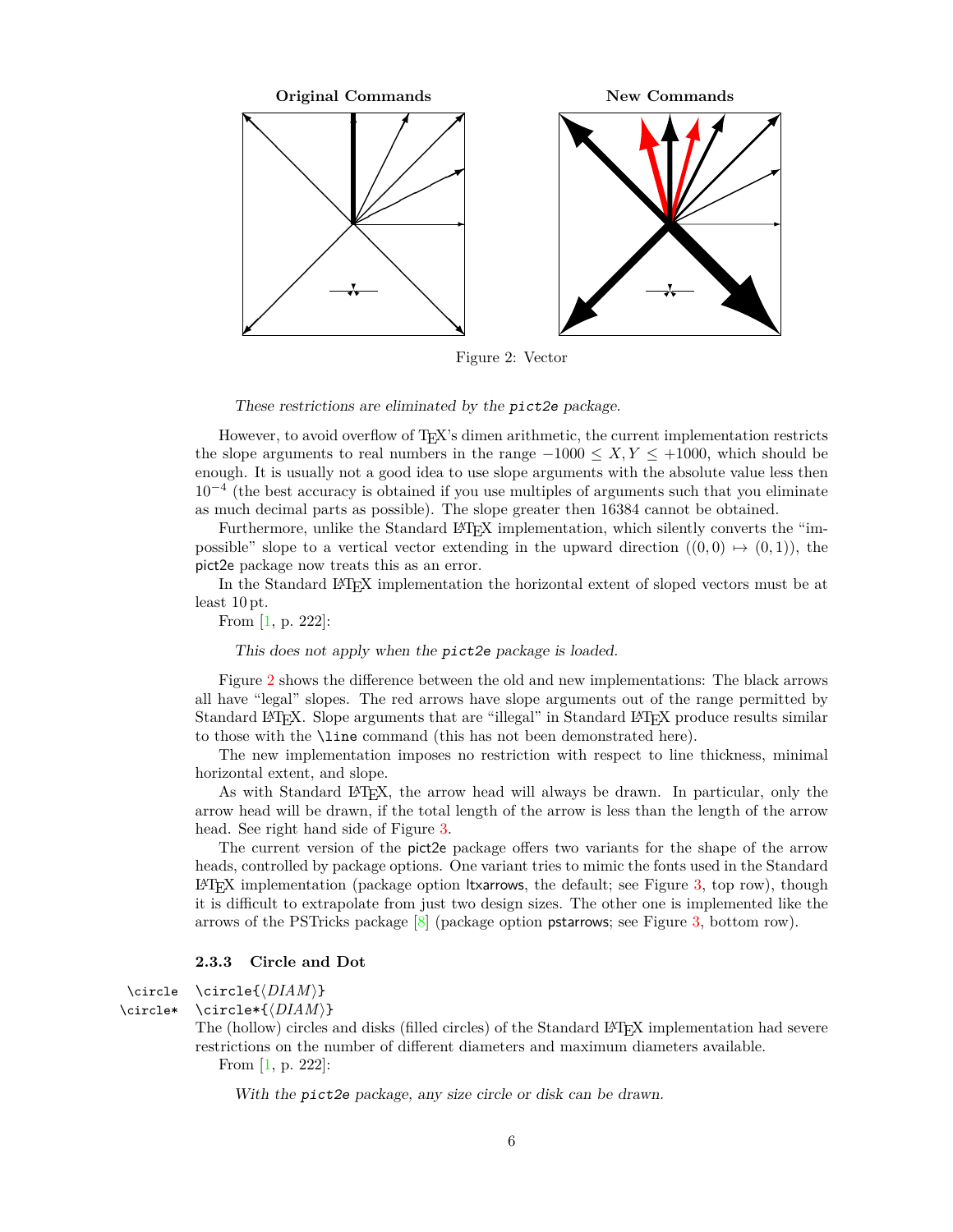

<span id="page-6-1"></span>Figure 3: Vector: shape variants of the arrow-heads. Top: LAT<sub>EX</sub> style vectors. Bottom: PSTricks style vectors.



<span id="page-6-2"></span>Figure 4: Circle and Dot

With the new implementation there are no more restrictions to the diameter argument. (However, negative diameters are now trapped as an error.)

Furthermore, hollow circles (like sloped lines) can now be drawn with any line thickness. Figure [4](#page-6-2) shows the difference.

## <span id="page-6-0"></span>**2.3.4 Oval**

$$
\text{local} \quad \text{val} \quad (\text{rad}) \quad (\langle X, Y \rangle) \quad (\text{POS}) \quad
$$

<span id="page-6-3"></span>In the Standard L<sup>AT</sup>EX implementation, the user has no control over the shape of an oval besides its size, since its corners would always consist of the "quarter circles of the largest possible radius less than or equal to *rad*" [\[1,](#page-35-3) p. 223].

From [\[1,](#page-35-3) p. 223]:

An explicit rad argument can be used only with the pict2e package; the default value is the radius of the largest quarter-circle  $\angle$  ET<sub>E</sub>X can draw without the pict2e package.

This default value is 20 pt, a length. However, in an early reimplementation of the picture commands [\[5\]](#page-35-5), there is such an optional argument too, but it is given as a mere number, to be multiplied by \unitlength.

Since both alternatives may make sense, we left the choice to the user. (See Figure [6](#page-10-0) for the differences.) I.e., this implementation of **\oval** will "auto-detect" whether its  $\{(rad)\}$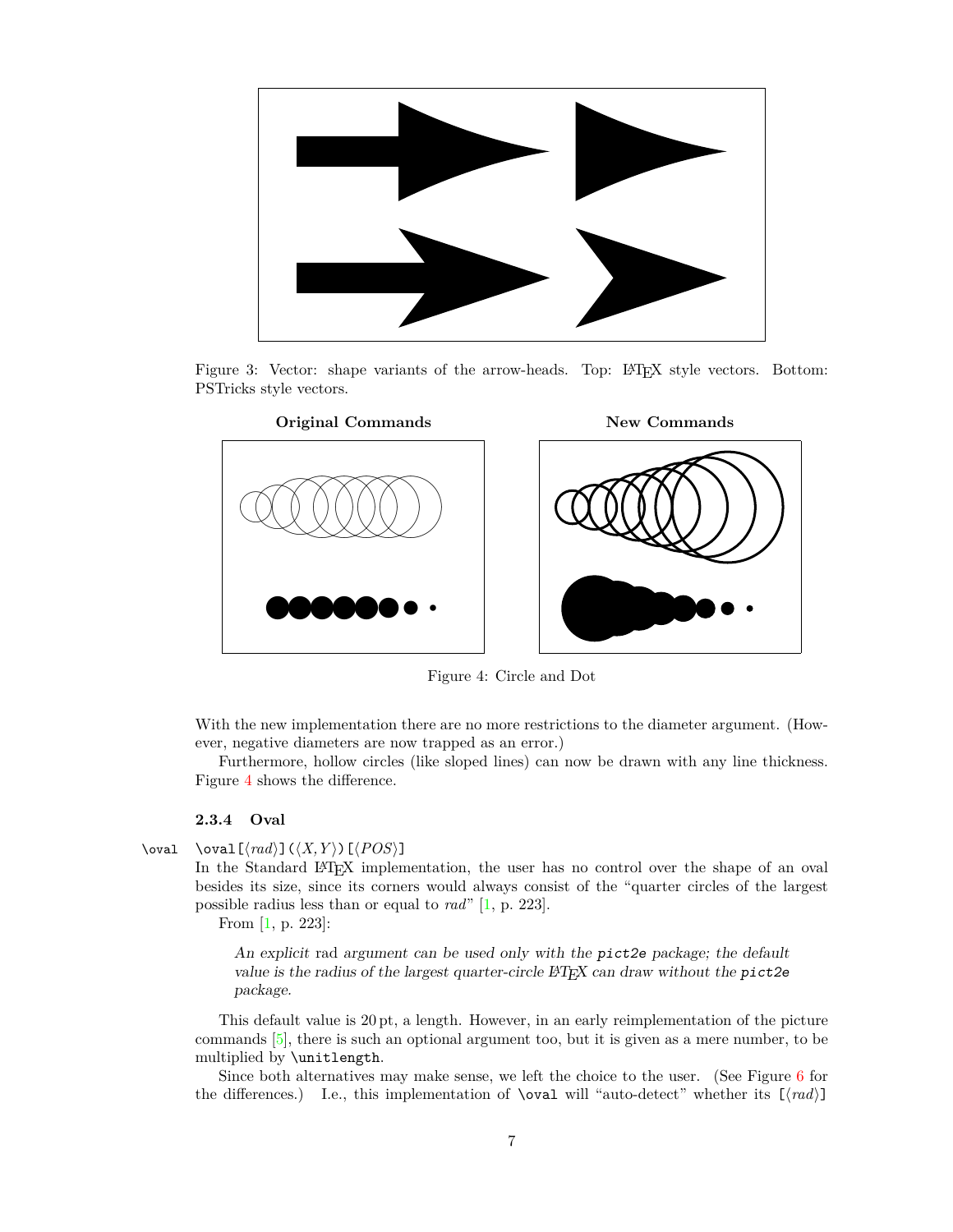

<span id="page-7-3"></span><span id="page-7-1"></span>Figure 5: Oval: Radius argument for **\oval vs. \maxovalrad** 

\maxovalrad argument is a length or a number. Furthermore, the default value is not hard-wired either; the user may access it under the moniker \maxovalrad, by the means of \renewcommand\*. (Names or values of length and counter registers may be given as well, both as an explicit  $[\langle rad \rangle]$  argument and when redefining **\maxovalrad.**)

(Both  $[\langle rad \rangle]$  and the default value \maxovalrad are ignored in "standard LATEX mode").

The behaviour of **\oval** in the absence of the  $[\langle rad \rangle]$  argument is shown in Figure [5,](#page-7-1) left half of each picture. Note that in the Standard LAT<sub>EX</sub> implementation there is a minimum radius as well (innermost "salami" is "broken"). In the right half of each picture, a  $\lfloor \langle rad \rangle \rfloor$ argument has been used: it has no effect with the original \oval command.

Both  $[\langle rad \rangle]$  and  $\max$ ovalrad may be given as an explicit (rigid) length (i.e., with unit) or as a number. In the latter case the value is used as a factor to multiply by \unitlength. (A length or counter register will do as well, of course.)

If a number is given, the rounded corners of an oval will scale according to the current value of  $\unitlength.$  (See Figure [6,](#page-10-0) first row.)

If a length is specified, the rounded corners of an oval will be the same regardless of the current value of \unitlength. (See Figure [6,](#page-10-0) second row.)

The default value is 20 pt as specified for the  $[\langle rad \rangle]$  argument of **\oval** by the L<sup>A</sup>TEX manual  $[1, p. 223]$  $[1, p. 223]$ . (See Figure [6,](#page-10-0) third row.)

#### <span id="page-7-2"></span><span id="page-7-0"></span>**2.3.5 Bezier Curves**

\qbezier \cbezier \qbeziermax

 $\begin{equation*}$  \bezier{ $\langle N\rangle$ }( $\langle AX,AY\rangle$ )( $\langle BX,BY\rangle$ )( $\langle CX,CY\rangle$ )

 $\big\{ \Phi(X, AY) \cup (BX, BY) \cup (CX, CY) \big\}$ 

 $\setminus \text{cbezier}(\langle N \rangle) (\langle AX,AY \rangle) (\langle BX,BY \rangle) (\langle CX,CY \rangle) (\langle DX,DY \rangle)$ 

In Standard LAT<sub>E</sub>X, the *N* argument specifies the number of points to plot:  $N+1$  for a positive integer N, appropriate number (at most  $\qquad$ obeziermax) for  $N = 0$  or if the optional argument is missing. With LAT<sub>EX</sub> versions prior to  $2003/12/01$ , the quadratic Bezier curves plotted by this package will not match those of the Standard LATEX implementation exactly, due to a bug in positioning the dots used to produce a curve (cf. latex/3566).

\bezier is the obsolescent variant from the old bezier package of vintage L<sup>AT</sup>FX2.09.

The **\cbezier** command draws a cubic Bezier curve; see  $[3]$ . (This is not mentioned in  $[1]$ and has been added to the package deliberately.)

From [\[1,](#page-35-3) p. 221–223]:

With the pict2e package, there is no limit to the number of points plotted.

More accurately, if the optional argument is absent or is 0, the pict2e package uses primitive operators of the output (back-end) format to draw a full curve.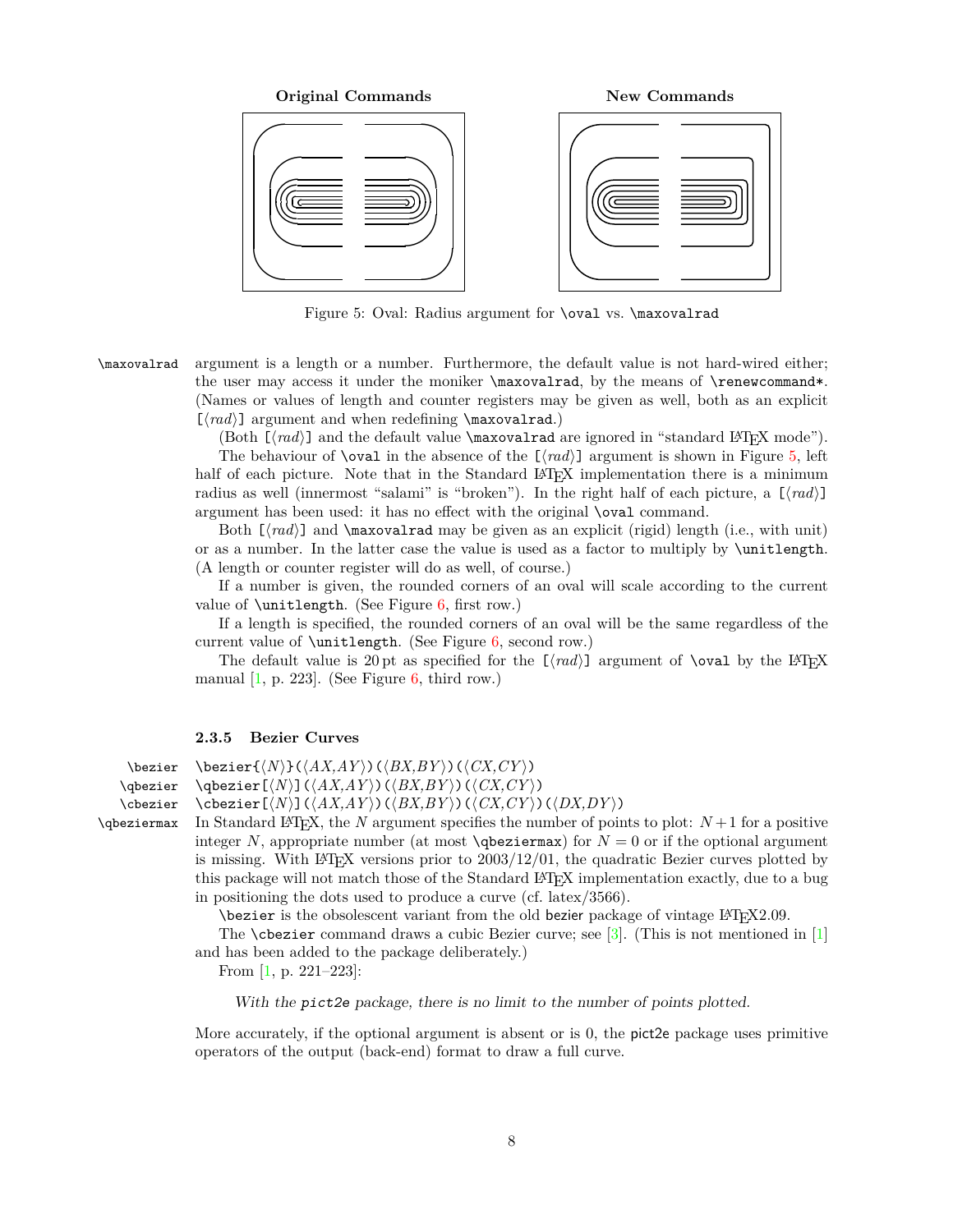## <span id="page-8-0"></span>**2.4 Extensions**

This section desribe new commands that extend the possibilities of the picture environment. It is not our aim to create a powerful collection of macros (like pstricks or tikz). The main goal of this package is to eliminate the limitations of the standard picture commands. But this is done by PostScript and PDF operators that might be easily used for user-level commands and hence significantly improve the drawing possibilities.

## <span id="page-8-4"></span><span id="page-8-1"></span>**2.4.1 Circle arcs**

\arc \arc  $\{ANGLE1, ANGLE2\}$   $\{RAD\}$ 

\arc\* \arc\*[\*ANGLE1,ANGLE2*)]{\*RAD*}}

These commands are generalizations of \circle and \circle\* commands except that the radius instead of the diameter is given. The optional argument is a comma separated pair of angles given in degrees (implicit value is [0*,* 360]). The arc starts at the point given by *ANGLE*1. If *ANGLE*2 is greater than *ANGLE*1 the arc is drawn in the positive orientation (anticlockwise), if the *ANGLE*2 is smaller than *ANGLE*1 the arc is drawn in the negative orientation (clockwise). The angle of the arc is the absolute value the difference of *ANGLE*1 and *ANGLE*2. Hence the pair [−10*,* 80] gives the same arc as [80*,* −10] (a quarter of a circle) while the pairs [80*,* 350] and [350*,* 80] give the complementary arc.

In fact, the arc is approximated by cubic Bezier curves with an inaccuracy smaller than 0.0003 (it seems to be sufficiently good).

If  $\square$  is active then  $\arct(RAD)$  produces a circle with a square.

An equivalent \pIIearc to \arc is defined to solve possible conflicts with other packages.

## <span id="page-8-6"></span><span id="page-8-2"></span>**2.4.2 Line, Vector, polyline, polyvector, and polygon**

```
\Line \Line(\langle X1, Y1 \rangle)(\langle X2, Y2 \rangle)\polyline
       \Vector
\polyvector
     \polygon
   \polygon*
                        \text{polyline}(\langle X1, Y1 \rangle)(\langle X2, Y2 \rangle) \dots (\langle Xn, Yn \rangle)\text{Vector}(\langle X1, Y1 \rangle)(\langle X2, Y2 \rangle)\pii)(X1,Y1 ) (\langle X2, Y2 \rangle). . . (\langle Xn, Yn \rangle)
                        \pmb{\text{polygon}(\langle X1, Y1 \rangle)(\langle X2, Y2 \rangle)... (\langle Xn, Yn \rangle)}\text{polygon*}(\langle X1, Y1 \rangle)(\langle X2, Y2 \rangle) \dots (\langle Xn, Yn \rangle)
```
A natural way how to describe a line segment is to give the coordinates of the endpoints. The syntax of the \line/\vector is different because the lines in the standard picture environment are made from small line segments of a limited number of slopes given in a font. However, this package changes the \line command computing the coordinates of the endpoints and using an internal macro for drawing a line segment with given endpoints. Hence it would be crazy do not use this possibility directly. This is done by the commands \Line and \Vector. The commands \polyline and \polyvector draws a stroken line/vector connecting points with given coordinates. The command **\polygon** draws a polygon with given vertices, the star variant gives filled polygon. At least two points should be given.

These command need not be used within a \put command (if the coordinates are absolute).

## <span id="page-8-5"></span><span id="page-8-3"></span>**2.4.3 Path commands**

```
\text{two} \moveto(\langle X, Y \rangle)\lineto
  \curveto
\circlearc
```
 $\langle X, Y \rangle$  $\text{curveto}(\langle X2, Y2 \rangle) (\langle X3, Y3 \rangle)(\langle X4, Y4 \rangle)$ 

 $\text{Circlear}(N)$  $\{\langle X \rangle\}$  $\{\langle RAD \rangle\}$  $\{\langle ANGLE1 \rangle\}$  $\{\langle ANGLE2 \rangle\}$ 

These commands directly correspond to the PostScript and PDF path operators. You start defining a path giving its initial point by \moveto. Then you can consecutively add a line segment to a given point by \lineto, a cubic Bezier curve by \curveto (two control points and the endpoint are given) or an arc by \circlearc (mandatory parameters are coordinates of the center, radius, initial and final angle).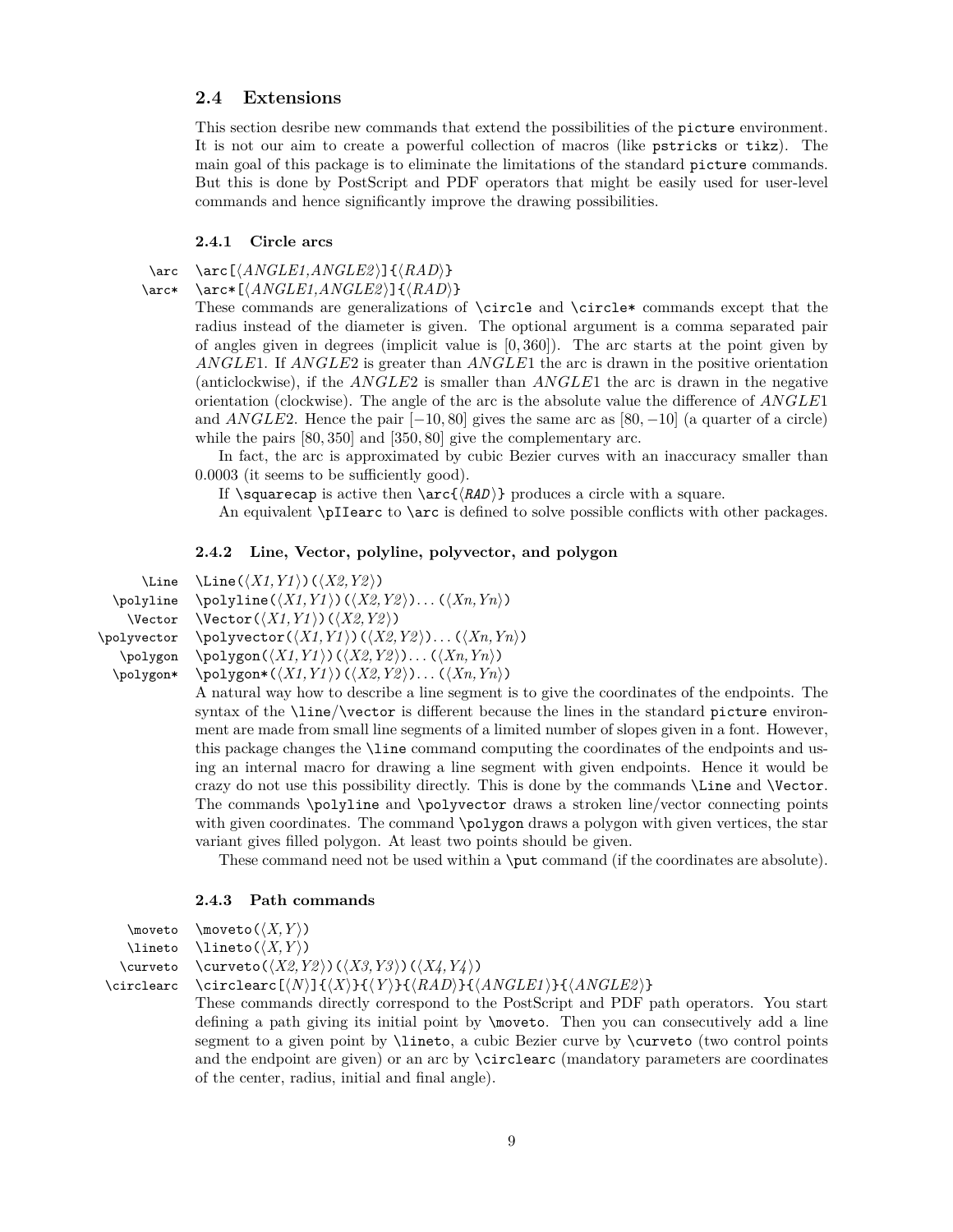Drawing arcs is a bit more complicated. There is a special operator only in PostScript (not in PDF) but also in PostScript it is approximated by cubic Bezier curves. Here we use common definition for PostScript and PDF. The arc is drawn such that the initial point given by the initial angle is rotated by *ANGLE*2−*ANGLE*1 (anticlockwise for positive value and clockwise for negative value) after reducing this difference to the interval [−720*,* 720]. Implicitely (the optional parameter  $N = 0$ ) before drawing an arc a **\lineto** to the initial point of the arc is added. For  $N = 1$  \moveto instead of \lineto is executed—it is useful if you start the path by an arc and do not want to compute and set the initial point. For  $N = 2$  the **\lineto** before drawing the arc is omitted—it leads to a bit shorter code for the path but you should be sure that the already defined part of the path ends precisely at the initial point of the arc.

\strokepath \fillpath

\closepath The command \closepath is equivalent to \lineto to the initial point of the path. After defining paths you might use either **\strokepath** to draw them or, for closed paths, **\fillpath** to draw an area bounded by them.

<span id="page-9-3"></span>The path construction need not be used within a \put command (if the coordinates are absolute).

## <span id="page-9-2"></span><span id="page-9-0"></span>**2.4.4 Ends of paths, joins of subpaths**

\buttcap The shape of ends of paths is controlled by the following commands: \buttcap (implicit) \roundcap \squarecap define the end as a line segment, \roundcap adds a halfdisc, \squarecap adds a halfsquare. While \squarecap is ignored for the path with zero length, \roundcap places a disc to the given point. These commands do not apply to \vector and to closed paths (\circle, full \oval, parameter, path constructions ended by \closepath).

<span id="page-9-1"></span>\miterjoin The shape of joins of subpaths is controlled by the following commands: \miterjoin (implicit) might be defined in such a way that "boundaries" of subpaths are prolonged until they intersect (it might be a rather long distance for lines with a small angle between them); \roundjoin corresponds to \roundcap for both subpaths; \beveljoin adds a convex hull of terminal line segments of both subpaths.

\roundjoin \beveljoin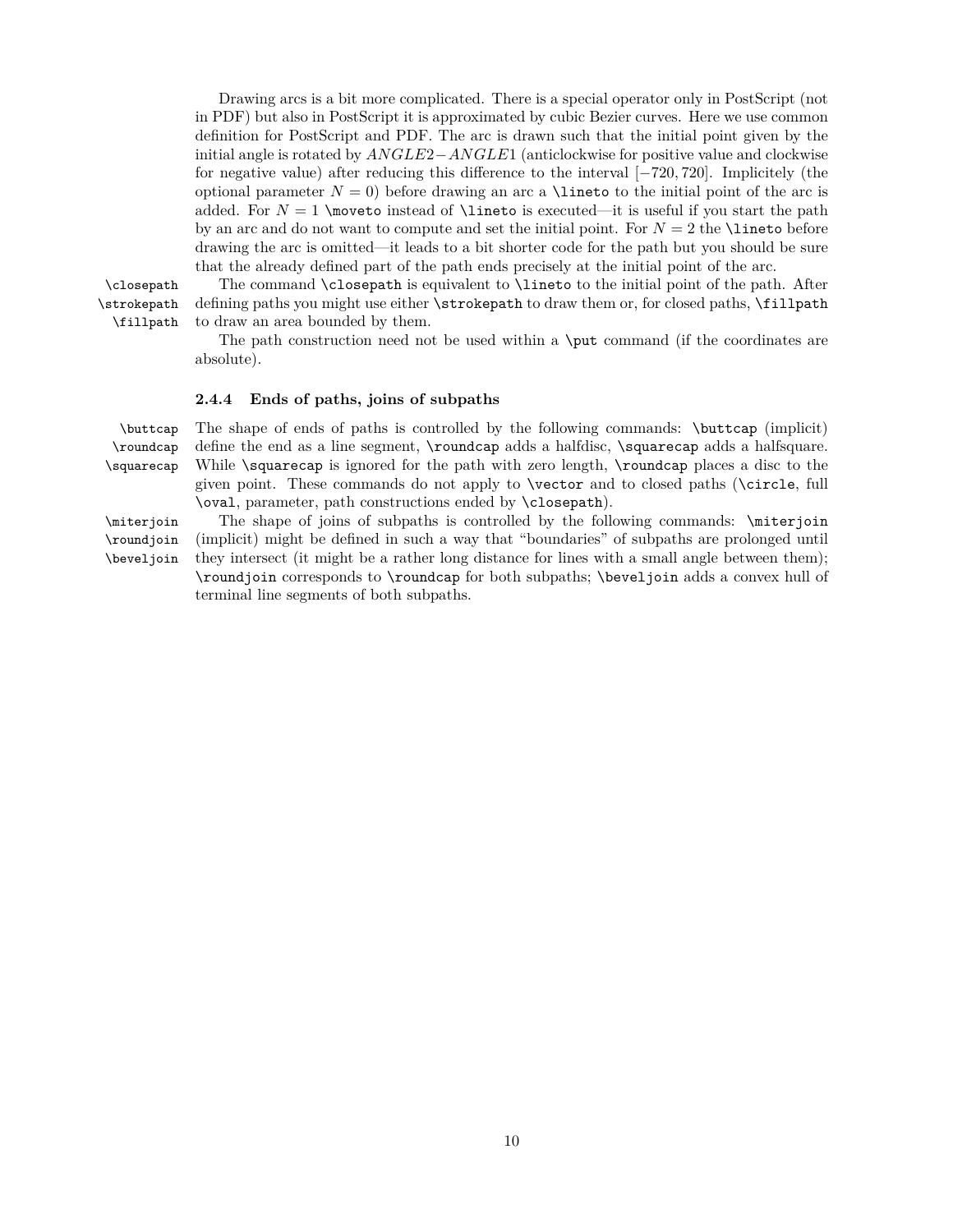**Original Commands**,  $[\langle rad \rangle]$  or **\maxovalrad** ignored



New Commands,  $[\langle rad \rangle]$  or \maxovalrad depends on \unitlength



**New Commands**,  $[\langle rad \rangle]$  or **\maxovalrad** a fixed length



<span id="page-10-0"></span>Figure 6: Oval: Radius argument for \oval: length vs. number. The number at the centre of each oval gives the relative value of \unitlength.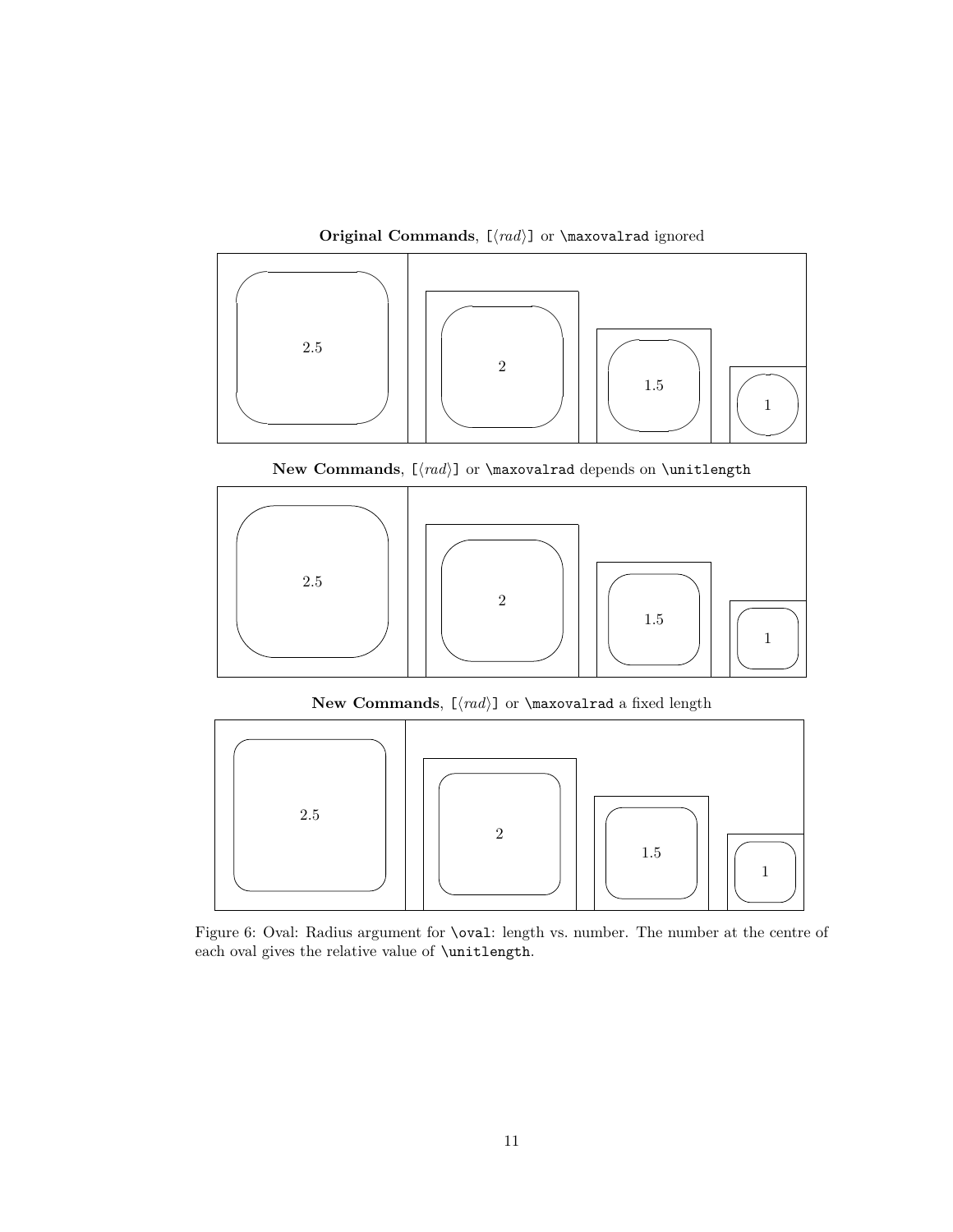

<span id="page-11-0"></span>Figure 7: Quadratic Bezier curves



<span id="page-11-1"></span>Figure 8: Cubic Bezier curves



<span id="page-11-2"></span>Figure 9: Quadratic (green) and Cubic Bezier curves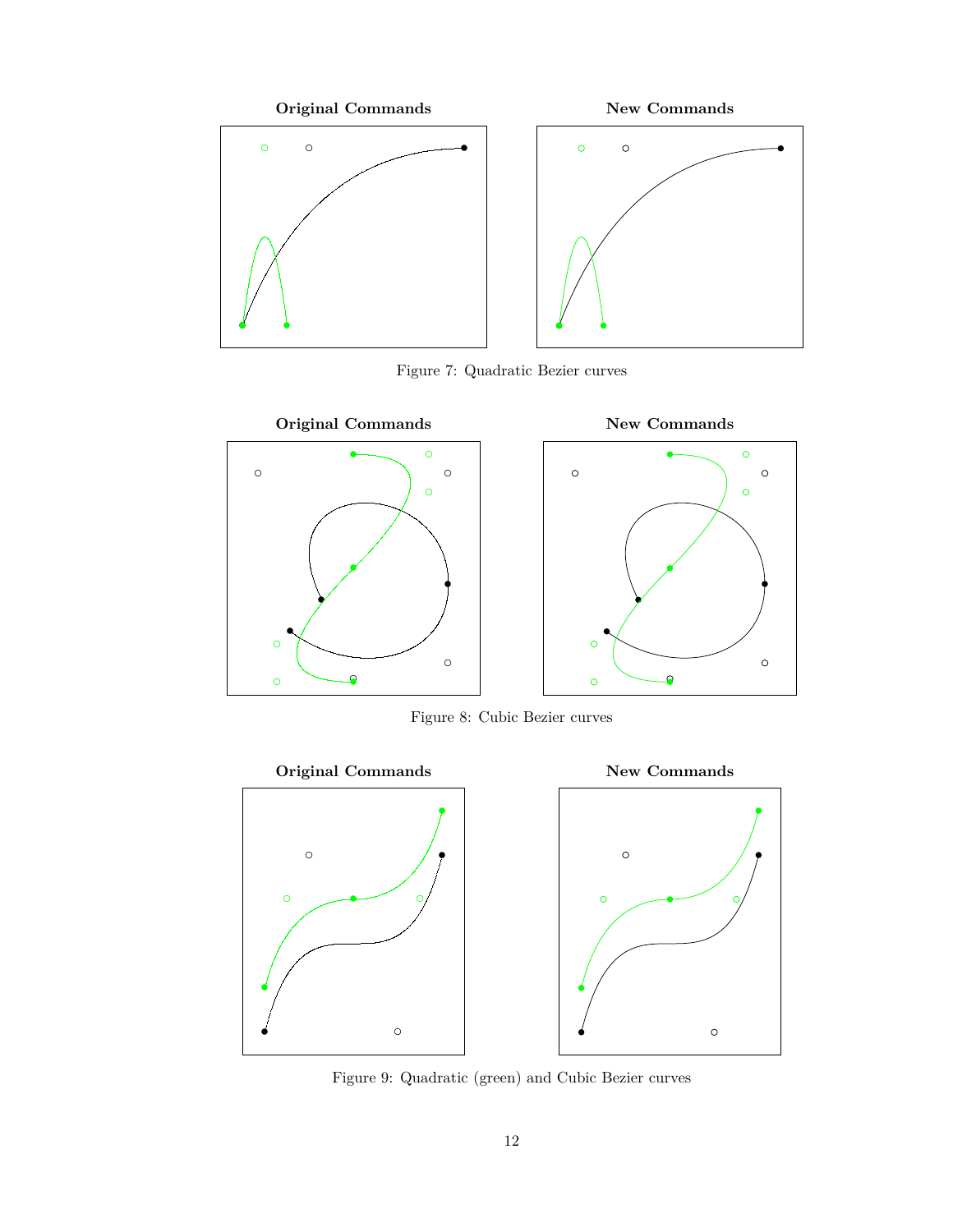## <span id="page-12-3"></span><span id="page-12-0"></span>**3 Implementation**

Unlike other packages that have reimplemented or extended some of the commands from Standard L<sup>AT</sup>EX's picture environment, we do not use special fonts, nor draw arbitrary shapes by the means of myriads of small (point) characters, nor do we use sophisticated programming in some back-end programming language.

In its present state, this implementation supports just PostScript and PDF as back-end formats. It just calculates the necessary control points and uses primitive path drawing operators.

1  $\langle$ \*package $\rangle$ 

## <span id="page-12-1"></span>**3.1 Initialisation**

<span id="page-12-16"></span>\Gin@codes First we save the catcodes of some characters, and set them to fixed values whilst this file is being read. (This is done in almost the same manner as in the graphics and color packages. Alas, we don't need nor want to have \* as part of control sequence names, so we omit it here.)

2 \edef\Gin@codes{%

```
3 \catcode'\noexpand\^^A\the\catcode'\^^A\relax
4 \catcode'\noexpand\"\the\catcode'\"\relax
5 % \catcode'\noexpand\*\the\catcode'\*\relax
6 \catcode'\noexpand\!\the\catcode'\!\relax
7 \catcode'\noexpand\:\the\catcode'\:\relax}
8 \catcode'\^^A=\catcode'\%
9 \@makeother\"%
10 % \catcode'\*=11
11 \@makeother\!%
12 \@makeother\:%
```
## <span id="page-12-12"></span><span id="page-12-10"></span><span id="page-12-7"></span><span id="page-12-5"></span><span id="page-12-2"></span>**3.2 Preliminaries**

<span id="page-12-14"></span>\@defaultunitsset Command to accept a number or length expression. Added to LATEX 2020-10-01 release but provided here for older releases.

> Set a length register, #1, accepting number or an etex length expression, #2, with default unit, #3.

#3 can be a literal unit such as cm or a length register such as \unitlength.

This is used in all picture commands that take picture coordinates. So  $\put(2,2)$  as previously but now \put(\textwidth-5cm,0.4\texteight) Note that you can only use expressions with lengths, \put(1+2,0) is not supported.

```
13 \def\@defaultunitsset#1#2#3{%
```
<span id="page-12-13"></span>14 \@defaultunits#1\dimexpr#2#3\relax\relax\@nnil}

<span id="page-12-19"></span><span id="page-12-18"></span><span id="page-12-17"></span>\pIIe@mode \pIIe@code \Gin@driver The first two of these commands determine how the pict2e package works internally; they should be defined properly by the  $p2e-\langle driver\rangle$ .def files. (See file  $p2e-drivers.dx$  for details and sample implementations.)

The latter command is well known from the graphics and color packages from the Standard LATEX graphics bundle; it should be set by a package option—most likely in a (system dependent) configuration file pict2e.cfg. (File p2e-drivers.dtx contains an example configuration file suitable for the teTEX and TEXlive distributions; it will be extracted as pict2e-example.cfg.)

```
15 \newcommand*\pIIe@mode{-1}
```

```
16 \newcommand*\pIIe@code[1]{}
```

```
17 \providecommand*\Gin@driver{}
```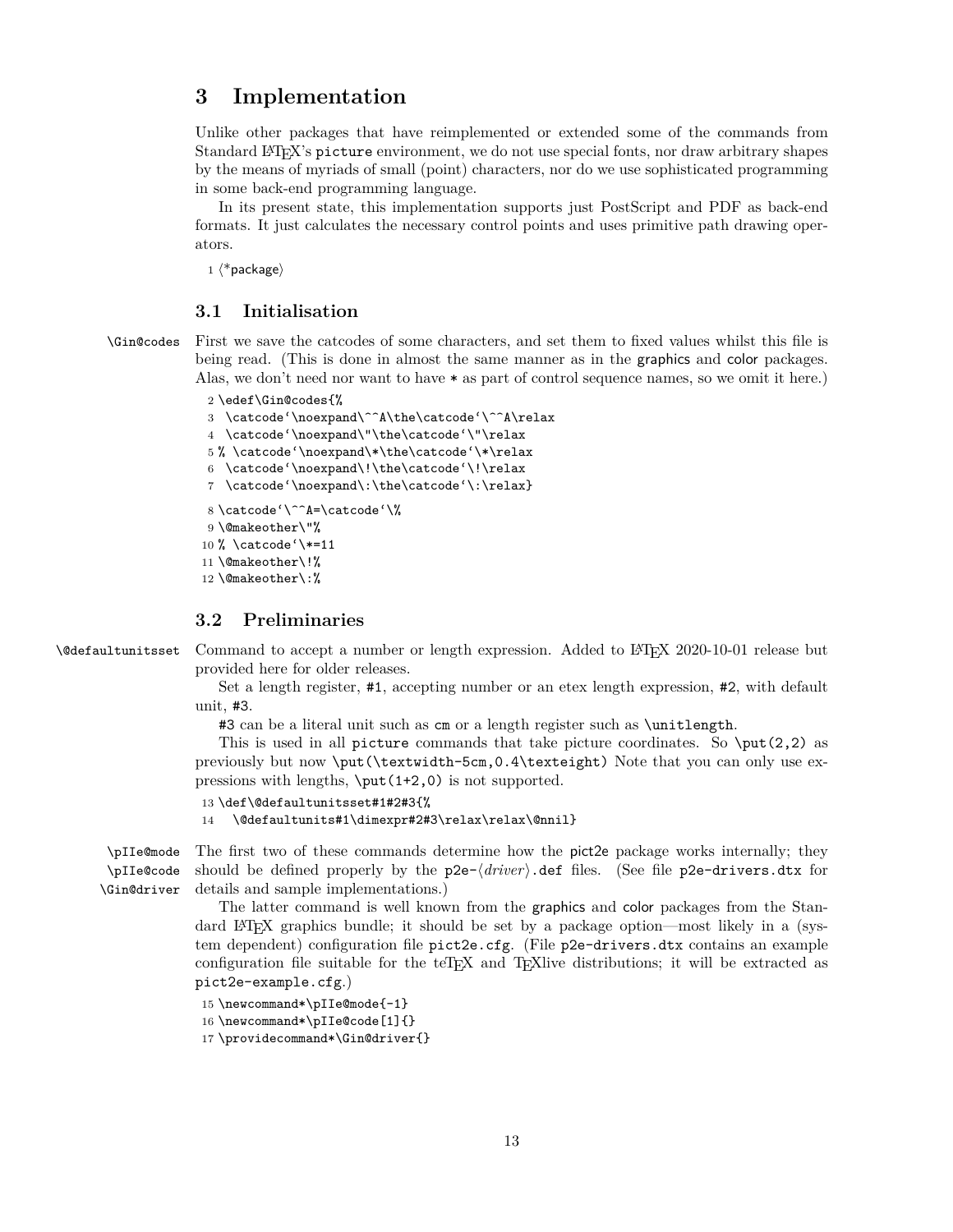<span id="page-13-32"></span><span id="page-13-31"></span><span id="page-13-30"></span><span id="page-13-1"></span>\pIIe@tempa At times, we need some temporary storage bins. However, we only use some macros and do \pIIe@tempb \pIIe@tempc not allocate any new registers; the "superfluous" ones from the picture module of the kernel (ltpictur.dtx) and the general scratch registers should suffice.

```
18 \newcommand*\pIIe@tempa{}
19 \newcommand*\pIIe@tempb{}
20 \newcommand*\pIIe@tempc{}
```
## <span id="page-13-0"></span>**3.3 Option processing**

<span id="page-13-26"></span><span id="page-13-16"></span><span id="page-13-15"></span><span id="page-13-14"></span><span id="page-13-13"></span><span id="page-13-12"></span><span id="page-13-11"></span><span id="page-13-10"></span><span id="page-13-9"></span><span id="page-13-8"></span><span id="page-13-7"></span><span id="page-13-6"></span><span id="page-13-5"></span>The driver options are not much of a surprise: they are similar to those of the graphics and color packages.

```
21 \DeclareOption{dvips}{\def\Gin@driver{dvips.def}}
                        22 \DeclareOption{xdvi}{\ExecuteOptions{dvips}}
                        23 \DeclareOption{dvipdf}{\def\Gin@driver{dvipdf.def}}
                        24 \DeclareOption{dvipdfm}{\def\Gin@driver{dvipdfm.def}}
                        25 \DeclareOption{dvipdfmx}{\def\Gin@driver{dvipdfmx.def}}
                        26 \DeclareOption{pdftex}{\def\Gin@driver{pdftex.def}}
                        27 \DeclareOption{luatex}{\def\Gin@driver{luatex.def}}
                        28 \DeclareOption{xetex}{\def\Gin@driver{xetex.def}}
                        29 \DeclareOption{dvipsone}{\def\Gin@driver{dvipsone.def}}
                        30 \DeclareOption{dviwindo}{\ExecuteOptions{dvipsone}}
                        31 \DeclareOption{oztex}{\ExecuteOptions{dvips}}
                        32 \DeclareOption{textures}{\def\Gin@driver{textures.def}}
                        33 \DeclareOption{pctexps}{\def\Gin@driver{pctexps.def}}
                        34 \DeclareOption{pctex32}{\def\Gin@driver{pctex32.def}}
                        35 \DeclareOption{vtex}{\def\Gin@driver{vtex.def}}
                       Request "original" LAT<sub>EX</sub> mode.
                        36 \DeclareOption{original}{\def\pIIe@mode{0}}
\ifpIIe@pdfliteral@ok
     \pIIe@pdfliteral
                       Check, whether if \pIIe@pdfliteral is given in the driver file or \pdfliteral available
                       directly.
                        37 \newif\ifpIIe@pdfliteral@ok
                        38 \pIIe@pdfliteral@oktrue
                        39 \ifx\pIIe@pdfliteral\@undefined
                        40 \ifx\pdfliteral\@undefined
                        41 \pIIe@pdfliteral@okfalse
                        42 \def\pIIe@pdfliteral#1{%
                        43 \PackageWarning{pict2e}{pdfliteral not supported}%
                        44 }%
                        45 \else
                        46 \let\pIIe@pdfliteral\pdfliteral
                        47 \fi
                        48 \fi
        \pIIe@buttcap Do \buttcap only if available.
                        49 \def\pIIe@buttcap{%
                        50 \ifpIIe@pdfliteral@ok
                        51 \buttcap
                        52 \overline{f}53 }
            \pIIe@FAL
            \pIIe@FAW
            \pIIe@CAW
            \pIIe@FAI
                       Some macros to parametrize the shape of the vector outline. The following values are "hand
                       optimized" with the aim of emulating LAT<sub>EX</sub>-style arrows. They also seem suitable for our
                       PSTricks-style arrows. See Figures 10 and 11.
                        54 \newcommand*\pIIe@FAL{1.52}%
                        55 \newcommand*\pIIe@FAW{3.2}%
                        56 \newcommand*\pIIe@CAW{1.5pt}%
                        57 \newcommand*\pIIe@FAI{0.25}%
```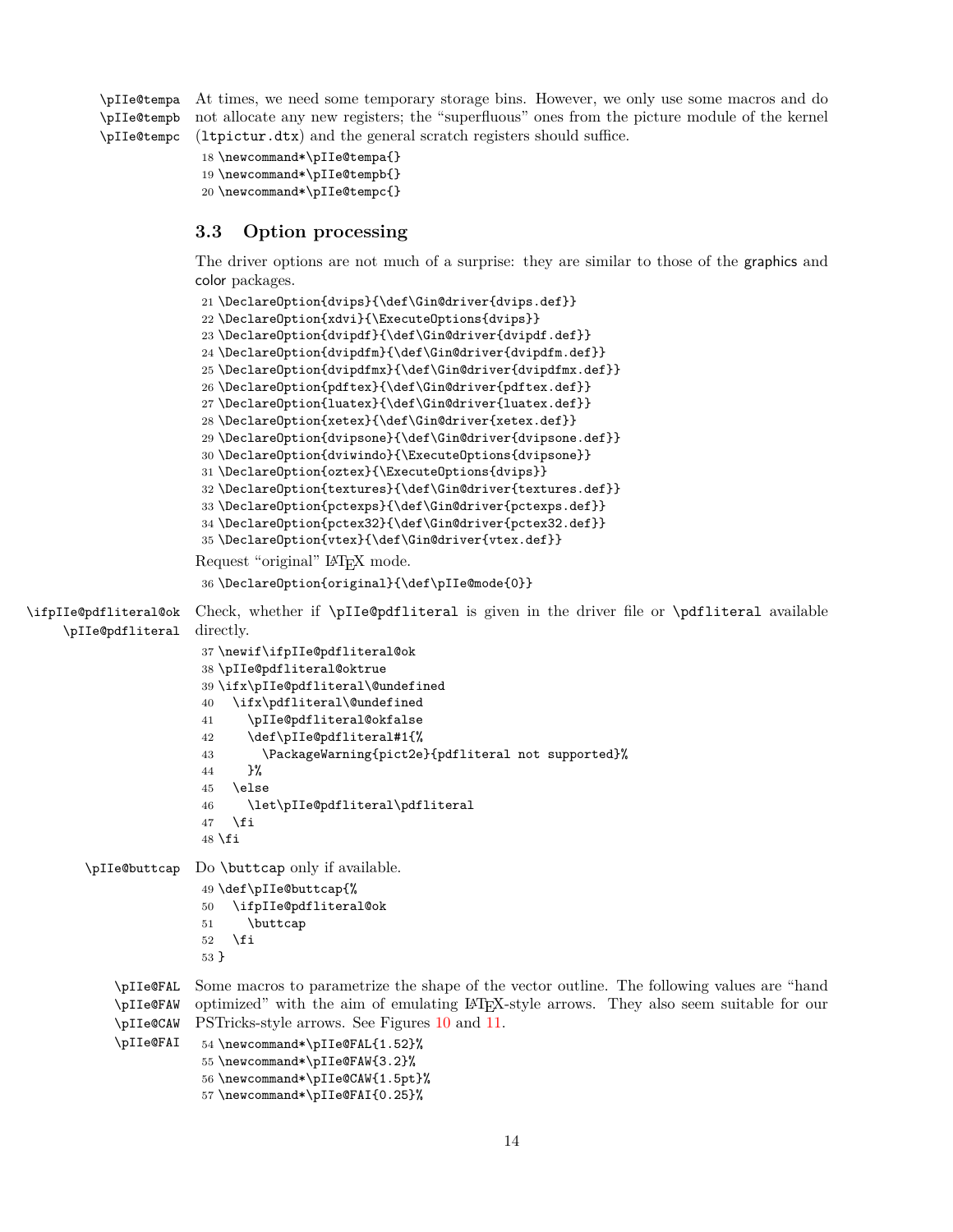<span id="page-14-16"></span><span id="page-14-15"></span><span id="page-14-14"></span><span id="page-14-9"></span><span id="page-14-1"></span>\ltxarrows The following user-level macros can be used to change the arrow style (LATEX-style is the \pstarrows default). \newcommand\*\ltxarrows{%

```
59 \let\pIIe@vector=\pIIe@vector@ltx
                     60 }
                     61 \newcommand*\pstarrows{%
                     62 \let\pIIe@vector=\pIIe@vector@pst
                     63 }
                     64 \DeclareOption{ltxarrows}{\AtEndOfPackage{\ltxarrows}}
                     65 \DeclareOption{pstarrows}{\AtEndOfPackage{\pstarrows}}
\pIIe@debug@comment This makes debugging easier.
                     66 \newcommand*\pIIe@debug@comment{}
                     67 \DeclareOption{debug}{%
                     68 \def\pIIe@debug@comment{^^J^^J\@percentchar\space >>> pict2e <<<^^J}%
                     69 \begingroup
                     70 \@ifundefined{pdfcompresslevel}{}{\global\pdfcompresslevel\z@}%
```
<span id="page-14-17"></span><span id="page-14-10"></span>\endgroup}

A special variant of debugging. (Obsolescent? Once used for performance measurements: arctan vs. pyth-add versions of \vector.)

```
72 \DeclareOption{hide}{\AtEndOfPackage{%
73 % \def\pIIe@code#1{}%
74 \let\pIIe@code\@gobble
75 }}
```
Unknown options default to mode "original."

```
76 \DeclareOption*{\ExecuteOptions{original}}
```
By default, arrows are in the L<sup>AT</sup>EX style.

```
77 \ExecuteOptions{ltxarrows}
```
Like the graphics and color packages, we support a configuration file. (See file p2e-drivers.dtx for details and an example.)

```
78 \InputIfFileExists{pict2e.cfg}{}{}
```
This now should make clear which "mode" and "code" we should use.

```
79 \ProcessOptions\relax
```
## <span id="page-14-0"></span>**3.4 Output driver check**

```
80 \ifnum\pIIe@mode=\z@
81 \PackageInfo{pict2e}{Package option 'original' requested}
82 \else
```
This code fragment is more or less cloned from the graphics and color packages.

```
83 \if!\Gin@driver!
84 \PackageError{pict2e}
85 {No driver specified at all}
86 {You should make a default driver option in a file\MessageBreak
87 pict2e.cfg\MessageBreak eg: \protect\ExecuteOptions{dvips}}%
88 \else
89 \PackageInfo{pict2e}{Driver file: \Gin@driver}
90 \@ifundefined{ver@\Gin@driver}{\input{\Gin@driver}}{}
91 \PackageInfo{pict2e}{Driver file for pict2e: p2e-\Gin@driver}
92 \InputIfFileExists{p2e-\Gin@driver}{}{%
93 \PackageError{pict2e}%
94 {Driver file ''p2e-\Gin@driver'' not found}%
95 {Q: Is the file properly installed? A: No!}}
```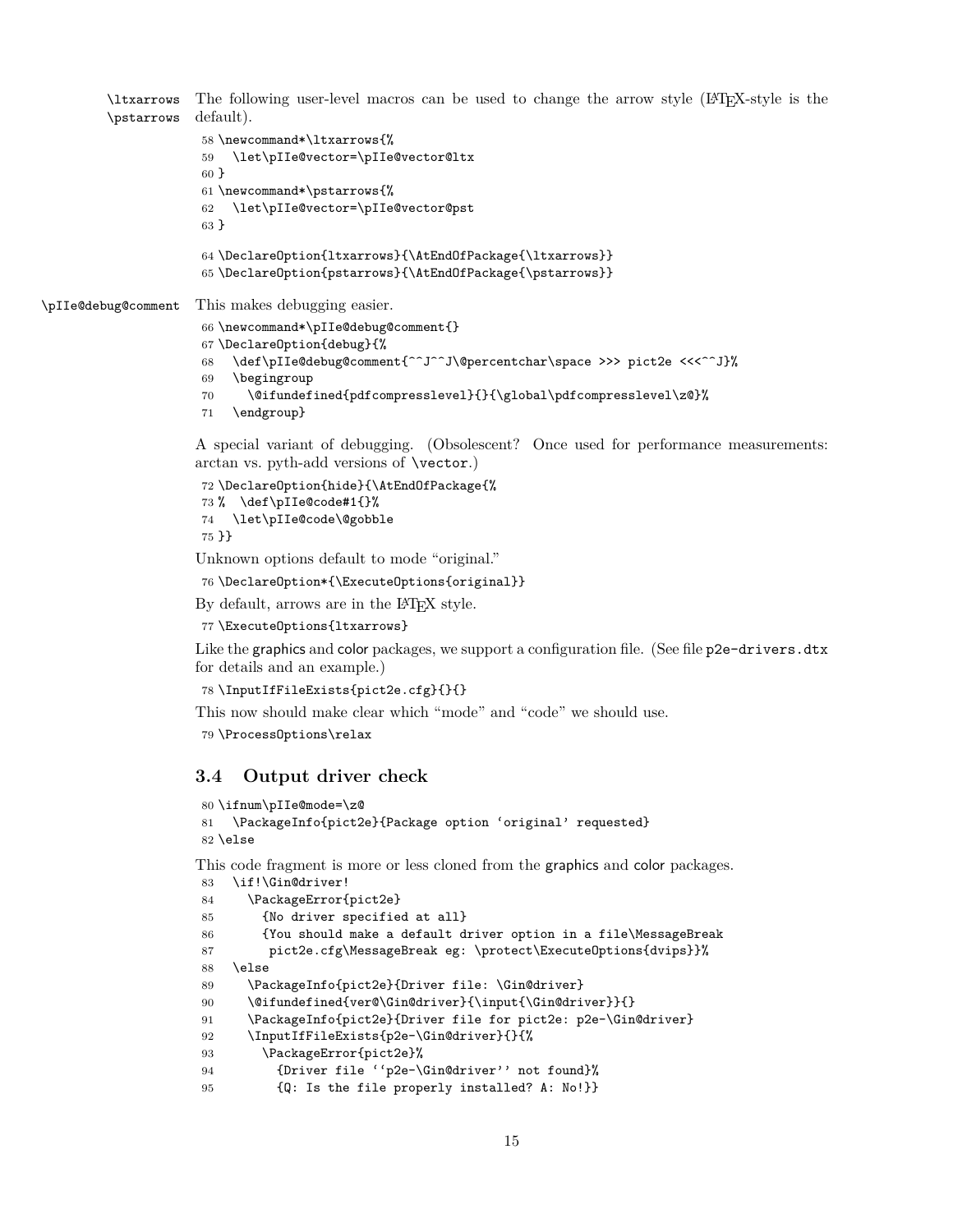```
96 \fi
97 \fi
```
## <span id="page-15-0"></span>**3.5 Mode check**

<span id="page-15-33"></span><span id="page-15-19"></span><span id="page-15-18"></span><span id="page-15-13"></span><span id="page-15-11"></span><span id="page-15-7"></span><span id="page-15-5"></span><span id="page-15-1"></span>For PostScript and PDF modes.

```
98 \ifnum\pIIe@mode>\z@
                  99 \ifnum\pIIe@mode<\thr@@
                 100 \RequirePackage{trig}
   \pIIe@oldline
 \pIIe@old@sline
 \pIIe@oldvector
\pIIe@old@circle
   \pIIe@old@dot
\pIIe@old@bezier
\pIIe@old@cbezier
   \pIIe@oldoval
  \pIIe@old@oval
                 Saved versions of some macros. (Or dummy definitions.)
                 101 \let\pIIe@oldline\line
                 102 \let\pIIe@old@sline\@sline
                 103 \let\pIIe@oldvector\vector
                 104 \let\pIIe@old@circle\@circle
                 105 \let\pIIe@old@dot\@dot
                 106 \let\pIIe@old@bezier\@bezier
                 107 \AtBeginDocument{%
                 108 \@ifundefined{@cbezier}{%
                 109 \def\pIIe@old@cbezier[#1](#2,#3)(#4,#5)(#6,#7)(#8,#9){}%
                 110 }{\let\pIIe@old@cbezier\@cbezier}}
                 111 \let\pIIe@oldoval\oval
                 112 \let\pIIe@old@oval\@oval
```
<span id="page-15-30"></span><span id="page-15-27"></span><span id="page-15-24"></span><span id="page-15-15"></span>\OriginalPictureCmds Switches back to the original definitions; for testing and demonstration purposes only.

```
113 \newcommand*\OriginalPictureCmds{%
114 \let\@sline\pIIe@old@sline
115 \let\line\pIIe@oldline
116 \let\vector\pIIe@oldvector
117 \let\@circle\pIIe@old@circle
118 \let\@dot\pIIe@old@dot
119 \let\@bezier\pIIe@old@bezier
120 \let\@cbezier\pIIe@old@cbezier
121 \renewcommand*\oval[1][]{\pIIe@oldoval}%
122 \let\@oval\pIIe@old@oval
123 }
Overambitious drivers.
124 \else
125 \PackageError{pict2e}
126 {Unsupported mode (\pIIe@mode) specified}
127 {The driver you specified requested a mode\MessageBreak
128 not supported by this version of this package}
129 \foralli
Incapable drivers.
130 \else
131 \ifnum\pIIe@mode<\z@
132 \PackageError{pict2e}
133 {No suitable driver specified}
134 {You should make a default driver option in a file\MessageBreak
135 pict2e.cfg\MessageBreak eg: \protect\ExecuteOptions{dvips}}
136 \fi
137 \fi
Big switch, completed near the end of the package (see page 36).
```

```
138 \ifnum\pIIe@mode>\z@
```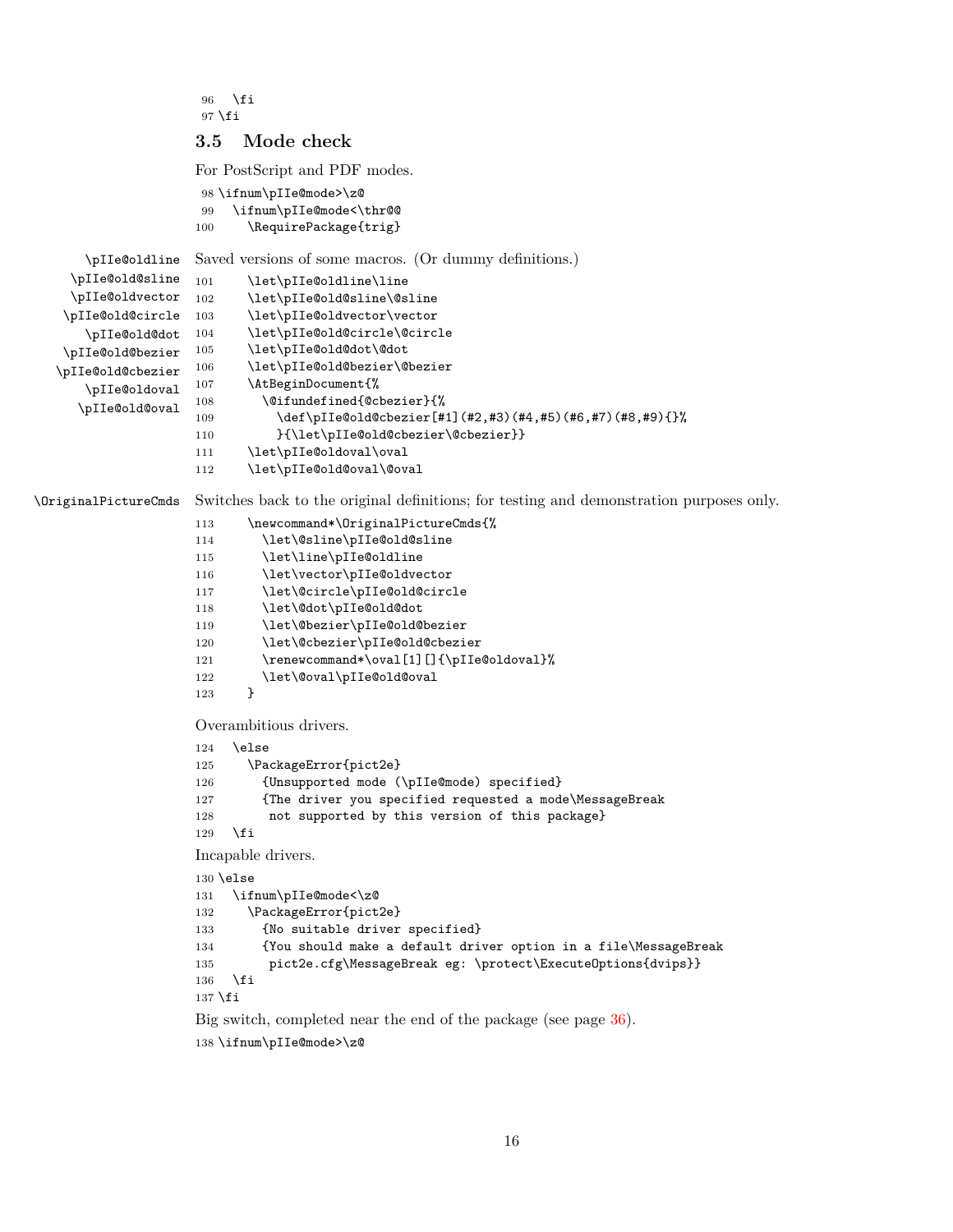## <span id="page-16-3"></span><span id="page-16-0"></span>**3.6 Graphics operators**

The following definitions allow the PostScript and PDF operations below to share some of the code.

<span id="page-16-21"></span><span id="page-16-1"></span>139 \ifcase\pIIe@mode\relax

<span id="page-16-29"></span><span id="page-16-28"></span><span id="page-16-27"></span><span id="page-16-26"></span><span id="page-16-25"></span><span id="page-16-24"></span><span id="page-16-23"></span><span id="page-16-22"></span><span id="page-16-20"></span><span id="page-16-19"></span><span id="page-16-18"></span><span id="page-16-17"></span><span id="page-16-16"></span><span id="page-16-15"></span><span id="page-16-14"></span><span id="page-16-13"></span><span id="page-16-12"></span><span id="page-16-11"></span><span id="page-16-10"></span><span id="page-16-9"></span><span id="page-16-8"></span><span id="page-16-7"></span><span id="page-16-6"></span><span id="page-16-5"></span><span id="page-16-4"></span><span id="page-16-2"></span>

| \pIIe@moveto@op PostScript |                                                                                                           |
|----------------------------|-----------------------------------------------------------------------------------------------------------|
| \pIIe@lineto@op            | 140<br>$\alpha$                                                                                           |
| \pIIe@setlinewidth@op      | \newcommand*\pIIe@moveto@op{moveto}<br>141                                                                |
| \pIIe@stroke@op            | \newcommand*\pIIe@lineto@op{lineto}<br>142                                                                |
| \pIIe@fill@op              | \newcommand*\pIIe@setlinewidth@op{setlinewidth}<br>143                                                    |
|                            | \newcommand*\pIIe@stroke@op{stroke}<br>144                                                                |
| \pIIe@curveto@op           | \newcommand*\pIIe@fill@op{fill}<br>145                                                                    |
| \pIIe@concat@op            | \newcommand*\pIIe@curveto@op{curveto}<br>146                                                              |
| \pIIe@closepath@op         | \newcommand*\pIIe@concat@op{concat}<br>147                                                                |
|                            | \newcommand*\pIIe@closepath@op{closepath}<br>148                                                          |
|                            |                                                                                                           |
| \pIIe@moveto@op            | PDF                                                                                                       |
| \pIIe@lineto@op            | 149<br>\or                                                                                                |
| \pIIe@setlinewidth@op      | \newcommand*\pIIe@moveto@op{m}<br>150                                                                     |
| \pIIe@stroke@op            | \newcommand*\pIIe@lineto@op{1}                                                                            |
|                            | 151<br>\newcommand*\pIIe@setlinewidth@op{w}<br>152                                                        |
| \pIIe@fill@op              | \newcommand*\pIIe@stroke@op{S}<br>153                                                                     |
| \pIIe@curveto@op           | \newcommand*\pIIe@fill@op{f}<br>154                                                                       |
| \pIIe@concat@op            | \newcommand*\pIIe@curveto@op{c}<br>155                                                                    |
| \pIIe@closepath@op         | \newcommand*\pIIe@concat@op{cm}                                                                           |
|                            | 156<br>\newcommand*\pIIe@closepath@op{h}<br>157                                                           |
|                            |                                                                                                           |
|                            | (Currently, there are no other modes.)                                                                    |
|                            | \fi<br>158                                                                                                |
|                            |                                                                                                           |
|                            |                                                                                                           |
|                            | 3.7<br>Low-level operations                                                                               |
|                            |                                                                                                           |
|                            | Collecting the graphics instructions and handling the output<br>3.7.1                                     |
|                            |                                                                                                           |
| \pIIe@GRAPH                | We collect all PostScript/PDF output code for a single picture object in a token register.                |
| \pIIe@addtoGraph           | 159<br>\@ifdefinable\pIIe@GRAPH{\newtoks\pIIe@GRAPH}                                                      |
|                            | \newcommand*\pIIe@addtoGraph[1]{%<br>160                                                                  |
|                            | \begingroup<br>161                                                                                        |
|                            | \edef\x{\the\pIIe@GRAPH\space#1}%<br>162                                                                  |
|                            | \global\pIIe@GRAPH\expandafter{\x}%<br>163                                                                |
|                            | \endgroup}<br>164                                                                                         |
|                            |                                                                                                           |
| \pIIe@fillGraph            | The path will either be filled                                                                            |
|                            | \newcommand*\pIIe@fillGraph{\begingroup \@tempswatrue\pIIe@drawGraph}<br>165                              |
|                            |                                                                                                           |
| \pIIe@strokeGraph          | or stroked.                                                                                               |
|                            | \newcommand*\pIIe@strokeGraph{\begingroup \@tempswafalse\pIIe@drawGraph}<br>166                           |
|                            |                                                                                                           |
| \pIIe@drawGraph            | Common code. When we are done with collecting the path of the picture object, we output                   |
|                            | the contents of the token register.                                                                       |
|                            | \newcommand*\pIIe@drawGraph{%<br>167                                                                      |
|                            | \edef\x{\pIIe@debug@comment\space<br>168                                                                  |
|                            |                                                                                                           |
|                            | Instead of scaling individual coordinates, we scale the graph as a whole $(pt \rightarrow bp)$ ; see Sec- |
|                            | tion 3.8.1.                                                                                               |
|                            | \pIIe@scale@PTtoBP}%<br>169                                                                               |
|                            | \if@tempswa<br>170                                                                                        |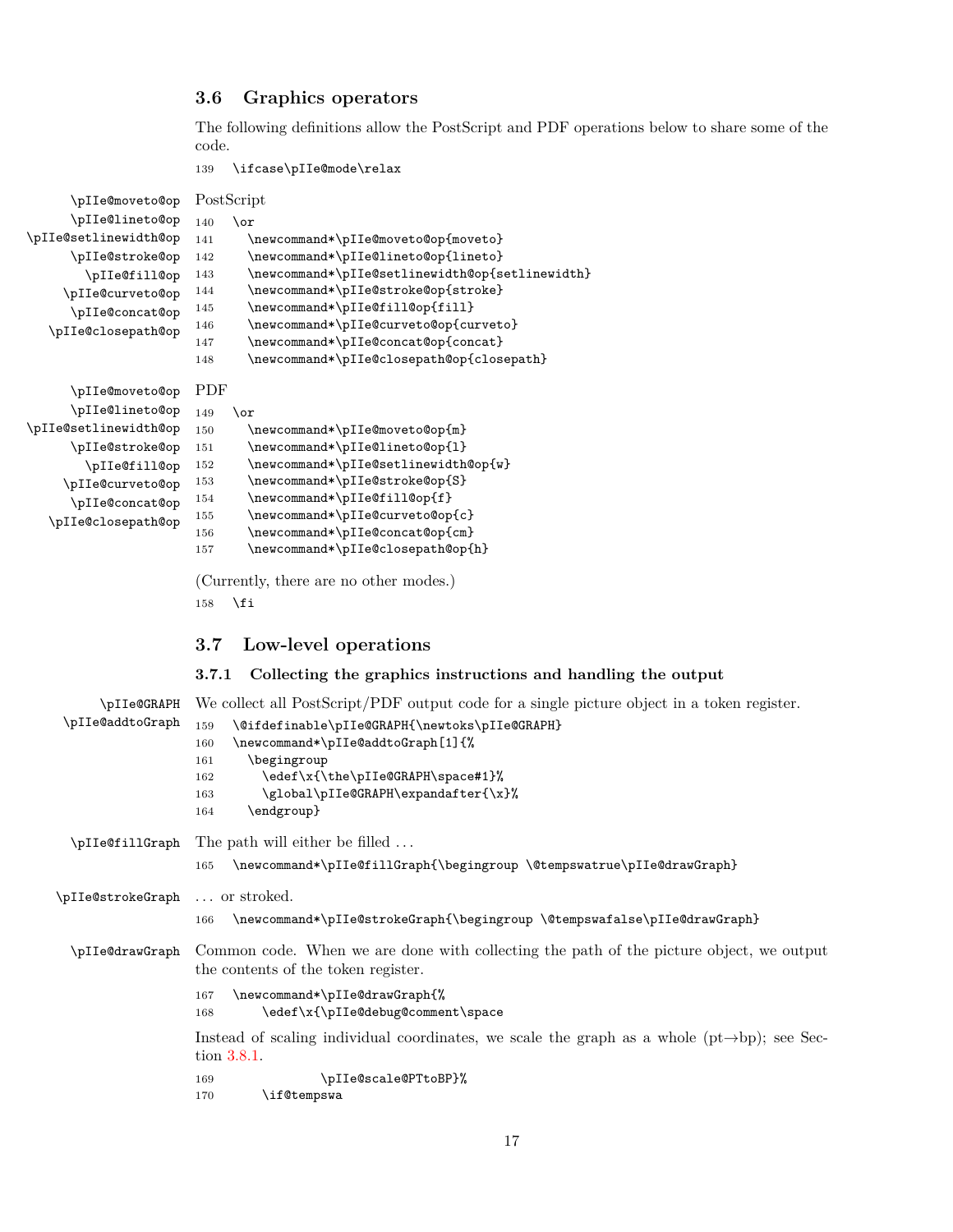```
171 \edef\y{\pIIe@fill@op}%
172 \else
173 \ede f\ x\{\x\space \pmod{ }174 \strip@pt\@wholewidth\space\pIIe@setlinewidth@op
175 \pIIe@linecap\pIIe@linejoin\space}%
176 \edef\y{\pIIe@stroke@op}%
177 \fi
178 \expandafter\pIIe@code\expandafter{%
179 \expandafter\x\the\pIIe@GRAPH\space\y}%
Clear the graph and the current point after output.
```
<span id="page-17-15"></span><span id="page-17-11"></span><span id="page-17-10"></span>180 \global\pIIe@GRAPH{}\xdef\pIIe@CPx{}\xdef\pIIe@CPy{}%

```
181 \endgroup}
```
## <span id="page-17-0"></span>**3.7.2 Auxilliary macros**

The following macros save us a plethora of tokens in subsequent code.

Note that since we are using \@tempdima and \@tempdimb both here and in medium-level macros below, we must be careful not to spoil their values.

<span id="page-17-13"></span><span id="page-17-12"></span><span id="page-17-7"></span><span id="page-17-6"></span><span id="page-17-4"></span>

| \pIIe@CPx      | The lengths (coordinates) given as arguments will be stored as "real" numbers using the                                |
|----------------|------------------------------------------------------------------------------------------------------------------------|
| \pIIe@CPy      | common trick; i.e., they are put in 'dimen' registers, scaled by $2^{16}$ . At the same time, we                       |
| \pIIe@add@CP   | remember the "current point." (Not strictly necessary for PostScript, but for some operations                          |
|                | in PDF, e.g., <i>reurveto</i> emulation.)                                                                              |
|                | \newcommand*\pIIe@CPx{} \newcommand*\pIIe@CPy{}<br>182                                                                 |
|                | \newcommand*\pIIe@add@CP[2]{%<br>183                                                                                   |
|                | \begingroup<br>184                                                                                                     |
|                | \@tempdima#1\xdef\pIIe@CPx{\the\@tempdima}%<br>185                                                                     |
|                | \@tempdimb#2\xdef\pIIe@CPy{\the\@tempdimb}%<br>186                                                                     |
|                | \pIIe@addtoGraph{\strip@pt\@tempdima\space\strip@pt\@tempdimb}%<br>187                                                 |
|                | \endgroup}<br>188                                                                                                      |
| \pIIe@add@nums | Similar, but does not set the "current point." Values need not be coordinates (e.g., may be<br>scaling factors, etc.). |
|                | \newcommand*\pIIe@add@nums[2]{%<br>189                                                                                 |
|                | \begingroup<br>190                                                                                                     |
|                | \@tempdima#1\relax<br>191                                                                                              |
|                | \@tempdimb#2\relax<br>192                                                                                              |
|                | \pIIe@addtoGraph{\strip@pt\@tempdima\space\strip@pt\@tempdimb}%<br>193                                                 |
|                | \endgroup}<br>194                                                                                                      |
| \pIIe@add@num  | Likewise, for a single argument.                                                                                       |
|                | \newcommand*\pIIe@add@num[1]{%<br>195                                                                                  |
|                | \begingroup<br>196                                                                                                     |
|                | \@tempdima#1\relax<br>197                                                                                              |
|                | \pIIe@addtoGraph{\strip@pt\@tempdima}%<br>198                                                                          |
|                | \endgroup}<br>199                                                                                                      |
|                | 3.8<br>Medium-level operations                                                                                         |
|                | 3.8.1<br>Transformations                                                                                               |
|                | Transformation operators; not all are currently used. (Hence, some are untested.)                                      |
| \pIIe@PTtoBP   | Scaling factor, used below. " $pt \rightarrow bp$ " (72/72.27 $\approx 0.99626401$ ). Note the trailing space! (Don't  |

<span id="page-17-18"></span><span id="page-17-9"></span><span id="page-17-8"></span><span id="page-17-5"></span><span id="page-17-2"></span><span id="page-17-1"></span>delete it, it saves us some tokens.)

200 \newcommand\*\pIIe@PTtoBP{0.99626401 }

<span id="page-17-17"></span>201 \ifcase\pIIe@mode\relax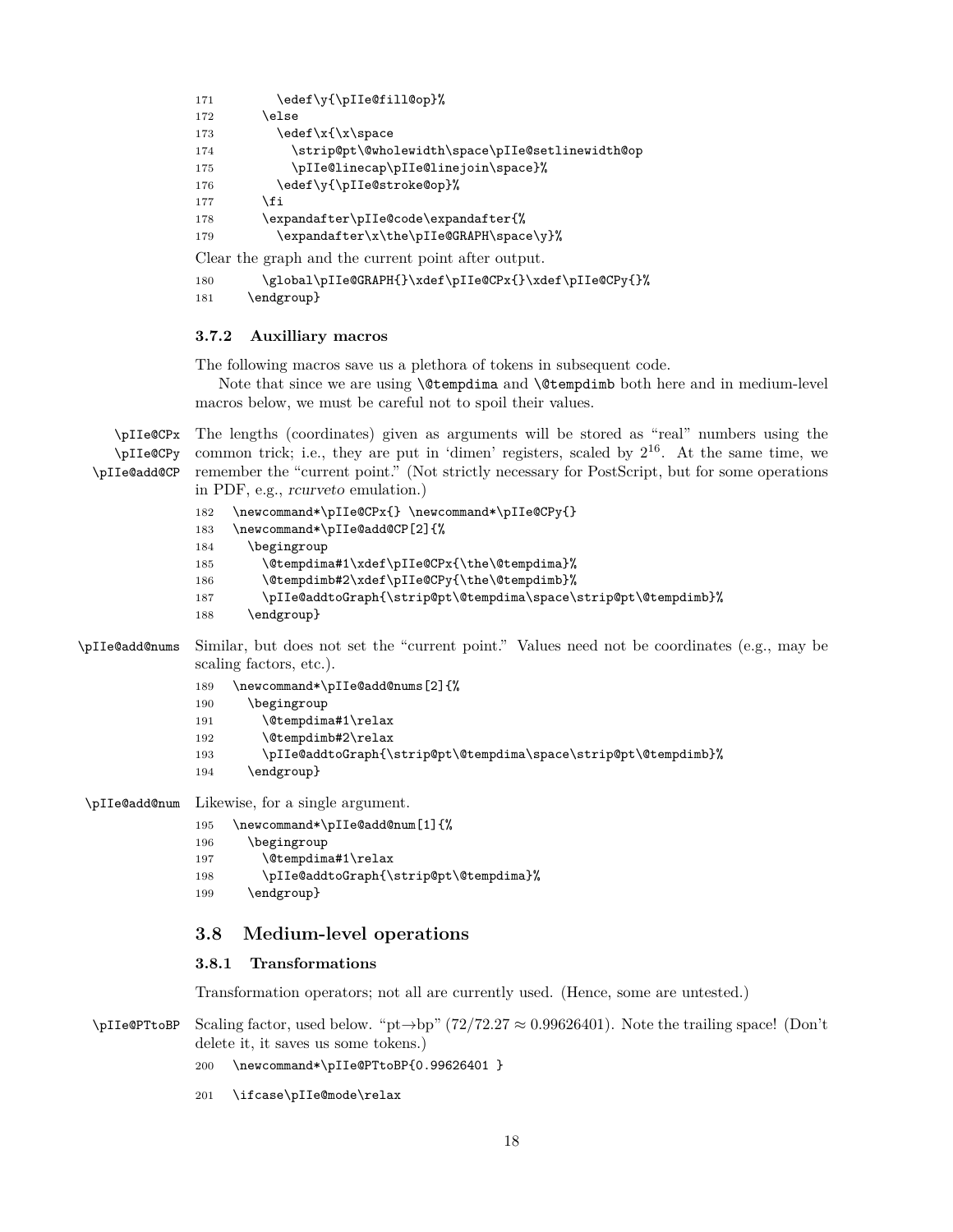```
\pIIe@concat
PostScript: Use some operators directly.
  \pIIe@translate
     \pIIe@rotate
      \pIIe@scale
\pIIe@scale@PTtoBP
                 202 \, \or
                 203 \newcommand*\pIIe@concat[6]{%
                 204 \begingroup
                 205 \pIIe@addtoGraph{[}%
                 206 \@tempdima#1\relax \@tempdimb#2\relax
                 207 \pIIe@add@nums\@tempdima\@tempdimb
                 208 \@tempdima#3\relax \@tempdimb#4\relax
                 209 \pIIe@add@nums\@tempdima\@tempdimb
                 210 \@tempdima#5\relax \@tempdimb#6\relax
                 211 \pIIe@add@nums\@tempdima\@tempdimb
                 212 \pIIe@addtoGraph{] \pIIe@concat@op}%
                 213 \endgroup}
                 214 \newcommand*\pIIe@translate[2]{\pIIe@add@nums{#1}{#2}\pIIe@addtoGraph{translate}}
                 215 \newcommand*\pIIe@rotate[1]{\pIIe@add@num{#1}\pIIe@addtoGraph{rotate}}
                 216 \newcommand*\pIIe@scale[2]{\pIIe@add@nums{#1}{#2}\pIIe@addtoGraph{scale}}
                 217 \newcommand*\pIIe@scale@PTtoBP{\pIIe@PTtoBP \pIIe@PTtoBP scale}
     \pIIe@concat
PDF: Emulate. :-(
  \pIIe@translate
     \pIIe@rotate
      \pIIe@scale 220
\pIIe@scale@PTtoBP 221
                 218 \or
                 219 \newcommand*\pIIe@concat[6]{%
                          \begingroup
                            \@tempdima#1\relax \@tempdimb#2\relax
                 222 \pIIe@add@nums\@tempdima\@tempdimb
                 223 \@tempdima#3\relax \@tempdimb#4\relax
                 224 \pIIe@add@nums\@tempdima\@tempdimb
                 225 \@tempdima#5\relax \@tempdimb#6\relax
                 226 \pIIe@add@nums\@tempdima\@tempdimb
                 227 \pIIe@addtoGraph\pIIe@concat@op
                 228 \endgroup}
                 229 \qquad \texttt{\#2}}230 \newcommand*\pIIe@rotate[1]{%
                 231 \begingroup
                 232 \@tempdima#1\relax
                 233 \edef\pIIe@tempa{\strip@pt\@tempdima}%
                 234 \CalculateSin\pIIe@tempa
                 235 \CalculateCos\pIIe@tempa
                 236 \edef\pIIe@tempb{\UseSin\pIIe@tempa}%
                 237 \edef\pIIe@tempc{\UseCos\pIIe@tempa}%
                 238 \pIIe@concat{\pIIe@tempc\p@}{\pIIe@tempb\p@}%
                 239 {-\pIIe@tempb\p@}{\pIIe@tempc\p@}\z@\z@
                 240 \endgroup}
                 241 \newcommand*\pIIe@scale[2]{\pIIe@concat{#1}\z@\z@{#2}\z@\z@}
                 242 \newcommand*\pIIe@scale@PTtoBP{\pIIe@PTtoBP 0 0 \pIIe@PTtoBP 0 0 \pIIe@concat@op}
                 (Currently, there are no other modes.)
                 243 \setminusfi
                 3.8.2 Path definitions
     \pIIe@moveto Simple things . . .
                 244 \newcommand*\pIIe@moveto[2]{%
                 245 \pIIe@add@CP{#1}{#2}\pIIe@addtoGraph\pIIe@moveto@op}
     \pIIe@lineto . . . have to be defined, too.
                 246 \newcommand*\pIIe@lineto[2]{%
                 247 \pIIe@add@CP{#1}{#2}\pIIe@addtoGraph\pIIe@lineto@op}
```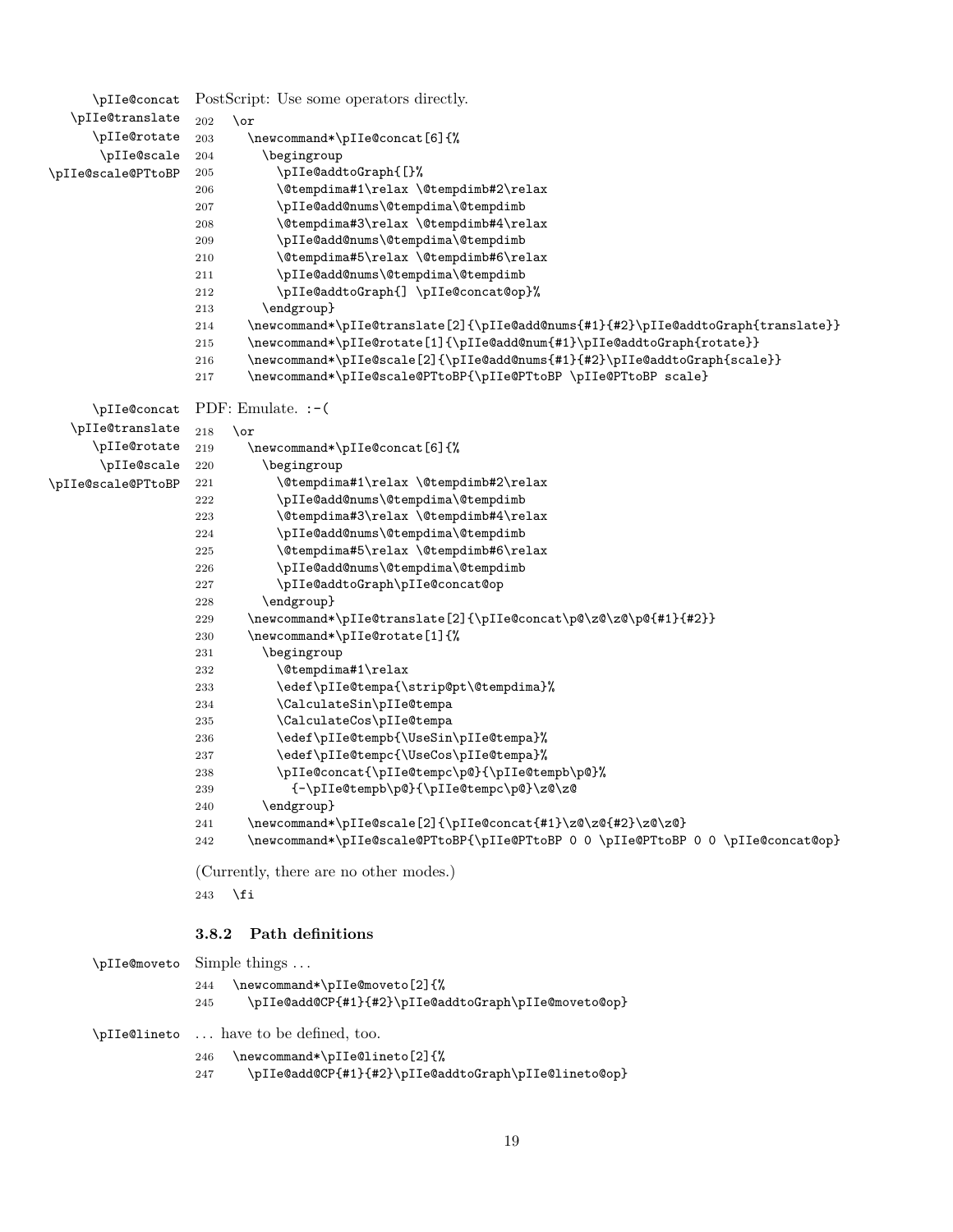<span id="page-19-22"></span>We'll use \pIIe@rcurveto to draw quarter circles. (\circle and \oval). \ifcase\pIIe@mode\relax

<span id="page-19-24"></span>\pIIe@rcurveto PostScript: Use the "rcurveto" operator directly.

#### \or

<span id="page-19-5"></span><span id="page-19-4"></span><span id="page-19-1"></span>

| 250 | \newcommand*\pIIe@rcurveto[6]{%       |
|-----|---------------------------------------|
| 251 | \begingroup                           |
| 252 | \@tempdima#1\relax \@tempdimb#2\relax |
| 253 | \pIIe@add@nums\@tempdima\@tempdimb    |
| 254 | \@tempdima#3\relax \@tempdimb#4\relax |
| 255 | \pIIe@add@nums\@tempdima\@tempdimb    |
| 256 | \@tempdima#5\relax \@tempdimb#6\relax |
| 257 | \pIIe@add@CP\@tempdima\@tempdimb      |
| 258 | \pIIe@addtoGraph{rcurveto}%           |
| 259 | \endgroup}                            |

<span id="page-19-25"></span>\pIIe@rcurveto PDF: It's necessary to emulate the PostScript operator "rcurveto". For this, the "current point" must be known, i.e., all macros which change the "current point" must set \pIIe@CPx and \pIIe@CPy.

## <span id="page-19-10"></span> $260 \,$  \or

<span id="page-19-19"></span><span id="page-19-18"></span><span id="page-19-16"></span><span id="page-19-15"></span><span id="page-19-7"></span><span id="page-19-6"></span>

| 261 | \newcommand*\pIIe@rcurveto[6]{%               |
|-----|-----------------------------------------------|
| 262 | \begingroup                                   |
| 263 | \@tempdima#1\advance\@tempdima\pIIe@CPx\relax |
| 264 | \@tempdimb#2\advance\@tempdimb\pIIe@CPy\relax |
| 265 | \pIIe@add@nums\@tempdima\@tempdimb            |
| 266 | \@tempdima#3\advance\@tempdima\pIIe@CPx\relax |
| 267 | \@tempdimb#4\advance\@tempdimb\pIIe@CPy\relax |
| 268 | \pIIe@add@nums\@tempdima\@tempdimb            |
| 269 | \@tempdima#5\advance\@tempdima\pIIe@CPx\relax |
| 270 | \@tempdimb#6\advance\@tempdimb\pIIe@CPy\relax |
| 271 | \pIIe@add@CP\@tempdima\@tempdimb              |
| 272 | \pIIe@addtoGraph\pIIe@curveto@op              |
| 273 | \endgroup}                                    |

<span id="page-19-20"></span><span id="page-19-17"></span><span id="page-19-11"></span><span id="page-19-2"></span>(Currently, there are no other modes.)

\fi

<span id="page-19-21"></span>\pIIe@curveto This is currently only used for Bezier curves and for drawing the heads of L<sup>AT</sup>FX-like arrows. Note: It's the same for PostScript and PDF.

<span id="page-19-9"></span><span id="page-19-8"></span>

| 275 | \newcommand*\pIIe@curveto[6]{%        |
|-----|---------------------------------------|
| 276 | \begingroup                           |
| 277 | \@tempdima#1\relax \@tempdimb#2\relax |
| 278 | \pIIe@add@nums\@tempdima\@tempdimb    |
| 279 | \@tempdima#3\relax \@tempdimb#4\relax |
| 280 | \pIIe@add@nums\@tempdima\@tempdimb    |
| 281 | \@tempdima#5\relax \@tempdimb#6\relax |
| 282 | \pIIe@add@CP\@tempdima\@tempdimb      |
| 283 | \pIIe@addtoGraph\pIIe@curveto@op      |
| 284 | \endgroup}                            |

#### <span id="page-19-14"></span>\pIIe@closepath

<span id="page-19-13"></span><span id="page-19-12"></span><span id="page-19-3"></span>\newcommand\*\pIIe@closepath{\pIIe@addtoGraph\pIIe@closepath@op}

## <span id="page-19-0"></span>**3.9 "Pythagorean Addition" and Division**

<span id="page-19-23"></span>\pIIe@pyth This algorithm is copied from the PICTEX package [\[4\]](#page-35-7) by Michael Wichura, with his permission Here is his description: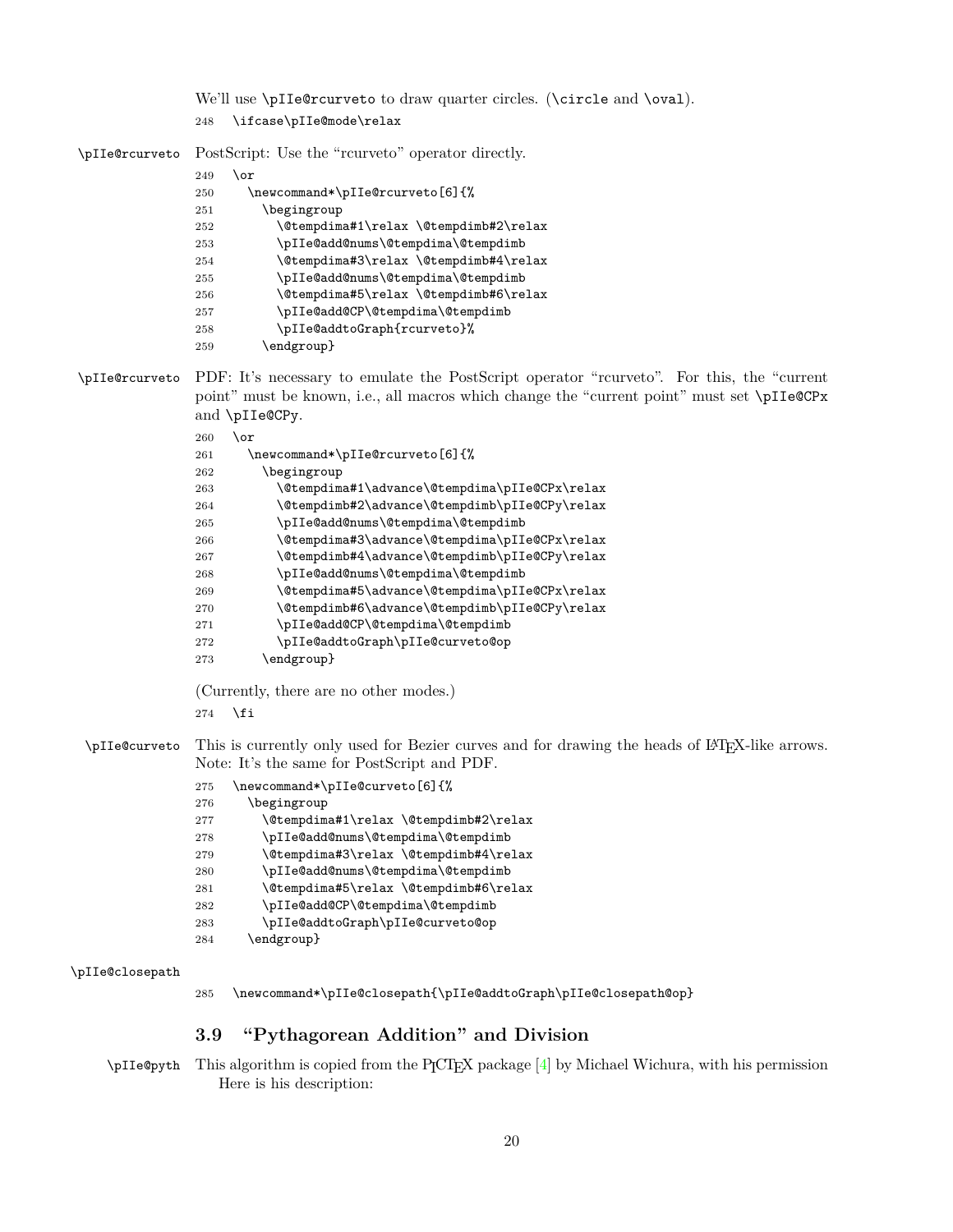```
Suppose x > 0, y > 0. Put s = x + y. Let z = (x^2 + y^2)^{1/2}. Then z = s \times f, where
                                      f = (t^2 + (1-t)^2)^{1/2} = ((1+\tau^2)/2)^{1/2}and t = x/s and \tau = 2(t - 1/2).
            286 \newcommand*\pIIe@pyth[3]{%
            287 \begingroup
            288 \@tempdima=#1\relax
             \text{Setempdima} = \text{abs}(x)289 \ifnum\@tempdima<\z@\@tempdima=-\@tempdima\fi
            290 \@tempdimb=#2\relax
            \text{Setempdim} = \text{abs}(y)291 \ifnum\@tempdimb<\z@\@tempdimb=-\@tempdimb\fi
            \text{Setempdim} = s = abs(x) + abs(y)292 \advance\@tempdimb\@tempdima
            293 \ifnum\@tempdimb=\z@
             \sqrt{\det(\cos x) + 2x}294 \@tempdimc=\z@
            295 \else
            \text{Setemp} = 8 \times \text{abs}(x)296 \multiply\@tempdima 8\relax
             \text{Vctempdim}c = 8 t = 8 \times \text{abs}(x)/s297 \pIIe@divide\@tempdima\@tempdimb\@tempdimc
            \text{Vctempdim} = 4\tau = (8 t - 4)298 \advance\@tempdimc -4pt
             299 \multiply\@tempdimc 2
            300 \edef\pIIe@tempa{\strip@pt\@tempdimc}%
             \lambda@tempdima = (8 \tau)^2301 \@tempdima=\pIIe@tempa\@tempdimc
             \text{Netempdima} = [64 + (8\,\tau)^2]/2 = (8\,f)^2302 \advance\@tempdima 64pt
            303 \divide\@tempdima 2\relax
             initial guess at \sqrt{(u)}304 \@dashdim=7pt
             \lambda@dashdim = \sqrt{(u)}305 \pIIe@@pyth\pIIe@@pyth\pIIe@@pyth
            306 \edef\pIIe@tempa{\strip@pt\@dashdim}%
            307 \@tempdimc=\pIIe@tempa\@tempdimb
            \text{Vctempdim} = z = (8 f) \times s/8308 \global\divide\@tempdimc 8
            309 \fi
            310 \edef\x{\endgroup#3=\the\@tempdimc}%
            311 \quad \{x\}\Delta = g \leftarrow (g + u/g)/2312 \newcommand*\pIIe@@pyth{%
            313 \pIIe@divide\@tempdima\@dashdim\@tempdimc
            314 \advance\@dashdim\@tempdimc
```

```
315 \divide\@dashdim\tw@}
```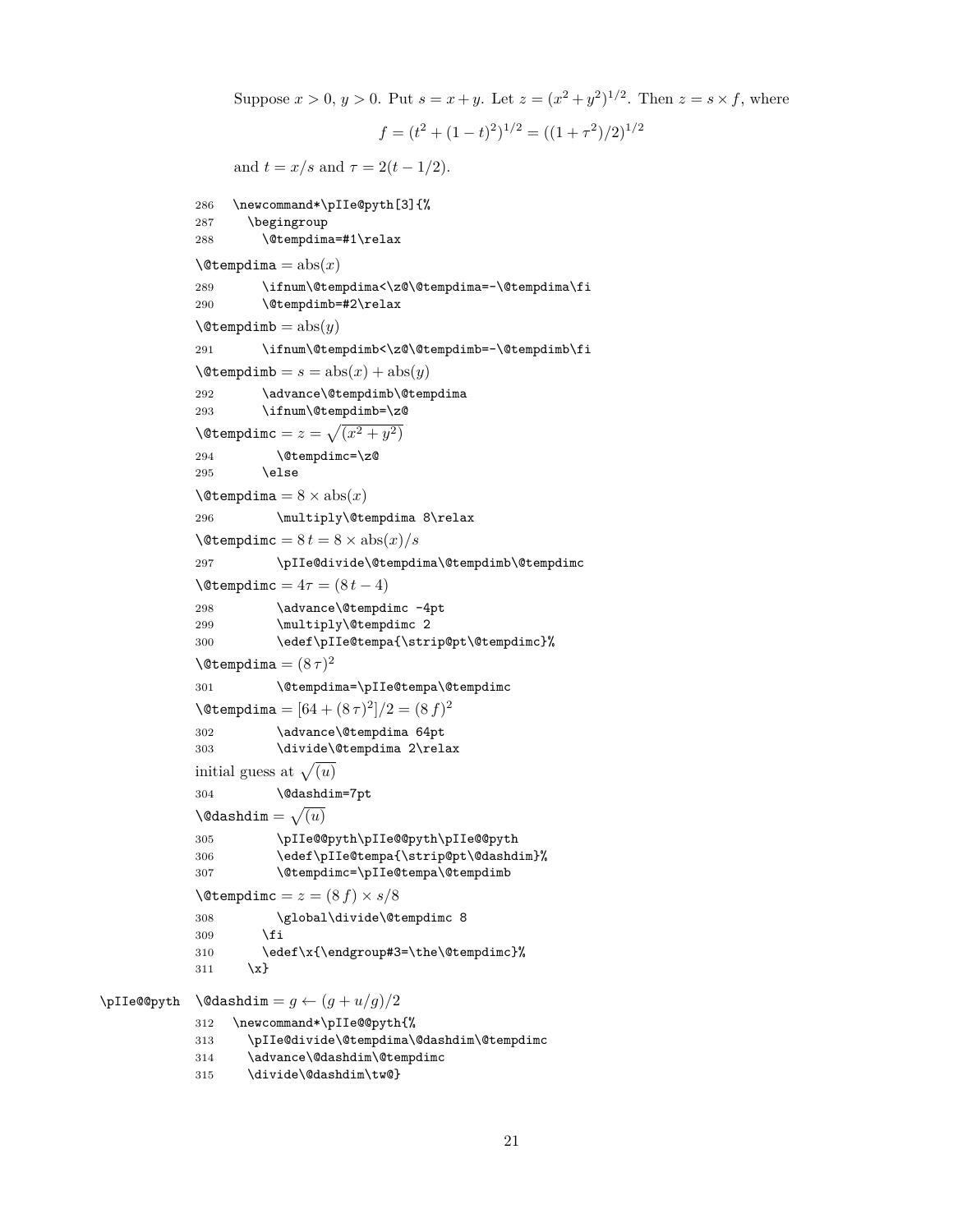<span id="page-21-25"></span>\pIIe@divide The following macro for division is a slight modification of the macro from curve2e by Claudio Beccari with his permission. Real numbers are represented as dimens in pt.

\newcommand\*\pIIe@divide[3]{%

All definitions inside a group.

<span id="page-21-11"></span><span id="page-21-10"></span><span id="page-21-9"></span><span id="page-21-3"></span><span id="page-21-2"></span>

| 317                                                       | \begingroup                                                      |  |
|-----------------------------------------------------------|------------------------------------------------------------------|--|
| 318                                                       | \dimendef\Numer=254\relax \dimendef\Denom=252\relax              |  |
| 319                                                       | \countdef\Num=254\relax<br>\countdef\Den=252\relax               |  |
| 320                                                       | \countdef\I=250\relax<br>\countdef\Numb=248\relax                |  |
| 321                                                       | \Numer #1\relax \Denom #2\relax                                  |  |
| Make numerator and denominator nonnegative, save sign.    |                                                                  |  |
| 322                                                       | \ifdim\Denom<\z@ \Denom -\Denom \Numer=-\Numer \fi               |  |
| 323                                                       | \ifdim\Numer<\z@ \def\sign{-}\Numer=-\Numer \else \def\sign{}\fi |  |
| Use $\text{maxdimen}$ for $x/0$ (this should not appear). |                                                                  |  |
| 324                                                       | \ifdim\Denom=\z@                                                 |  |
| 325                                                       | \edef\Q{\strip@pt\maxdimen}%                                     |  |
| 326                                                       | \PackageWarning{pict2e}%                                         |  |
| 327                                                       | {Division by 0, \sign\strip@pt\maxdimen\space used}{}%           |  |
|                                                           |                                                                  |  |

<span id="page-21-23"></span><span id="page-21-16"></span><span id="page-21-15"></span><span id="page-21-12"></span>\else

Converse to integers and find integer part of the ratio. If it is too large (dimension overflow), use \maxdimen otherwise find the remainder and start the iteration process to find 6 digits of the decimal expression.

<span id="page-21-20"></span><span id="page-21-18"></span><span id="page-21-17"></span><span id="page-21-5"></span><span id="page-21-4"></span>

| 329 | \Num=\Numer \Den=\Denom                                    |
|-----|------------------------------------------------------------|
| 330 | \Numb=\Num \divide\Numb\Den                                |
| 331 | \ifnum\Numb>16383                                          |
| 332 | \edef\Q{\strip@pt\maxdimen}%                               |
| 333 | \PackageWarning{pict2e}%                                   |
| 334 | {Division overflow, \sign\strip@pt\maxdimen\space used}{}% |
| 335 | \else                                                      |
| 336 | \edef\Q{\number\Numb.}%                                    |
| 337 | \multiply \Numb\Den \advance\Num -\Numb                    |
| 338 | \I=6\relax                                                 |
| 339 | \@whilenum \I>\z@ \do{\pIIe@@divide\advance\I\m@ne}%       |
| 340 | \fi                                                        |
| 341 | \fi                                                        |

<span id="page-21-21"></span><span id="page-21-13"></span><span id="page-21-6"></span><span id="page-21-0"></span>A useful trick to define #3 outside the group without using \global (if the macro is used inside another group.)

```
342 \edef\tempend{\noexpand\endgroup\noexpand#3=\sign\Q\p@}%
343 \tempend}
```
<span id="page-21-24"></span>\pIIe@@divide Iteration macro for finding decimal expression of the ratio. \Num is the remainder of the previous division, \Den is the denominator (both are integers).

\def\pIIe@@divide{%

Reduce both numerator and denominator if necessary to avoid overflow in the next step.

<span id="page-21-1"></span>\@whilenum \Num>214748364 \do{\divide\Num\tw@ \divide\Den\tw@}%

Find the next digit of the decimal expression.

<span id="page-21-19"></span>\multiply \Num 10

<span id="page-21-7"></span>\Numb=\Num \divide\Numb\Den

<span id="page-21-22"></span>348 \edef\Q{\Q\number\Numb}%

Find the remainder.

<span id="page-21-8"></span>\multiply \Numb\Den \advance \Num -\Numb

Stop the iteration if the remainder is zero.

<span id="page-21-14"></span>\ifnum\Num>\z@\else\I=0\fi}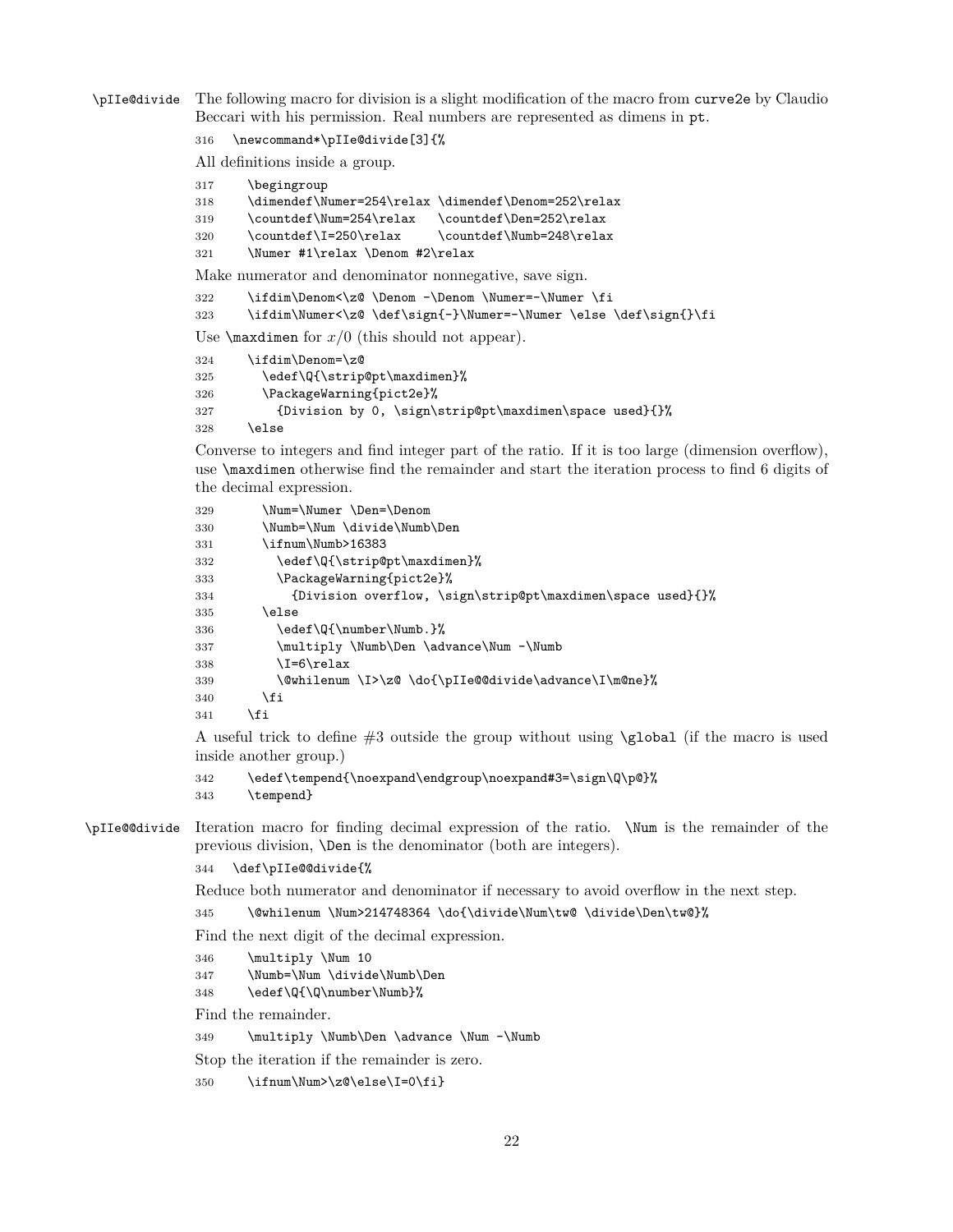## <span id="page-22-2"></span><span id="page-22-0"></span>**3.10 High-level operations**

```
\pIIe@checkslopeargs Common code for \line and \vector.
```
- <span id="page-22-18"></span>\newcommand\*\pIIe@checkslopeargsline[2]{%
- \pIIe@checkslopeargs{#1}{#2}{16383}}
- <span id="page-22-20"></span>\newcommand\*\pIIe@checkslopeargsvector[2]{%
- \pIIe@checkslopeargs{#1}{#2}{1000}}
- \newcommand\*\pIIe@checkslopeargs[3]{%
- <span id="page-22-8"></span>\edef\@tempa{#1}\expandafter\pIIe@checkslopearg\@tempa.:{#3}%
- <span id="page-22-9"></span>\edef\@tempa{#2}\expandafter\pIIe@checkslopearg\@tempa.:{#3}%

A bit incompatible with Standard IATEX: slope  $(0,0)$  raises an error.

```
358 \ifdim #1\p@=\z@ \ifdim #2\p@=\z@ \@badlinearg \fi\fi}
```
<span id="page-22-16"></span>\def\pIIe@checkslopearg #1.#2:#3{%

```
360 \def\@tempa{#1}%
```
- <span id="page-22-11"></span>\ifx\@tempa\empty\def\@tempa{0}\fi
- <span id="page-22-12"></span>\ifx\@tempa\space\def\@tempa{0}\fi
- <span id="page-22-4"></span>363 \ifnum\ifnum\@tempa<\z@-\fi\@tempa>#3 \@badlinearg \fi}
- <span id="page-22-5"></span>\def\@badlinearg{\PackageError
- <span id="page-22-14"></span>{pict2e}{Bad \protect\line\space or \protect\vector\space argument}{}}

## <span id="page-22-24"></span><span id="page-22-23"></span><span id="page-22-19"></span><span id="page-22-7"></span><span id="page-22-6"></span><span id="page-22-1"></span>**3.10.1 Line**

<span id="page-22-26"></span><span id="page-22-22"></span><span id="page-22-15"></span>

| <b>\line</b> | \line( $\langle x,y \rangle$ ){ $\langle l_x \rangle$ }:                  |
|--------------|---------------------------------------------------------------------------|
|              | \def\line(#1,#2)#3{%<br>366                                               |
|              | \begingroup<br>367                                                        |
|              | \pIIe@checkslopeargsline{#1}{#2}%<br>368                                  |
|              | \@tempdima=#1pt\relax \@tempdimb=#2pt\relax<br>369                        |
|              | \@defaultunitsset\@linelen{#3}\unitlength<br>370                          |
|              | \ifdim\@linelen<\z@ \@badlinearg \else<br>371                             |
|              | \pIIe@sline<br>372                                                        |
|              | \pIIe@moveto\z@\z@<br>373                                                 |
|              | \pIIe@lineto\@xdim\@ydim<br>374                                           |
|              | \pIIe@strokeGraph<br>375                                                  |
|              | Simulated bounding box                                                    |
|              | \box\@tempboxa<br>376                                                     |
|              | \fi<br>377                                                                |
|              | \endgroup}<br>378                                                         |
| \pIIe@sline  | Common code for <b>\line</b> and <b>\vector</b> .                         |
|              | \newcommand*\pIIe@sline{%<br>379                                          |
|              | Calculation of the endpoints $\varphi, \varphi$ (used for $\line{$ only). |
|              | \ifdim\@tempdima=\z@<br>380                                               |
|              | \ifdim\@tempdimb<\z@\@linelen-\@linelen\fi<br>381                         |
|              | العامل الما                                                               |

```
382 \@ydim=\@linelen
383 \@xdim=\z@
384 \else
385 \ifdim\@tempdima<\z@\@linelen-\@linelen\fi
386 \ifdim\@tempdimb=\z@
387 \@xdim=\@linelen
388 \@ydim=\z@
389 \else
390 \pIIe@divide\@tempdimb\@tempdima\dimen@
391 \@ydim=\strip@pt\dimen@\@linelen
392 \@xdim=\@linelen
393 \fi
394 \fi
```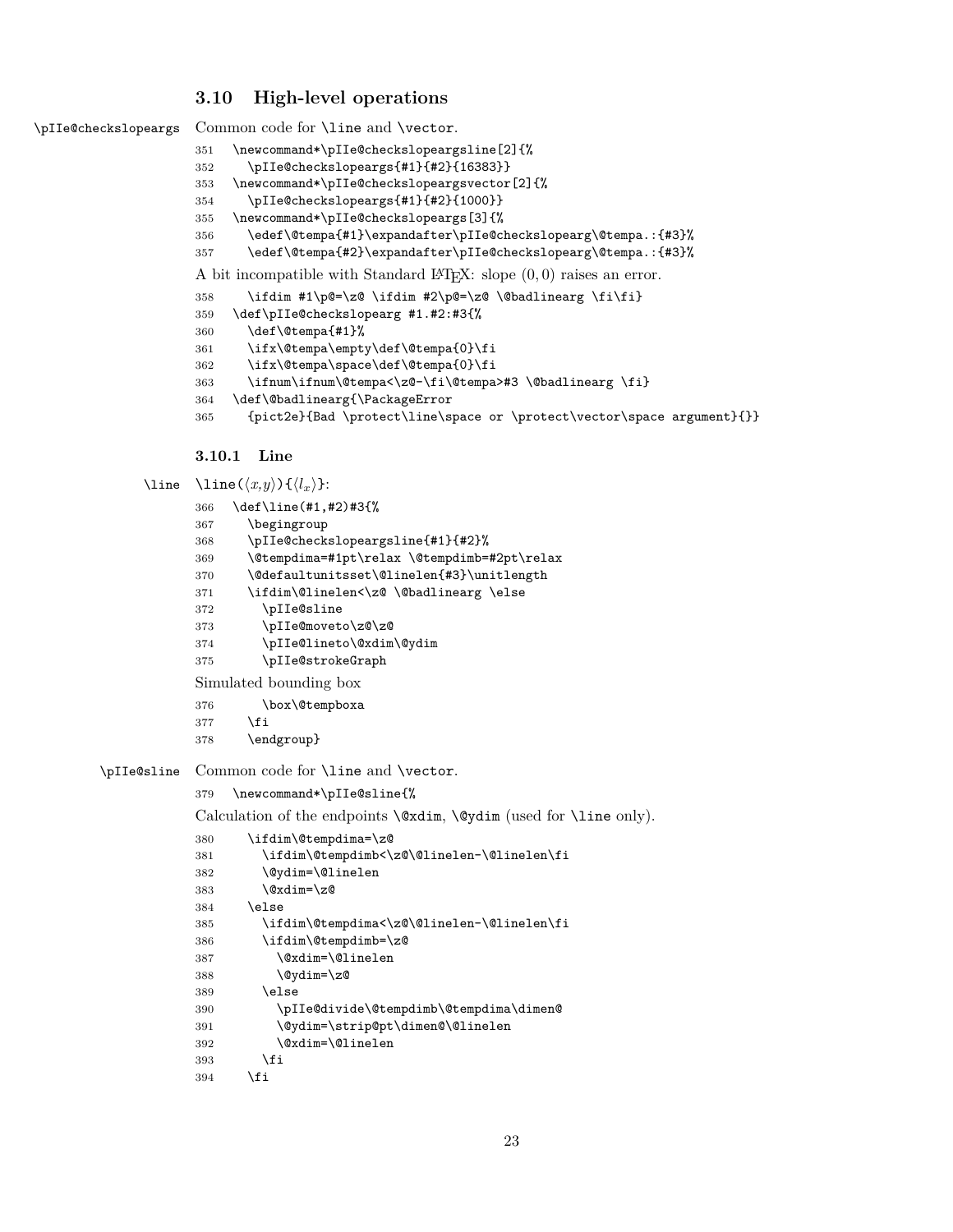<span id="page-23-1"></span>Prepare a box that can be used as a bounding box for **\line** and **\vector** to achieve the same behavior as standard LAT<sub>EX</sub> outside of a picture environment.

```
395 \@ovxx=\ifnum\@xdim=\z@ \z@\else\@linelen\fi
396 \@ovyy=\ifnum\@ydim<\z@ \z@\else\@ydim\fi
397 \@ovdy=\ifnum\@ydim<\z@ -\@ydim\else\z@\fi
398 \setbox\@tempboxa\hbox{%
399 \vrule\@height \@ovyy \@depth \@ovdy \@width \z@
400 \vrule\@height \z@ \@depth \z@ \@width \@ovxx}}
```
## <span id="page-23-6"></span><span id="page-23-5"></span><span id="page-23-0"></span>**3.10.2 Vector**

```
\vector Unlike \line, \vector must be redefined, because the kernel version checks for illegal slope
         arguments.
```
 $\text{vector}(\langle x,y\rangle)$   $\{\langle l_x\rangle\}$ : Instead of calculating  $\theta = \arctan \frac{y}{x}$ , we use "pythagorean addi-tion" [\[4\]](#page-35-7) to determine  $s = \sqrt{x^2 + y^2}$  and to obtain the length of the vector  $l = l_x \cdot \frac{s}{x}$  and the values of  $\sin \theta = \frac{y}{s}$  and  $\cos \theta = \frac{x}{s}$  for the rotation of the coordinate system.

```
401 \def\vector(#1,#2)#3{%
402 \begingroup
403 \pIIe@checkslopeargsvector{#1}{#2}%
404 \@tempdima=#1pt\relax \@tempdimb=#2pt\relax
405 \@defaultunitsset\@linelen{#3}\unitlength
406 \ifdim\@linelen<\z@ \@badlinearg \else
407 \pIIe@sline
408 \@defaultunitsset\@linelen{#3}\unitlength
409 \pIIe@pyth{\@tempdima}{\@tempdimb}\dimen@
410 \ifdim\@tempdima=\z@ \else
411 \ifdim\@tempdimb=\z@ \else
This calculation is only necessary, if the vector is actually sloped.
412 \pIIe@divide\dimen@{\@tempdima}\@xdim
413 \@linelen\strip@pt\@xdim\@linelen
414 \ifdim\@linelen<\z@\@linelen-\@linelen\fi
415 \fi
416 \overrightarrow{fi}\sin \theta and \cos \theta417 \pIIe@divide{\@tempdimb}\dimen@\@ydim
418 \pIIe@divide{\@tempdima}\dimen@\@xdim
Rotate the following vector/arrow outlines by angle θ:
                   \cos \theta \sin \theta -\sin \theta \cos \theta 0 0
419 \pIIe@concat\@xdim\@ydim{-\@ydim}\@xdim\z@\z@
Internal command to draw the outline of the vector/arrow.
420 \pIIe@vector
421 \pIIe@fillGraph
Simulated bounding box
422 \box\@tempboxa
423 \fi
424 \endgroup}
```
<span id="page-23-18"></span><span id="page-23-17"></span><span id="page-23-14"></span><span id="page-23-13"></span><span id="page-23-12"></span><span id="page-23-10"></span>\pIIe@vector This command should be \def'ed or \let to a macro that generates the vector's outline path. Now initialized by package options, via \AtEndOfPackage.

<span id="page-23-8"></span>\newcommand\*\pIIe@vector{}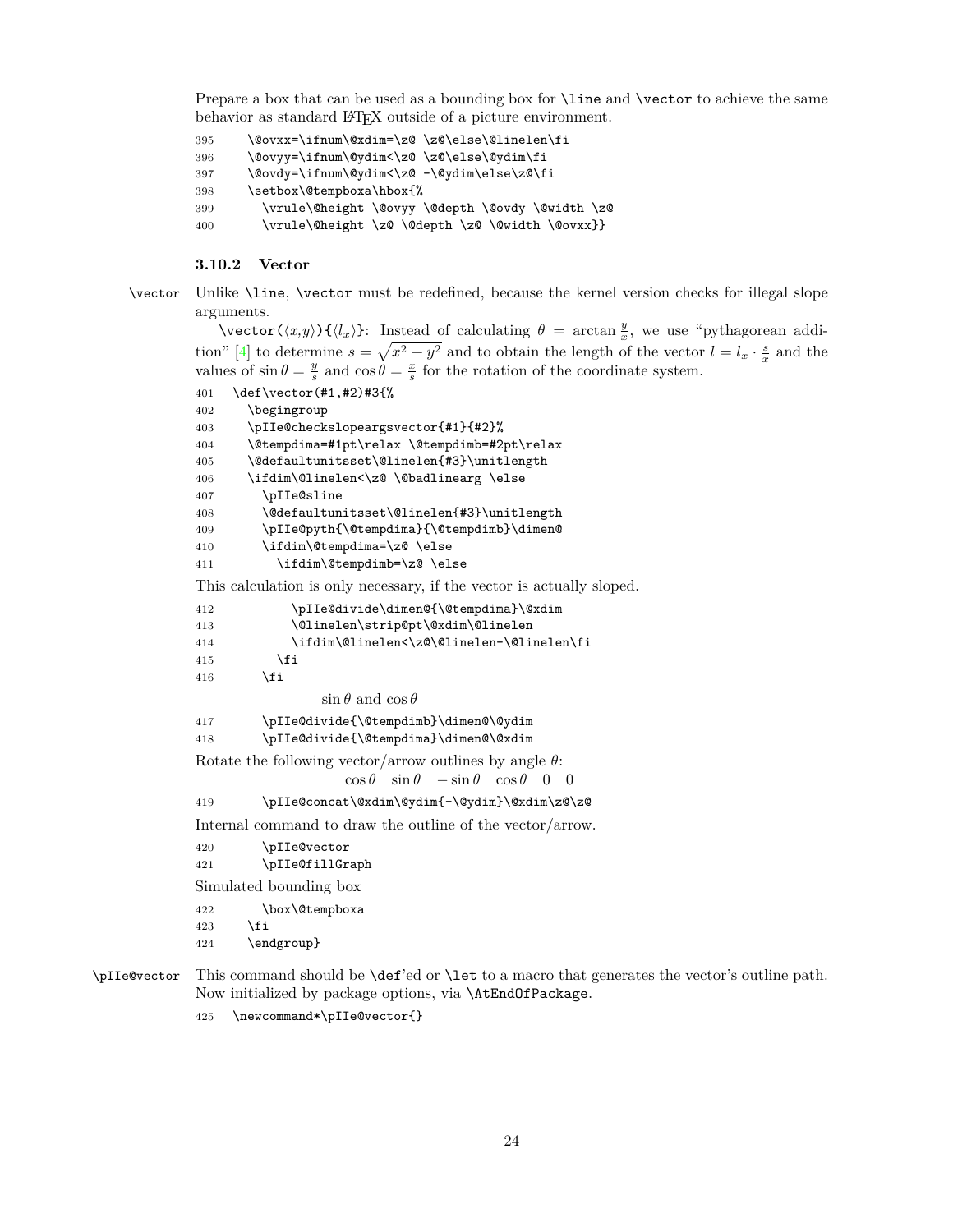<span id="page-24-1"></span>

<span id="page-24-0"></span>Figure 10: Sketch of the path drawn by the LATEX-like implementation of **\vector.** (Note: We are using the redefined macros of pict2e!)

**LATEX version** The arrows drawn by the variant generated by the ltxarrows package option are modeled after those in the fonts used by the Standard LATEX version of the picture commands (ltpictur.dtx). See Figure [10.](#page-24-0)

<span id="page-24-14"></span>\pIIe@vector@ltx The arrow outline. (Not yet quite the same as with LATEX's fonts.)

Problem: Extrapolation. There are only two design sizes (thicknesses) for LAT<sub>E</sub>X's line drawing fonts. Where can we go from there?

Note that only the arrow head will be drawn, if the length argument of the \vector command is smaller than the calculated length of the arrow head.

```
426 \newcommand*\pIIe@vector@ltx{%
427 \@ydim\pIIe@FAW\@wholewidth \advance\@ydim\pIIe@CAW\relax
428 \@ovxx\pIIe@FAL\@ydim
429 \@xdim\@linelen \advance\@xdim-\@ovxx
430 \divide\@ydim\tw@
431 \divide\@ovxx\tw@ \advance\@ovxx\@xdim
432 \@ovyy\@ydim
433 \divide\@ovyy\tw@ \advance\@ovyy-\pIIe@FAI\@ydim
                P_d = P_1 + 1/3(P_n - P_1)434 \pIIe@bezier@QtoC\@linelen\@ovxx\@ovro
435 \pIIe@bezier@QtoC\z@\@ovyy\@ovri
                P_c = P_7 + 1/3(P_n - P_7)436 \pIIe@bezier@QtoC\@xdim\@ovxx\@clnwd
437 \pIIe@bezier@QtoC\@ydim\@ovyy\@clnht
                P1
438 \pIIe@moveto\@linelen\z@
                Pa Pb P2
439 \pIIe@curveto\@ovro{-\@ovri}\@clnwd{-\@clnht}\@xdim{-\@ydim}%
440 \ifdim\@xdim>\z@
                P3
441 \pIIe@lineto\@xdim{-\@halfwidth}%
                P4
442 \pIIe@lineto\z@{-\@halfwidth}%
                P5
443 \pIIe@lineto\z@{\@halfwidth}%
```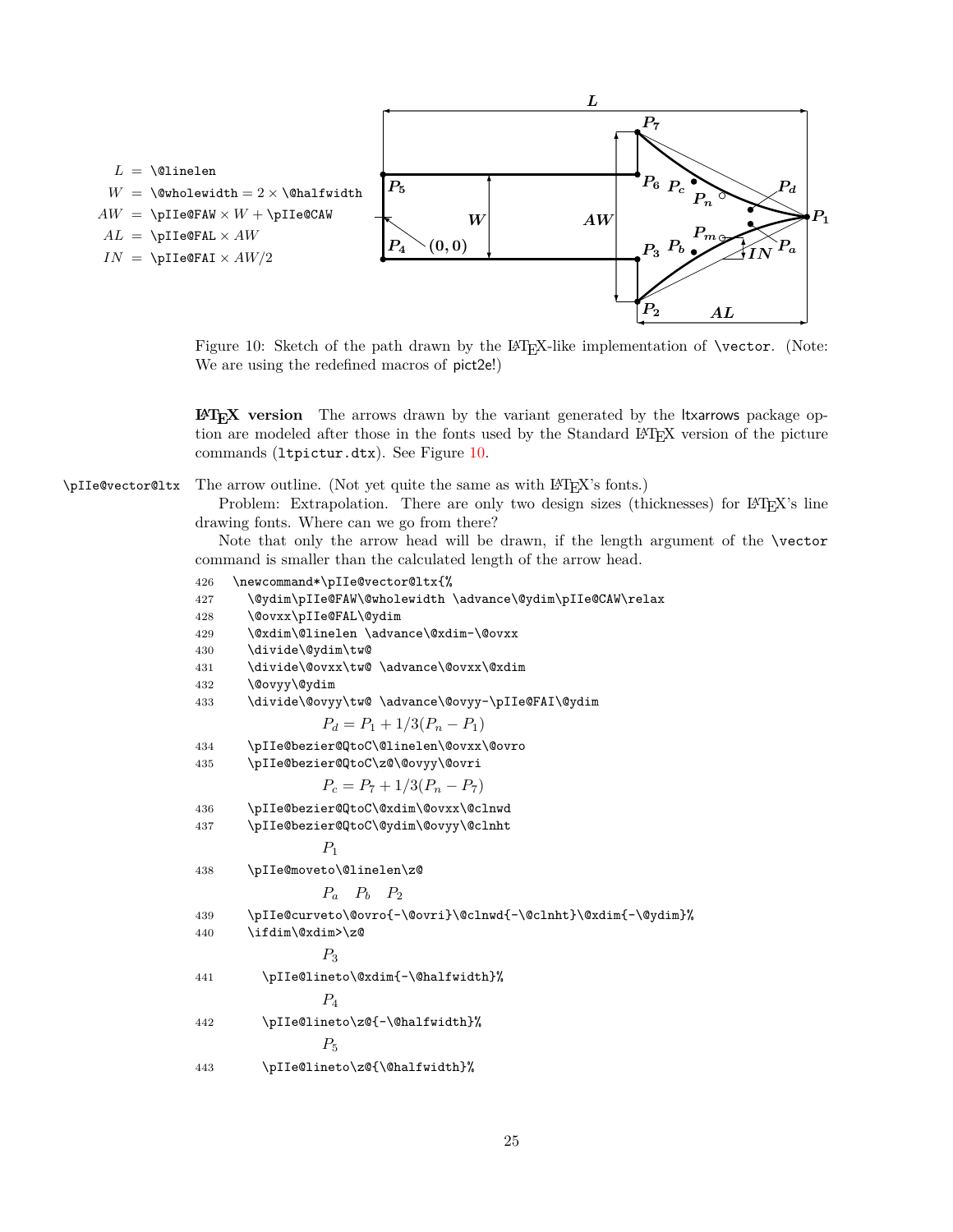<span id="page-25-1"></span>

<span id="page-25-0"></span>Figure 11: Sketch of the path drawn by the PSTricks-like implementation of \vector. (Note: We are using the redefined macros of pict2e!)

<span id="page-25-8"></span><span id="page-25-7"></span>

|     | $P_6$                                                |
|-----|------------------------------------------------------|
| 444 | \pIIe@lineto\@xdim{\@halfwidth}%                     |
| 445 | \fi                                                  |
|     | $P_{\tau}$                                           |
| 446 | \pIIe@lineto\@xdim\@ydim                             |
|     | $P_c$ $P_d$ $P_1$                                    |
| 447 | \pIIe@curveto\@clnwd\@clnht\@ovro\@ovri\@linelen\z@} |

<span id="page-25-3"></span>**PSTricks version** The arrows drawn by the variant generated by the pstarrows package option are modeled after those in the pstricks package [\[8\]](#page-35-4). See Figure [11.](#page-25-0)

<span id="page-25-14"></span>\pIIe@vector@pst The arrow outline. Note that only the arrowhead will be drawn, if the length argument of the \vector command is smaller than the calculated length of the arrow head.

<span id="page-25-13"></span><span id="page-25-12"></span><span id="page-25-11"></span><span id="page-25-10"></span><span id="page-25-9"></span><span id="page-25-6"></span><span id="page-25-5"></span><span id="page-25-4"></span><span id="page-25-2"></span>

| 448 | \newcommand*\pIIe@vector@pst{%                            |
|-----|-----------------------------------------------------------|
| 449 | \@ydim\pIIe@FAW\@wholewidth \advance\@ydim\pIIe@CAW\relax |
| 450 | \@ovxx\pIIe@FAL\@ydim                                     |
| 451 | \@xdim\@linelen \advance\@xdim-\@ovxx                     |
| 452 | \divide\@ydim\tw@                                         |
| 453 | \@ovyy\@ydim \advance\@ovyy-\@halfwidth                   |
| 454 | \@ovdx\pIIe@FAI\@ovxx                                     |
| 455 | \pIIe@divide\@ovdx\@ydim\@tempdimc                        |
| 456 | \@ovxx\strip@pt\@ovyy\@tempdimc                           |
| 457 | \advance\@ovxx\@xdim                                      |
| 458 | \advance\@ovdx\@xdim                                      |
|     | $P_1$                                                     |
| 459 | \pIIe@moveto\@linelen\z@                                  |
|     | P <sub>2</sub>                                            |
| 460 | \pIIe@lineto\@xdim{-\@ydim}%                              |
| 461 | \ifdim\@xdim>\z@                                          |
|     | $P_3$                                                     |
| 462 | \pIIe@lineto\@ovxx{-\@halfwidth}%                         |
|     | $P_{\scriptscriptstyle{A}}$                               |
| 463 | \pIIe@lineto\z@{-\@halfwidth}%                            |
|     | $P_5$                                                     |
| 464 | \pIIe@lineto\z@{\@halfwidth}%                             |
|     |                                                           |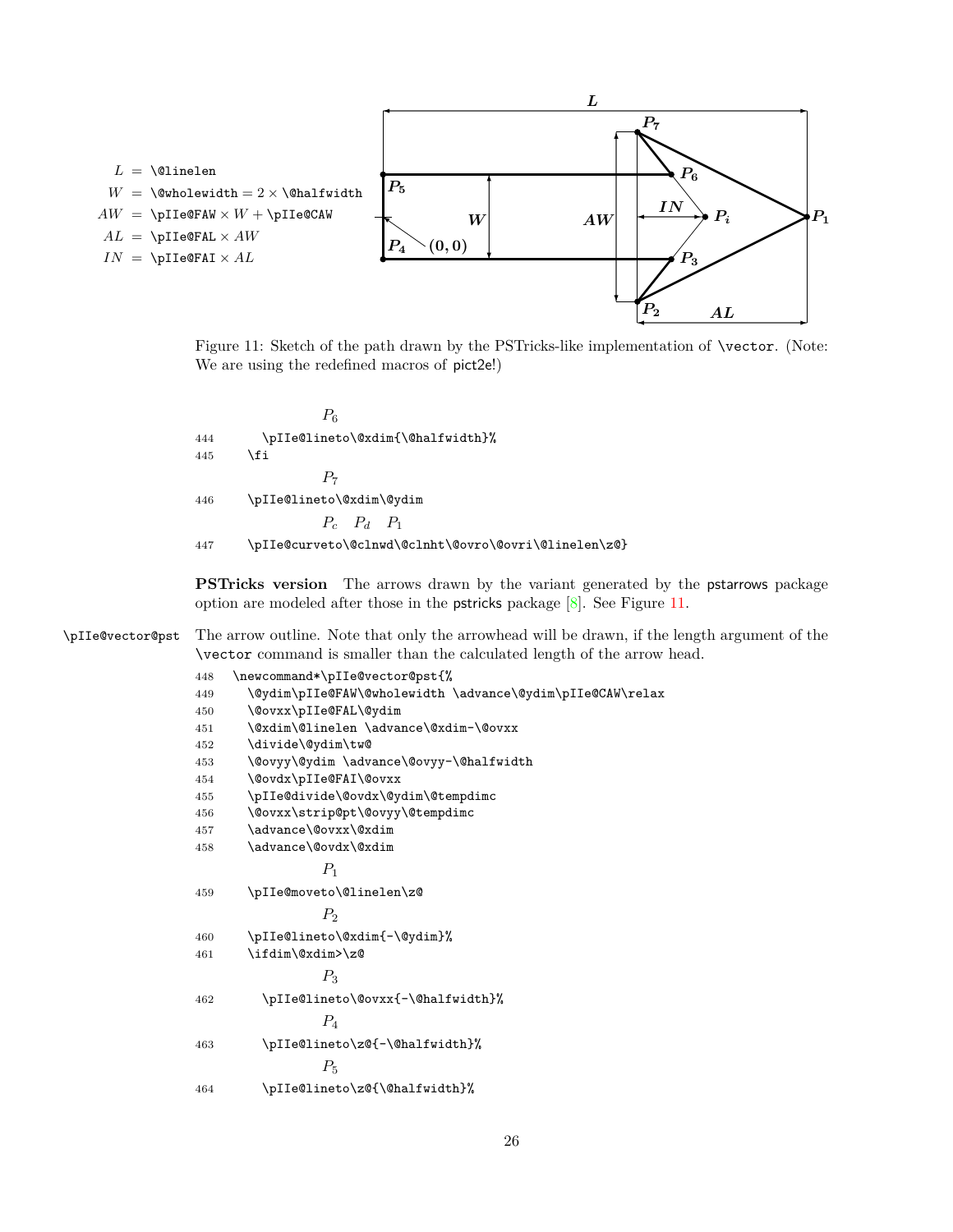```
P_6465 \pIIe@lineto\@ovxx{\@halfwidth}%
              466 \else
                               P_i467 \pIIe@lineto\@ovdx\z@
              468 \fi
                               P_7469 \pIIe@lineto\@xdim\@ydim
                               P1
              470 \pIIe@lineto\@linelen\z@}
              3.10.3 Circle and Dot
    \@circle The circle will either be stroked . . .
              471 \def\@circle#1{\begingroup \@tempswafalse\pIIe@circ{#1}}
       \@dot . . . or filled.
              472 \def\@dot#1{\begingroup \@tempswatrue\pIIe@circ{#1}}
  \pIIe@circ Common code.
              473 \newcommand*\pIIe@circ[1]{%
              We need the radius instead of the diameter. Unlike Standard L<sup>AT</sup>EX, we check for negative or
              zero diameter argument.
              474 \@defaultunitsset\pIIe@tempdima{#1}\unitlength
              475 \ifdim\pIIe@tempdima<\z@ \pIIe@badcircarg \fi
              476 \divide\pIIe@tempdima\tw@
              477 \pIIe@circle\pIIe@tempdima
              With the current state of affairs, we could use \pIIe@drawGraph directly; but that would
              possibly be a case of premature optimisation. (Note to ourselves: Use of the @tempswa switch
              both here and inside quarter-circle! Hence a group is necessary there.)
              478 \if@tempswa \pIIe@fillGraph \else \buttcap \pIIe@strokeGraph \fi
              479 \endgroup}
\pIIe@circle Approximate a full circle by four quarter circles, use the standard shape of ends.
              480 \newcommand*\pIIe@circle[1]{%
              481 \pIIe@qcircle[1]\z@{#1}\pIIe@qcircle \@ne{#1}%
              482 \pIIe@qcircle \tw@{#1}\pIIe@qcircle\thr@@{#1}\pIIe@closepath}
\pIIe@qcircle Approximate a quarter circle, using cubic Bezier splines.
                 \#1 =Switch (0=no 'moveto', 1='moveto'), \#2 =Quadrant No., \#3 =Radius.
                  0 = 1st Quadrant (NE) 1 = 2nd Quadrant (NW)
                  2 = 3rd Quadrant (SW) 3 = 4th Quadrant (SE)
              (PostScript: We could use the arc operator!)
                 0.55228474983[3]).
                 Sacrifice a save level (otherwise a private "switch" macro were necessary!)
              483 \newcommand*\pIIe@qcircle[3][0]{%
              484 \begingroup
              485 \@ovro#3\relax \@ovri0.55228474983\@ovro
              486 \@tempdimc\@ovri \advance\@tempdimc-\@ovro
              487 \ifnum#1>\z@ \@tempswatrue \else \@tempswafalse \fi
              488 \ifcase#2\relax
                               NE
              489 \pIIe@@qcircle\@ovro\z@\z@\@ovri\@tempdimc\@ovro{-\@ovro}\@ovro
              490 \overline{\arctan}
```

```
27
```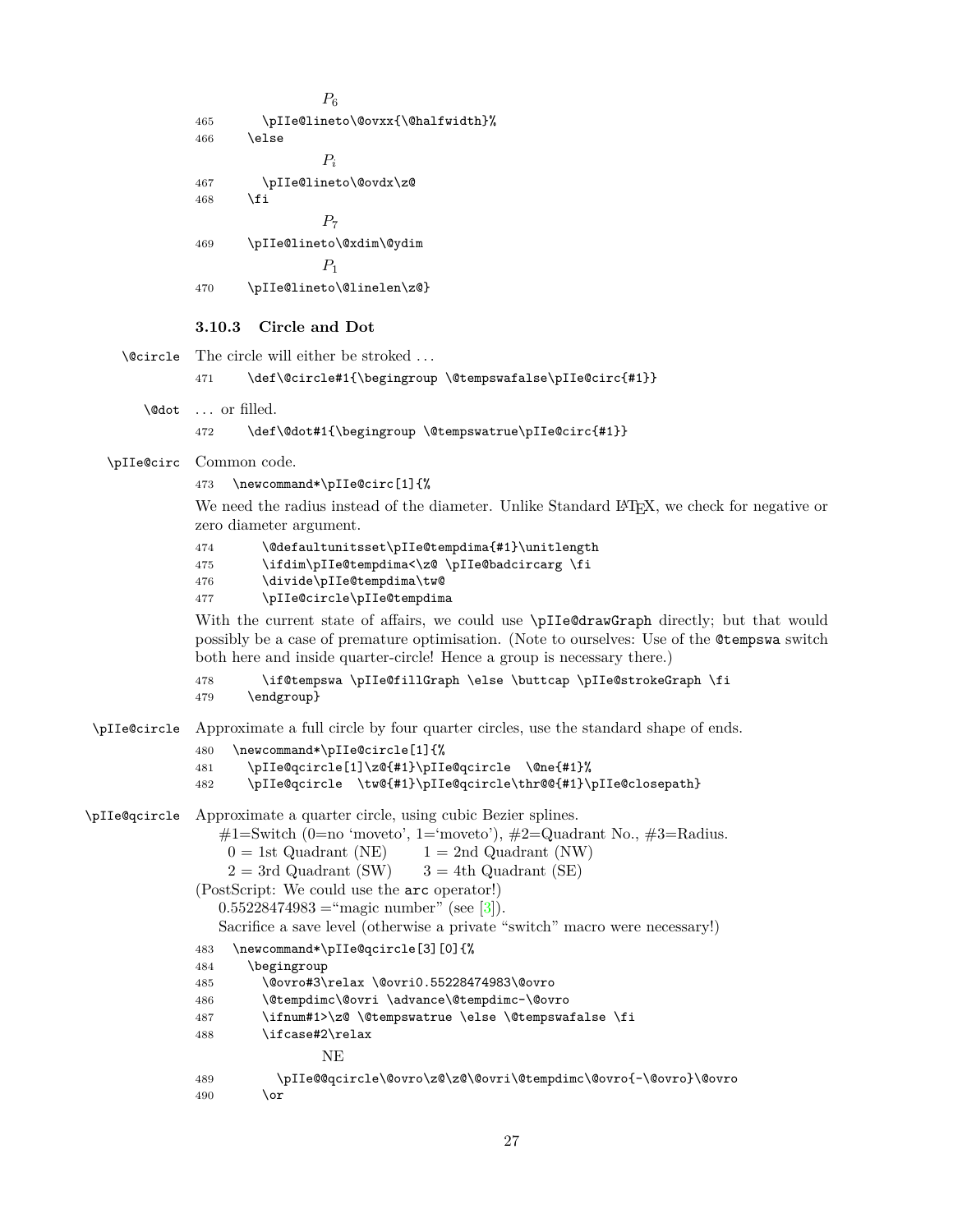<span id="page-27-2"></span>

<span id="page-27-8"></span><span id="page-27-7"></span><span id="page-27-1"></span>Figure 12: Sketch of the quarter circle path drawn by \pIIe@qcircle (NE quarter)

<span id="page-27-14"></span><span id="page-27-10"></span><span id="page-27-9"></span>

|                  | <b>NW</b>                                                                                                                                                                                                                                                                                                                                                                                                                                                                                        |
|------------------|--------------------------------------------------------------------------------------------------------------------------------------------------------------------------------------------------------------------------------------------------------------------------------------------------------------------------------------------------------------------------------------------------------------------------------------------------------------------------------------------------|
|                  | \pIIe@@qcircle\z@\@ovro{-\@ovri}\z@{-\@ovro}\@tempdimc{-\@ovro}{-\@ovro}%<br>491                                                                                                                                                                                                                                                                                                                                                                                                                 |
|                  | $\alpha$<br>492                                                                                                                                                                                                                                                                                                                                                                                                                                                                                  |
|                  | <b>SW</b>                                                                                                                                                                                                                                                                                                                                                                                                                                                                                        |
|                  | \pIIe@@qcircle{-\@ovro}\z@\z@{-\@ovri}{-\@tempdimc}{-\@ovro}\@ovro{-\@ovro}%<br>493                                                                                                                                                                                                                                                                                                                                                                                                              |
|                  | $\lor$<br>494                                                                                                                                                                                                                                                                                                                                                                                                                                                                                    |
|                  | <b>SE</b>                                                                                                                                                                                                                                                                                                                                                                                                                                                                                        |
|                  | \pIIe@@qcircle\z@{-\@ovro}\@ovri\z@\@ovro{-\@tempdimc}\@ovro\@ovro<br>495                                                                                                                                                                                                                                                                                                                                                                                                                        |
|                  | \fi<br>496                                                                                                                                                                                                                                                                                                                                                                                                                                                                                       |
|                  | \endgroup}<br>497                                                                                                                                                                                                                                                                                                                                                                                                                                                                                |
| \pIIe@@qcircle   | Ancillary macro; saves us some tokens above.                                                                                                                                                                                                                                                                                                                                                                                                                                                     |
|                  | Note: Use of rourveto instead of curveto makes it possible (or at least much easier) to<br>re-use this macro for the rounded corners of ovals.                                                                                                                                                                                                                                                                                                                                                   |
|                  | \newcommand*\pIIe@@qcircle[8]{%<br>498                                                                                                                                                                                                                                                                                                                                                                                                                                                           |
|                  | \if@tempswa\pIIe@moveto{#1}{#2}\fi \pIIe@rcurveto{#3}{#4}{#5}{#6}{#7}{#8}}<br>499                                                                                                                                                                                                                                                                                                                                                                                                                |
| \pIIe@badcircarg | Obvious cousin to <b>\@badlinearg</b> from the LAT <sub>F</sub> X kernel.                                                                                                                                                                                                                                                                                                                                                                                                                        |
|                  | \newcommand*\pIIe@badcircarg{%<br>500                                                                                                                                                                                                                                                                                                                                                                                                                                                            |
|                  | \PackageError{pict2e}%<br>501                                                                                                                                                                                                                                                                                                                                                                                                                                                                    |
|                  | {Illegal argument in \protect\circle(*), \protect\oval, \protect\arc(*) or<br>502<br>\protect\circlearc.}%<br>503                                                                                                                                                                                                                                                                                                                                                                                |
|                  | {The radius of a circle, dot, arc or oval corner must be greater than zero.}}%<br>504                                                                                                                                                                                                                                                                                                                                                                                                            |
|                  | 3.10.4<br>Oval                                                                                                                                                                                                                                                                                                                                                                                                                                                                                   |
|                  | \maxovalrad User level command, may be redefined by \renewcommand*. It may be given as an explicit<br>(rigid) length (i.e., with unit) or as a number. In the latter case it is used as a factor to be<br>multiplied by <b>\unitlength.</b> (dimen and count registers should work, too.) The default value<br>is 20 pt as specified for the $[\langle rad \rangle]$ argument of <b>\oval</b> by the L <sup>4</sup> T <sub>F</sub> X manual [1, p. 223].<br>\newcommand*\maxovalrad{20pt}<br>505 |
|                  |                                                                                                                                                                                                                                                                                                                                                                                                                                                                                                  |

<span id="page-27-13"></span><span id="page-27-12"></span><span id="page-27-11"></span><span id="page-27-6"></span><span id="page-27-5"></span><span id="page-27-4"></span><span id="page-27-0"></span>\pIIe@defaultUL The aforementioned behaviour seems necessary, since [\[1,](#page-35-3) p. 223] does not specify explicitly \pIIe@def@UL whether the  $[\langle rad \rangle]$  argument should be given in terms of **\unitlength** or as an absolute length. This is now re-implemented in terms of \defaultunitsset. 506 \newcommand\*\pIIe@defaultUL[2]{%

- <span id="page-27-3"></span>507 \@defaultunitsset\pIIe@tempdima{#2}\unitlength
- <span id="page-27-15"></span>508 \edef#1{\the\pIIe@tempdima}}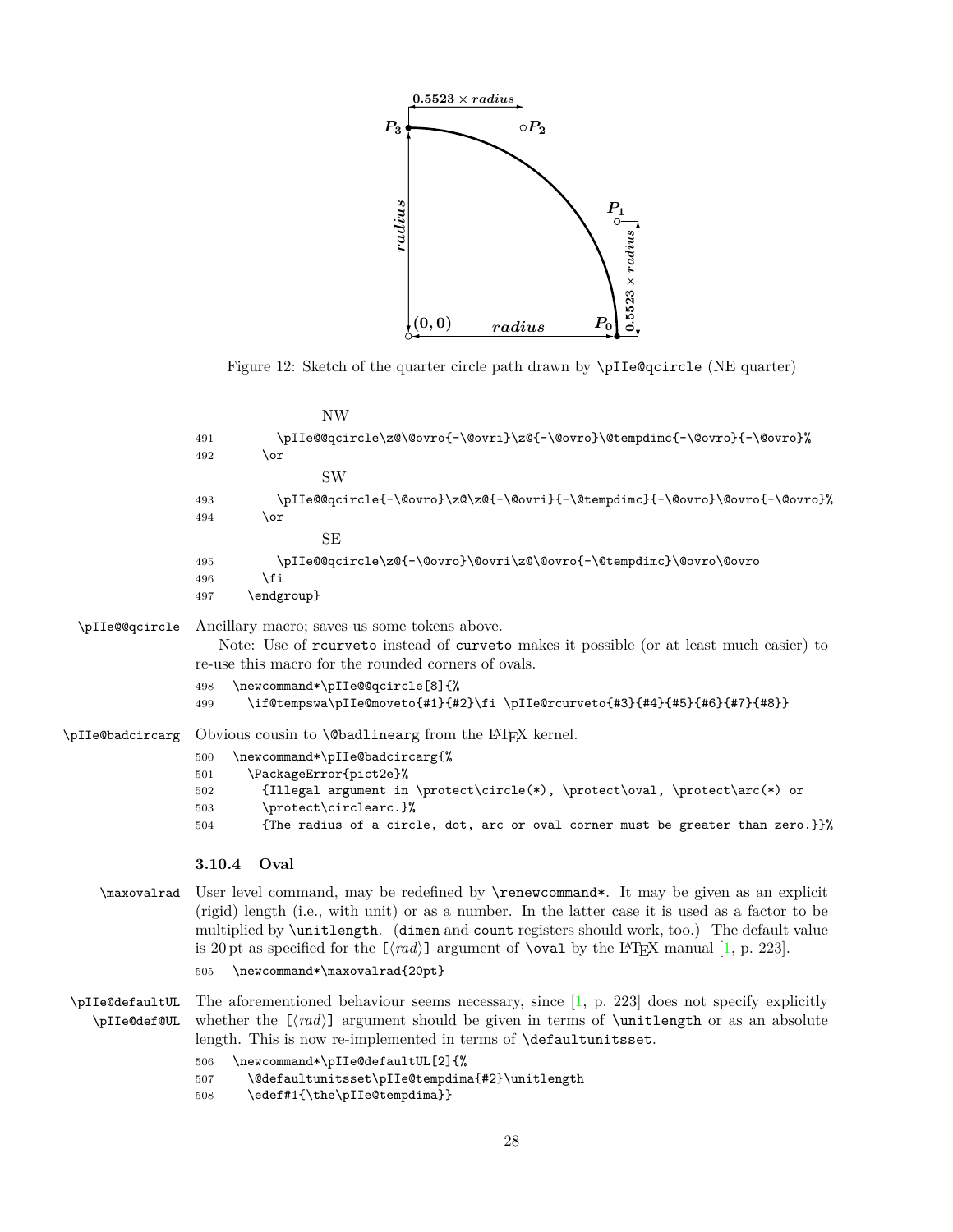<span id="page-28-0"></span>Hence, we could/should omit the unnecessary argument!?)

```
509 \newcommand*\pIIe@def@UL{}
510 \def\pIIe@def@UL#1\relax#2#3{%
511 % \if!#1!%
512 % \def#2{#3}% \edef ?
513 % \else
514 % \edef#2{\strip@pt\dimen@}%
515 \% \fi
516 \edef#2{\the\dimen@}}
```
<span id="page-28-13"></span><span id="page-28-11"></span>\pIIe@oval

<span id="page-28-6"></span>\oval The variant of \oval defined here takes an additional optional argument, which specifies the \pIIe@maxovalrad maximum radius of the rounded corners (default = 20 pt, as given above). Unlike Standard LATEX, we check for negative or zero radius argument. \pIIe@maxovalrad is the internal variant of \maxovalrad.

```
517 \newcommand*\pIIe@maxovalrad{}
518 \newcommand*\pIIe@oval{}
519 \def\pIIe@oval#1(#2,#3){\@ifnextchar[{\@oval(#2,#3)}{\@oval(#2,#3)[]}}
520 \renewcommand*\oval[1][\maxovalrad]{%
521 \begingroup \pIIe@defaultUL\pIIe@maxovalrad{#1}%
522 \ifdim\pIIe@maxovalrad<\z@ \pIIe@badcircarg \fi
Can't close the group here, since arguments must be parsed.
```
<span id="page-28-9"></span><span id="page-28-7"></span>523 \pIIe@oval}

<span id="page-28-4"></span>\@oval (This is called in turn by the saved original.)

```
524 \def\@oval(#1,#2)[#3]{%
```
In analogy to circles, we need only half of the size value.

```
525 \@defaultunitsset\pIIe@tempdima{#1}\unitlength \divide\pIIe@tempdima\tw@
```
<span id="page-28-2"></span>526 \@defaultunitsset\pIIe@tempdimb{#2}\unitlength \divide\pIIe@tempdimb\tw@

```
527 \pIIe@tempdimc \ifdim\pIIe@tempdimb>\pIIe@tempdima \pIIe@tempdima \else \pIIe@tempdimb \fi
```

```
528 \ifdim\pIIe@maxovalrad<\pIIe@tempdimc \pIIe@tempdimc\pIIe@maxovalrad\relax \fi
```
Subtract the radius of the corners to get coordinates for the straight line segments.

```
529 \pIIe@tempdimd\pIIe@tempdima \advance\pIIe@tempdimd-\pIIe@tempdimc
```
<span id="page-28-19"></span>530 \pIIe@tempdime\pIIe@tempdimb \advance\pIIe@tempdime-\pIIe@tempdimc

Determine which parts of the oval we have to draw.

<span id="page-28-10"></span>531 \pIIe@get@quadrants{#3}%

For the whole oval remove use the standard shape of ends.

<span id="page-28-8"></span>532 \ifnum15=\@tempcnta \pIIe@buttcap \fi

"@tempswa = false" means, that we have to suppress the 'moveto' in the following quadrant.

```
533 \@tempswatrue
```
The following isn't strictly necessary, but yields a single (unfragmented) path even for [r] (right half of oval only). Useful for future extensions. Bits 3 and 0 set? (SE/NE)

```
534 \ifnum9=\@tempcnta
535 \pIIe@qoval\z@{-\pIIe@tempdimb}{\pIIe@tempdimd}{-\pIIe@tempdimb}%
536 \thr@@\pIIe@tempdimc\pIIe@tempdima\z@
Bit 0 set! (NE)
537 \@tempcnta\@ne
538 \fi
Bit 0 set? (NE)
539 \pIIe@qoval\pIIe@tempdima\z@\pIIe@tempdima\pIIe@tempdime%
540 \z@\pIIe@tempdimc\z@\pIIe@tempdimb
```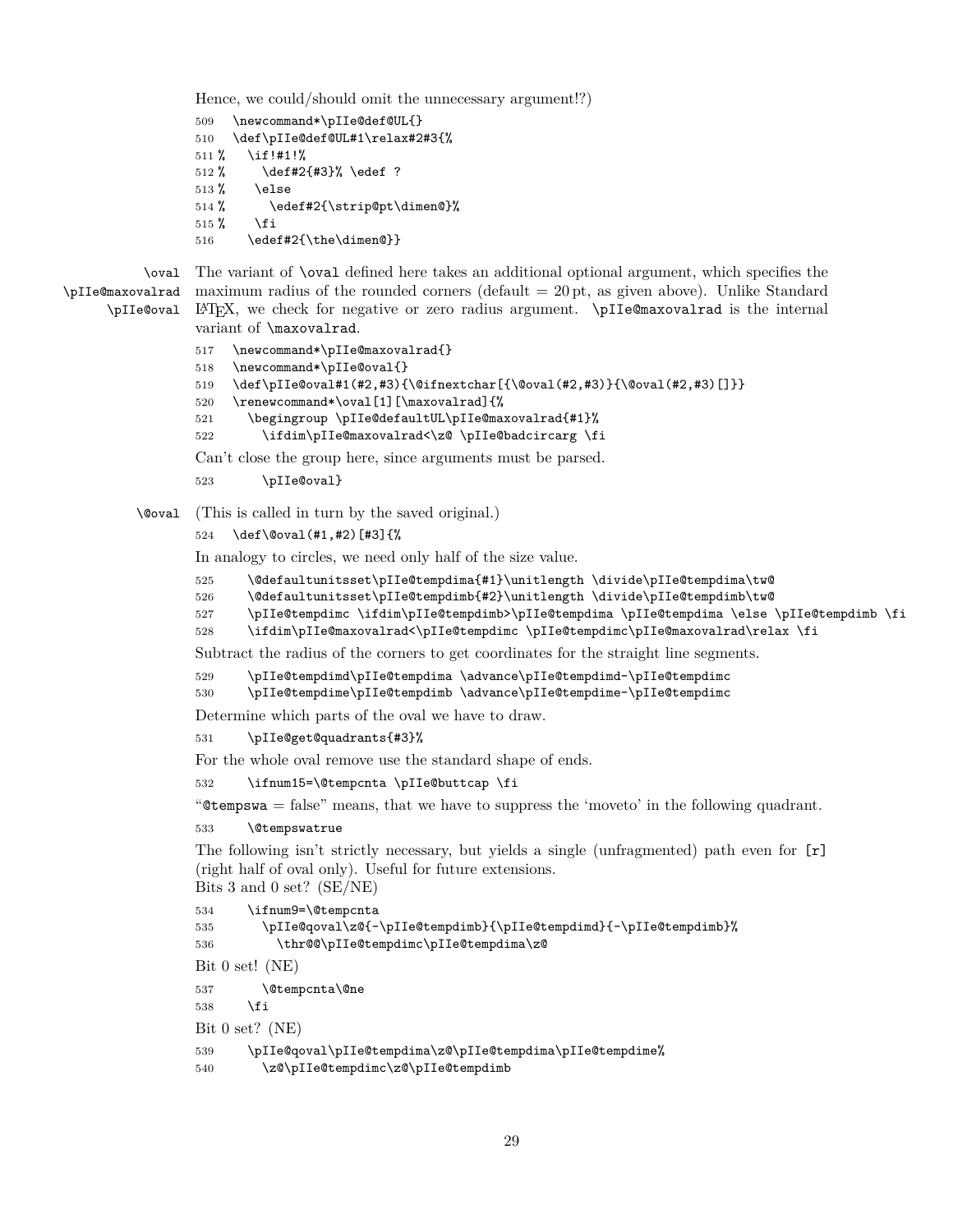```
Bit 1 set? (NW)
                    541 \pIIe@qoval\z@\pIIe@tempdimb{-\pIIe@tempdimd}\pIIe@tempdimb%
                    542 \@ne\pIIe@tempdimc{-\pIIe@tempdima}\z@
                    Bit 2 set? (SW)
                    543 \pIIe@qoval{-\pIIe@tempdima}\z@{-\pIIe@tempdima}{-\pIIe@tempdime}%
                    544 \tw@\pIIe@tempdimc\z@{-\pIIe@tempdimb}%
                    Bit 3 set? (SE)
                    545 \pIIe@qoval\z@{-\pIIe@tempdimb}{\pIIe@tempdimd}{-\pIIe@tempdimb}%
                    546 \thr@@\pIIe@tempdimc\pIIe@tempdima\z@
                    Now we've finished, draw the oval and finally close the group opened by \oval above.
                    547 \pIIe@strokeGraph
                    548 \endgroup}
       \pIIe@qoval Ancillary macro; saves us some tokens above.
                    (PostScript: We could use the arc or arcto operator!)
                    549 \newcommand*\pIIe@qoval[8]{%
                    550 % \end{macrocode}
                    551 % Bit set?
                    552 % \begin{macrocode}
                    553 \ifodd\@tempcnta
                    554 \if@tempswa\pIIe@moveto{#1}{#2}\fi
                    555 \pIIe@lineto{#3}{#4}\pIIe@qcircle{#5}{#6}\pIIe@lineto{#7}{#8}%
                    556 \@tempswafalse
                    557 \else
                    558 \@tempswatrue
                    559 \fi
                    Shift by one bit.
                    560 \divide\@tempcnta\tw@}
\pIIe@get@quadrants According to the parameter (tlbr) bits are set in \@tempcnta:
                        0 = 1st Quadrant (NE) 1 = 2nd Quadrant (NW)
                        2 = 3rd Quadrant (SW) 3 = 4th Quadrant (SE)
                    (Cf. \@oval and \@ovvert in the LATEX kernel.) We abuse \@setfpsbit from the float pro-
                    cessing modules of the kernel.
                    561 \newcommand*\pIIe@get@quadrants[1]{%
                    562 \@ovttrue \@ovbtrue \@ovltrue \@ovrtrue \@tempcnta\z@
                    563 \@tfor\reserved@a:=#1\do{\csname @ov\reserved@a false\endcsname}%
                    564 \if@ovr \if@ovb\@setfpsbit2\fi \if@ovt\@setfpsbit4\fi \fi
                    565 \if@ovl \if@ovb\@setfpsbit1\fi \if@ovt\@setfpsbit8\fi \fi}
                    3.10.5 Quadratic Bezier Curve
```

```
\DiamondObezier If \#1=0 the primitive operators ot the (back-end) format are used. The kernel version of
          \@bezier uses \put internally, which features \@killglue and \ignorespaces commands in
          turn (at the beginning and end, respectively). Since we don't use \put, we have to add the
          latter commands by hand.
```

```
566 \def\@bezier#1(#2,#3)(#4,#5)(#6,#7){%
567 \ifnum #1=\z@
                P_0 = (\#2, \#3) P_m = (\#4, \#5) P_3 = (\#6, \#7)568 \@killglue
569 \begingroup
570 \@defaultunitsset\pIIe@tempdima{#2}\unitlength
571 \@defaultunitsset\pIIe@tempdimb{#3}\unitlength
572 \@defaultunitsset\pIIe@tempdimc{#4}\unitlength
```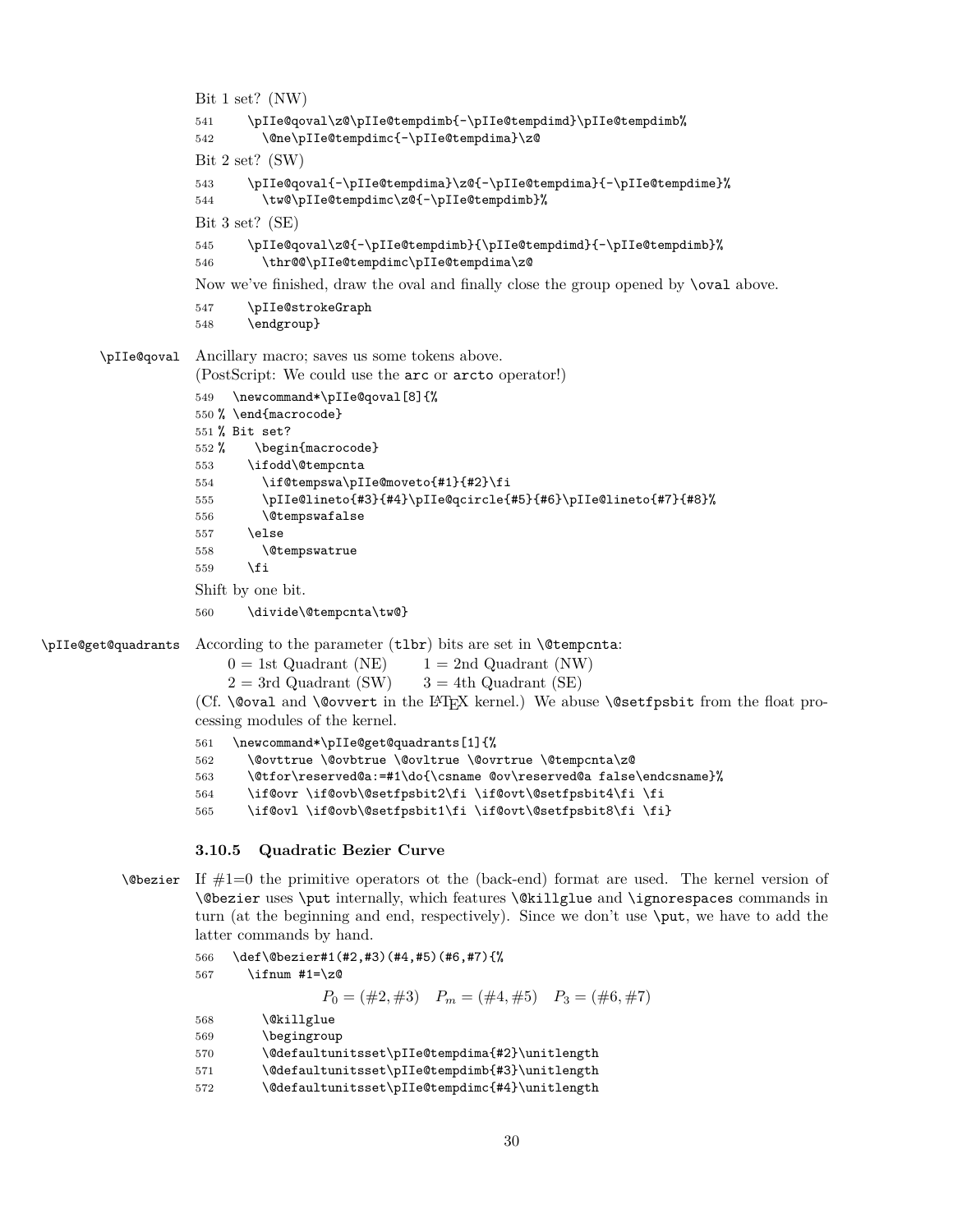<span id="page-30-29"></span><span id="page-30-26"></span><span id="page-30-25"></span><span id="page-30-24"></span><span id="page-30-23"></span><span id="page-30-14"></span><span id="page-30-13"></span><span id="page-30-12"></span><span id="page-30-1"></span>

| 573 | \@defaultunitsset\pIIe@tempdimd{#5}\unitlength                      |
|-----|---------------------------------------------------------------------|
| 574 | \@defaultunitsset\pIIe@tempdime{#6}\unitlength                      |
| 575 | \@defaultunitsset\pIIe@tempdimf{#7}\unitlength                      |
|     | $P_1 = P_m + 1/3(P_0 - P_m)$                                        |
| 576 | \pIIe@bezier@QtoC\pIIe@tempdima\pIIe@tempdimc\@ovro                 |
| 577 | \pIIe@bezier@QtoC\pIIe@tempdimb\pIIe@tempdimd\@ovri                 |
|     | $P_2 = P_m + 1/3(P_3 - P_m)$                                        |
| 578 | \pIIe@bezier@QtoC\pIIe@tempdime\pIIe@tempdimc\@clnwd                |
| 579 | \pIIe@bezier@QtoC\pIIe@tempdimf\pIIe@tempdimd\@clnht                |
|     | $(P_{0x}, P_{0y})$                                                  |
| 580 | \pIIe@moveto\pIIe@tempdima\pIIe@tempdimb                            |
|     | $(P_{1x}, P_{1y})$ $(P_{2x}, P_{2y})$ $(P_{3x}, P_{3y})$            |
| 581 | \pIIe@curveto\@ovro\@ovri\@clnwd\@clnht\pIIe@tempdime\pIIe@tempdimf |
| 582 | \pIIe@strokeGraph                                                   |
| 583 | \endgroup                                                           |
| 584 | \ignorespaces                                                       |
| 585 | \else                                                               |
| 586 | \pIIe@old@bezier{#1}(#2,#3)(#4,#5)(#6,#7)                           |
| 587 | \fi}                                                                |
|     |                                                                     |

<span id="page-30-27"></span>\pIIe@bezier@QtoC Ancillary macro; saves us some tokens above. Transformation: quadratic bezier parameters  $\rightarrow$  cubic bezier parameters.

<span id="page-30-31"></span><span id="page-30-30"></span><span id="page-30-28"></span><span id="page-30-21"></span>(Missing: Reference for mathematical formula. Or is this trivial?)

```
588 \newcommand*\pIIe@bezier@QtoC[3]{%
589 \@tempdimc#1\relax \advance\@tempdimc-#2\relax
590 \divide\@tempdimc\thr@@ \advance\@tempdimc #2\relax
591 #3\@tempdimc}
```
#### <span id="page-30-0"></span>**3.10.6 Circle arcs**

We need some auxiliary dimensions.

<span id="page-30-18"></span><span id="page-30-17"></span><span id="page-30-16"></span><span id="page-30-15"></span><span id="page-30-9"></span><span id="page-30-3"></span>

| 592 | \ifx\undefined\@arclen \newdimen\@arclen \fi             |  |
|-----|----------------------------------------------------------|--|
| 593 | \ifx\undefined\@arcrad \newdimen\@arcrad \fi             |  |
| 594 | \ifx\undefined\pIIe@tempdima \newdimen\pIIe@tempdima \fi |  |
| 595 | \ifx\undefined\pIIe@tempdimb \newdimen\pIIe@tempdimb \fi |  |
| 596 | \ifx\undefined\pIIe@tempdimc \newdimen\pIIe@tempdimc \fi |  |
| 597 | \ifx\undefined\pIIe@tempdimd \newdimen\pIIe@tempdimd \fi |  |
| 598 | \ifx\undefined\pIIe@tempdime \newdimen\pIIe@tempdime \fi |  |
| 599 | \ifx\undefined\pIIe@tempdimf \newdimen\pIIe@tempdimf \fi |  |
|     |                                                          |  |

<span id="page-30-22"></span><span id="page-30-20"></span><span id="page-30-19"></span> $\pi$ IIe@arc #1: 0 (implicit) if we connect arc with a current point, 1 if we start drawing by this arc, 2 if we continue drawing. Other parameters: coordinates of the center (dimensions), radius (dimension), initial and final angle. If the final angle is greater then the initial angle, we "draw" in the positive sense (anticlockwise) otherwise in the negative sense (clockwise). First we check whether the radius is not negative and reduce the rotation to the interval [−720*,* 720].

```
600 \newcommand*\pIIe@arc[6][0]{%
601 \@arcrad #4\relax
602 \ifdim \@arcrad<\z@ \pIIe@badcircarg \else
603 \@arclen #6\p@ \advance\@arclen -#5\p@
604 \ifdim \@arclen<\z@ \def\sign{-}\else\def\sign{}\fi
605 \ifdim \sign\@arclen>720\p@
606 \PackageWarning {pict2e}{The arc angle is reduced to -720..720}%
607 \@whiledim \sign\@arclen>720\p@ \do {\advance\@arclen-\sign360\p@}%
608 \@tempdima #5\p@ \advance\@tempdima \@arclen
609 \edef\@angleend{\strip@pt\@tempdima}%
```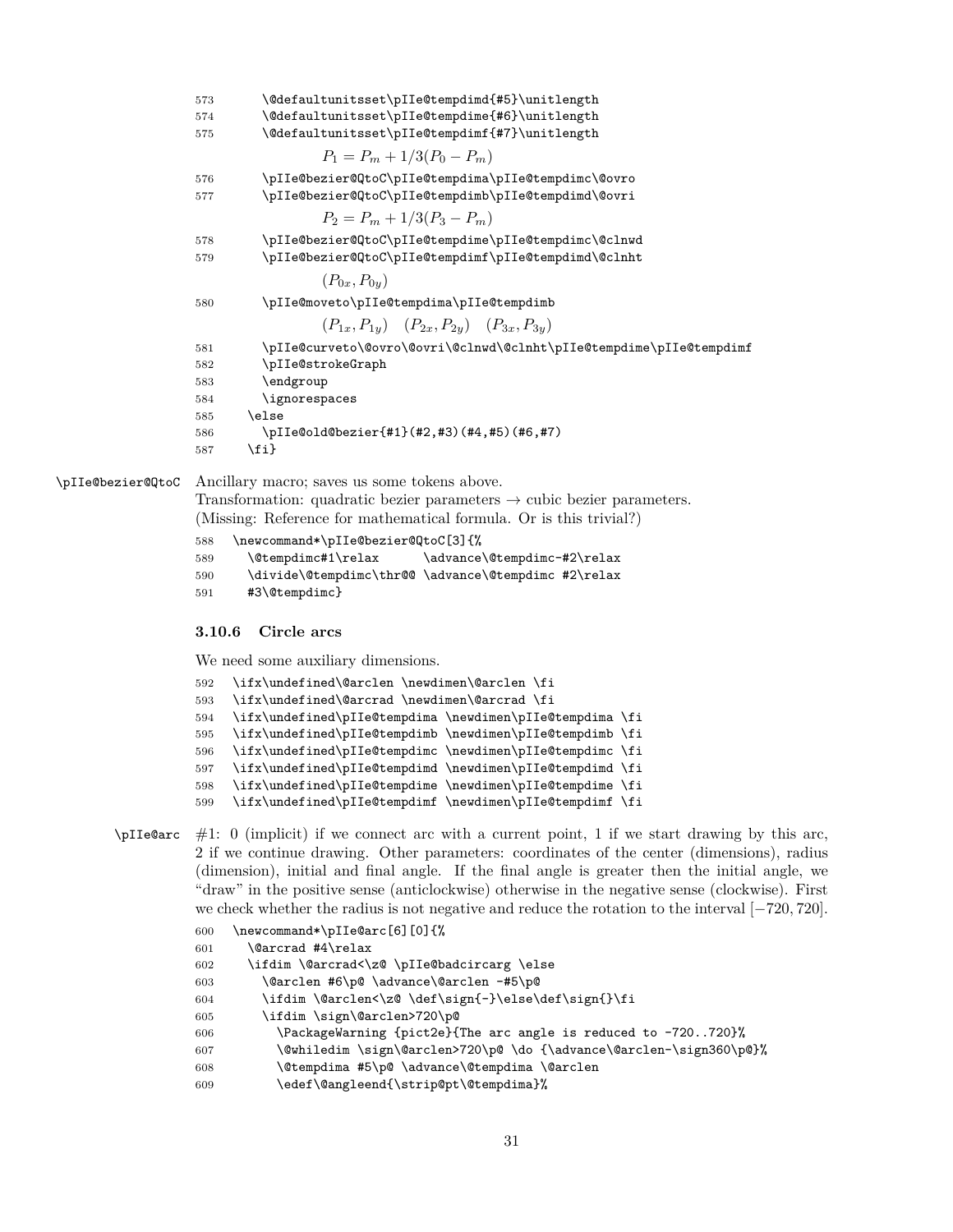```
610 \pIIe@@arc{#1}{#2}{#3}{#4}{#5}{\@angleend}%
611 \else
612 \pIIe@@arc{#1}{#2}{#3}{#4}{#5}{#6}%
613 \fi
614 \fi}
```
If the angle (its absolute value) is too large, the arc is recursively divided into 2 parts until the angle is at most 90 degrees.

```
615 \newcommand*\pIIe@@arc[6]{%
616 \begingroup
617 \ifdim \sign\@arclen>90\p@
618 \divide\@arclen 2
619 \@tempdima #5\p@ \advance\@tempdima \@arclen
620 \edef\@anglemid{\strip@pt\@tempdima}%
621 \def\@temp{\pIIe@@arc{#1}{#2}{#3}{#4}{#5}}%
622 \expandafter\@temp\expandafter{\@anglemid}%
623 \def\@temp{\pIIe@@arc{2}{#2}{#3}{#4}}%
624 \expandafter\@temp\expandafter{\@anglemid}{#6}%
```
<span id="page-31-15"></span><span id="page-31-14"></span><span id="page-31-5"></span><span id="page-31-4"></span>\else

We approximate the arc by a Bezier curve. First we calculate the coordinates of the initial point:

<span id="page-31-16"></span><span id="page-31-10"></span>

| 626 | \CalculateSin{#5}\CalculateCos{#5}%                       |  |
|-----|-----------------------------------------------------------|--|
| 627 | \@tempdima\UseCos{#5}\@arcrad \advance\@tempdima #2\relax |  |
| 628 | \@tempdimb\UseSin{#5}\@arcrad \advance\@tempdimb #3\relax |  |

<span id="page-31-11"></span>The coordinates are added to the path if and how necessary:

<span id="page-31-26"></span><span id="page-31-25"></span>

| 629 | \ifcase #1\relax                                      |
|-----|-------------------------------------------------------|
| 630 | \pIIe@lineto\@tempdima\@tempdimb                      |
| 631 | \or \pIIe@moveto\@tempdima\@tempdimb                  |
| 632 | \or                                                   |
| 633 | \else \PackageWarning {pict2e}%                       |
| 634 | {Illegal obligatory argument in \protect\circlearc.}% |
| 635 | ιfi                                                   |

<span id="page-31-18"></span>The distance of control points from the endpoints is  $\frac{4}{3}r \tan \frac{\varphi}{4}$  ( $\varphi$  is the angle and  $r$  is the radius of the arc).

<span id="page-31-9"></span>\@tempdimc\@arclen \divide\@tempdimc\@iv

```
637 \edef\@angle{\strip@pt\@tempdimc}\CalculateTan{\@angle}%
```
<span id="page-31-1"></span>\@linelen\UseTan{\@angle}\@arcrad \@linelen4\@linelen \divide\@linelen\thr@@

Coordinates of the first control point, added to the path:

<span id="page-31-29"></span>\advance\@tempdima-\UseSin{#5}\@linelen

```
640 \advance\@tempdimb \UseCos{#5}\@linelen
```
<span id="page-31-22"></span>\pIIe@add@nums\@tempdima\@tempdimb

Coordinates of the endpoint:

```
642 \CalculateSin{#6}\CalculateCos{#6}%
```

```
643 \@tempdima \UseCos{#6}\@arcrad \advance\@tempdima #2\relax
```

```
644 \@tempdimb \UseSin{#6}\@arcrad \advance\@tempdimb #3\relax
```
Coordinates of the second control point:

```
645 \@tempdimc \UseSin{#6}\@linelen \advance\@tempdimc \@tempdima
```

```
646 \pIIe@tempdimd-\UseCos{#6}\@linelen \advance\pIIe@tempdimd \@tempdimb
```
Adding the second control point and the endpoint to the path

```
647 \pIIe@add@nums\@tempdimc\pIIe@tempdimd
648 \pIIe@add@CP\@tempdima\@tempdimb
```

```
649 \pIIe@addtoGraph\pIIe@curveto@op
```

```
650 \fi
```

```
651 \endgroup}
```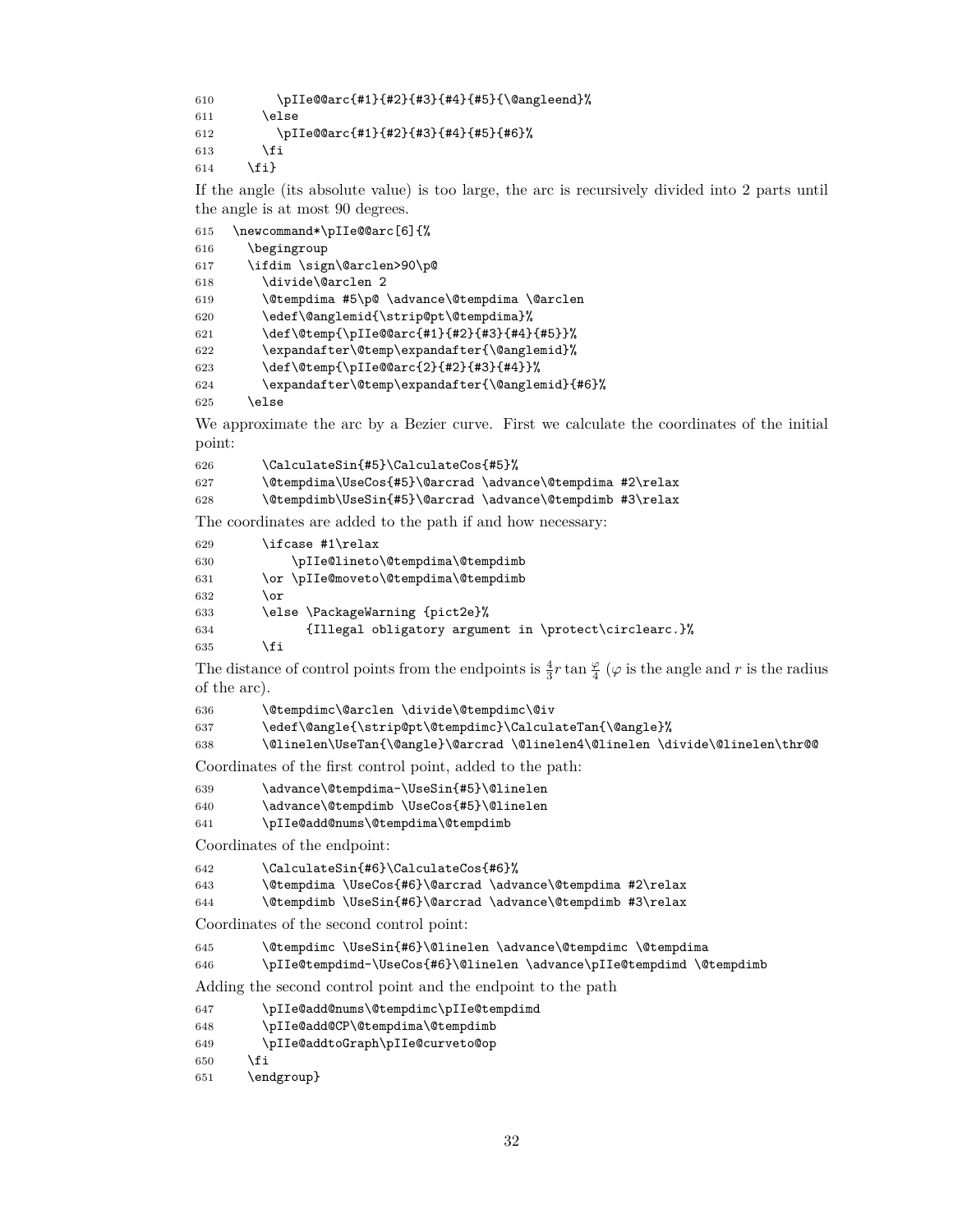<span id="page-32-19"></span><span id="page-32-1"></span>\arc The \arc command generalizes (except that the radius instead of the diameter is used) the standard \circle adding as an obligatory first parameter comma separated pair of angles (initial and final). We start with \pIIearc to avoid conflicts with other packages.

```
652 \newcommand*\pIIearc
653 {\@ifstar{\@tempswatrue\pIIe@arc@}{\@tempswafalse\pIIe@arc@}}
654 \newcommand*\pIIe@arc@[2][0,360]{\pIIe@arc@@(#1){#2}}
655 \def\pIIe@arc@@(#1,#2)#3{%
656 \@defaultunitsset\pIIe@tempdima{#3}\unitlength
657 \if@tempswa
658 \pIIe@moveto\z@\z@
659 \pIIe@arc{\z@}{\z@}{\pIIe@tempdima}{#1}{#2}%
660 \pIIe@closepath\pIIe@fillGraph
661 \else
662 \pIIe@arc[1]{\z@}{\z@}{\pIIe@tempdima}{#1}{#2}%
663 \pIIe@strokeGraph
664 \fi}
665 \ifx\undefined\arc
666 \else
667 \PackageWarning{pict2e}{\protect\arc\space redefined}%
668 \fi
669 \let\arc\pIIearc
```
## <span id="page-32-39"></span><span id="page-32-34"></span><span id="page-32-32"></span><span id="page-32-26"></span><span id="page-32-24"></span><span id="page-32-20"></span><span id="page-32-15"></span><span id="page-32-4"></span><span id="page-32-3"></span><span id="page-32-0"></span>**3.10.7 Line, Vector, polyline, polyvector, and polygon**

```
\Line
We use recursive macros for \polyline, \polyvector, and \polygon.
 \polyline
   \sqrt{\text{Vector}} 671
\polyvector
  \polygon
            670 \let\lp@r( \let\rp@r)
                 \def\Line(#1,#2)(#3,#4){\polyline(#1,#2)(#3,#4)}
            672 \def\polyline(#1,#2){%
            673 \@killglue
            674 \@defaultunitsset\pIIe@tempdima{#1}\unitlength
            675 \@defaultunitsset\pIIe@tempdimb{#2}\unitlength
            676 \pIIe@moveto{\pIIe@tempdima}{\pIIe@tempdimb}%
            677 \@ifnextchar\lp@r{\@polyline}{\PackageWarning{pict2e}%
            678 {Polygonal lines require at least two vertices!}%
            679 \ignorespaces}}
            680 \def\@polyline(#1,#2){%
            681 \@defaultunitsset\pIIe@tempdima{#1}\unitlength
            682 \@defaultunitsset\pIIe@tempdimb{#2}\unitlength
            683 \pIIe@lineto{\pIIe@tempdima}{\pIIe@tempdimb}%
            684 \@ifnextchar\lp@r{\@polyline}{\pIIe@strokeGraph\ignorespaces}}
            685 \def\Vector(#1,#2)(#3,#4){\polyvector(#1,#2)(#3,#4)}
            686 \def\polyvector(#1,#2){%
            687 \@killglue
            688 \@ifnextchar\lp@r{\begingroup\@polyvector(#1,#2)}{%
            689 \PackageWarning{pict2e}%
            690 {Polygonal vectors require at least two vertices!}\ignorespaces}}
            691 \def\@polyvector(#1,#2)(#3,#4){%
            See the similar definition for (3.10.2)692 \@defaultunitsset\pIIe@tempdima{#1}\unitlength
            693 \@defaultunitsset\pIIe@tempdimb{#2}\unitlength
            694 \@defaultunitsset\pIIe@tempdimc{#3}\unitlength
            695 \@defaultunitsset\pIIe@tempdimd{#4}\unitlength
            696 \advance\pIIe@tempdimc-\pIIe@tempdima \advance\pIIe@tempdimd-\pIIe@tempdimb
            697 \ifdim\pIIe@tempdimc=\z@ \@linelen\pIIe@tempdimd \else
            698 \ifdim\pIIe@tempdimd=\z@ \@linelen\pIIe@tempdimc \else
            699 \pIIe@pyth\pIIe@tempdimc\pIIe@tempdimd\@linelen
            700 \overline{f}701 \fi
```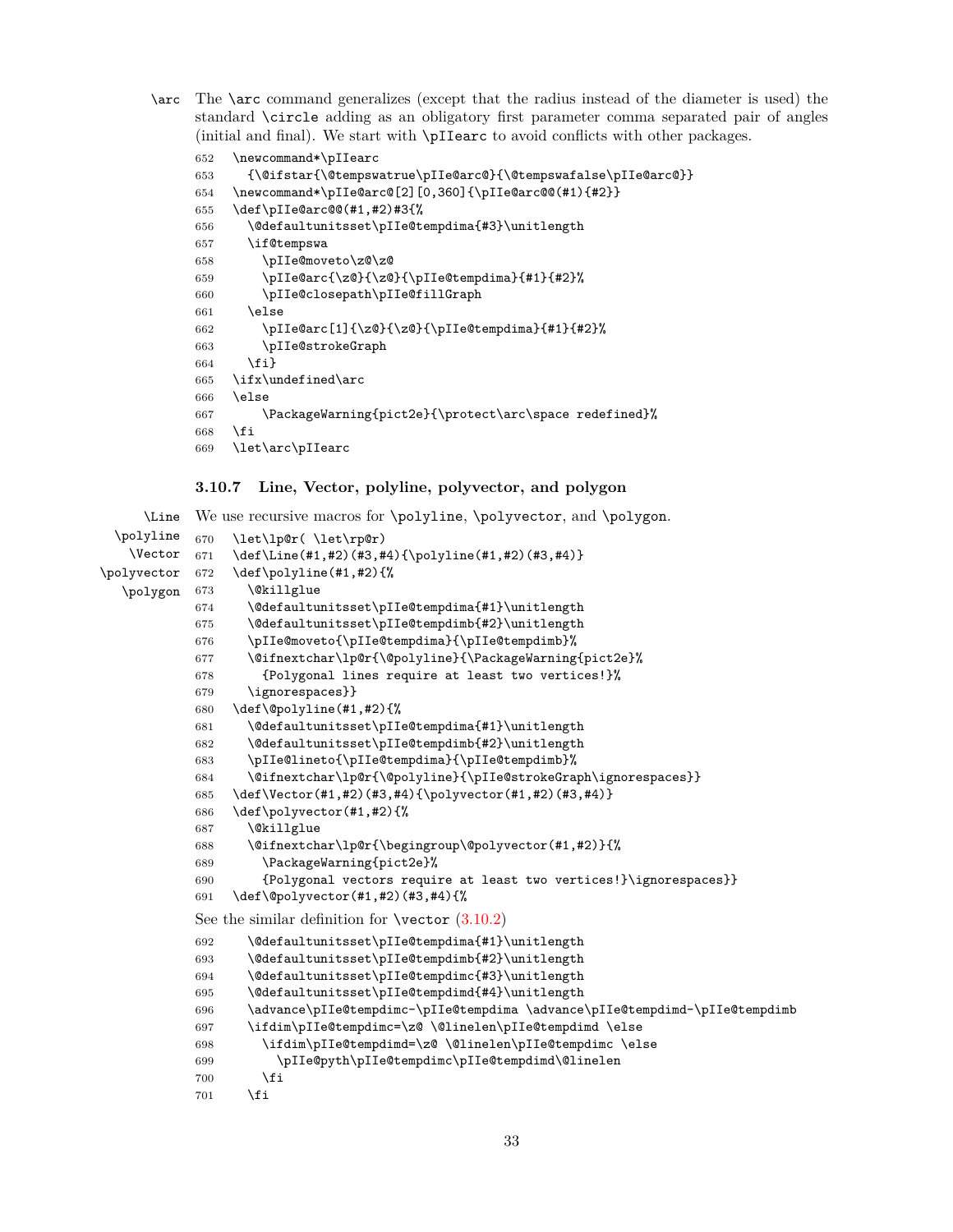```
702 \ifdim\@linelen<\z@ \@linelen-\@linelen\fi
```

```
703 \pIIe@divide{\pIIe@tempdimc}\@linelen\pIIe@tempdime
```

```
704 \pIIe@divide{\pIIe@tempdimd}\@linelen\pIIe@tempdimf
```
Note the shift to the previous point in addition to the rotation.

```
705 \pIIe@concat\pIIe@tempdime\pIIe@tempdimf{-\pIIe@tempdimf}\pIIe@tempdime\pIIe@tempdima\pIIe@tempdimb
706 \pIIe@vector \pIIe@fillGraph
707 \@ifnextchar\lp@r{\@polyvector(#3,#4)}{\endgroup\ignorespaces}}
708 \def\polygon{%
709 \@killglue
710 \@ifstar{\begingroup\@tempswatrue\@polygon}%
711 {\begingroup\@tempswafalse\@polygon}}
712 \def\@polygon(#1,#2){%
713 \@defaultunitsset\pIIe@tempdima{#1}\unitlength
714 \@defaultunitsset\pIIe@tempdimb{#2}\unitlength
715 \pIIe@moveto{\pIIe@tempdima}{\pIIe@tempdimb}%
716 \@ifnextchar\lp@r{\@@polygon}{\PackageWarning{pict2e}%
717 {Polygons require at least two vertices!}%
718 \ignorespaces}}
719 \def\@@polygon(#1,#2){%
720 \@defaultunitsset\pIIe@tempdima{#1}\unitlength
721 \@defaultunitsset\pIIe@tempdimb{#2}\unitlength
722 \pIIe@lineto{\pIIe@tempdima}{\pIIe@tempdimb}%
723 \@ifnextchar\lp@r{\@@polygon}{\pIIe@closepath
724 \if@tempswa\pIIe@fillGraph\else\pIIe@strokeGraph\fi
725 \endgroup
726 \ignorespaces}}
```
#### <span id="page-33-50"></span><span id="page-33-47"></span><span id="page-33-46"></span><span id="page-33-36"></span><span id="page-33-35"></span><span id="page-33-34"></span><span id="page-33-25"></span><span id="page-33-24"></span><span id="page-33-9"></span><span id="page-33-8"></span><span id="page-33-7"></span><span id="page-33-6"></span><span id="page-33-3"></span><span id="page-33-2"></span><span id="page-33-0"></span>**3.10.8 Path commands**

```
\moveto
Direct access to path constructions in PostScript and PDF.
   \lineto
  \curveto 728
\circlearc 729
\closepath 730
\strokepath
 \fillpath
           727 \def\moveto(#1,#2){%
                   \@killglue
                   \@defaultunitsset\pIIe@tempdima{#1}\unitlength
                   \@defaultunitsset\pIIe@tempdimb{#2}\unitlength
           731 \pIIe@moveto{\pIIe@tempdima}{\pIIe@tempdimb}%
            732 \ignorespaces}
            733 \def\lineto(#1,#2){%
            734 \@killglue
            735 \@defaultunitsset\pIIe@tempdima{#1}\unitlength
            736 \@defaultunitsset\pIIe@tempdimb{#2}\unitlength
            737 \pIIe@lineto{\pIIe@tempdima}{\pIIe@tempdimb}%
            738 \ignorespaces}
            739 \def\curveto(#1,#2)(#3,#4)(#5,#6){%
            740 \@killglue
            741 \@defaultunitsset\pIIe@tempdima{#1}\unitlength
            742 \@defaultunitsset\pIIe@tempdimb{#2}\unitlength
            743 \@defaultunitsset\pIIe@tempdimc{#3}\unitlength
            744 \@defaultunitsset\pIIe@tempdimd{#4}\unitlength
            745 \@defaultunitsset\pIIe@tempdime{#5}\unitlength
            746 \@defaultunitsset\pIIe@tempdimf{#6}\unitlength
            747 \pIIe@curveto{\pIIe@tempdima}{\pIIe@tempdimb}{\pIIe@tempdimc}%
            748 {\pIIe@tempdimd}{\pIIe@tempdime}{\pIIe@tempdimf}%
            749 \ignorespaces}
            750 \newcommand*\circlearc[6][0]{%
            751 \@killglue
            752 \@defaultunitsset\pIIe@tempdima{#2}\unitlength
            753 \@defaultunitsset\pIIe@tempdimb{#3}\unitlength
            754 \@defaultunitsset\pIIe@tempdimc{#4}\unitlength
```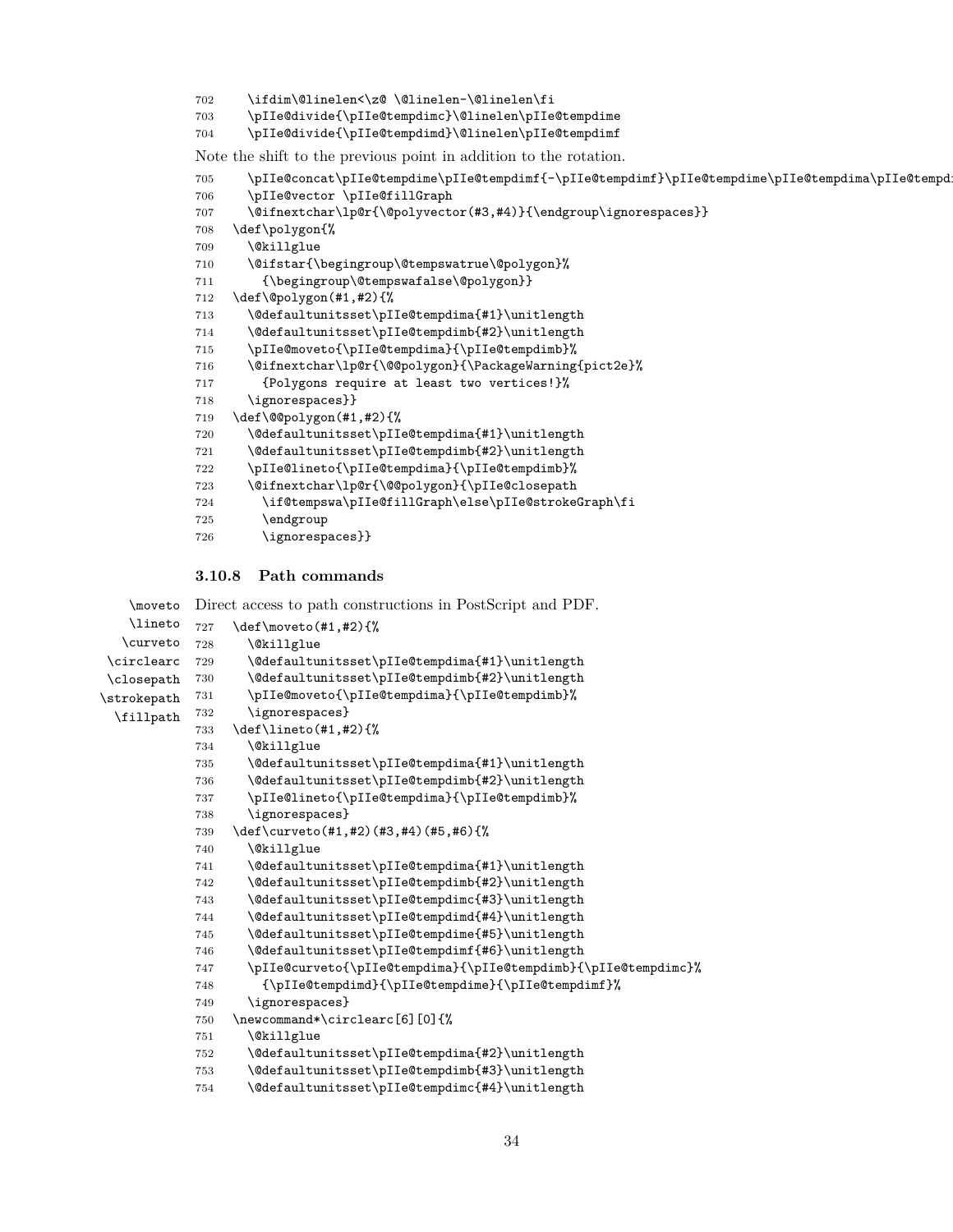```
755 \pIIe@arc[#1]{\pIIe@tempdima}{\pIIe@tempdimb}{\pIIe@tempdimc}{#5}{#6}%
```
<span id="page-34-17"></span>\ignorespaces}

```
757 \def\closepath{\pIIe@closepath}
```

```
758 \def\strokepath{\pIIe@strokeGraph}
```

```
759 \def\fillpath{\pIIe@fillGraph}
```
## <span id="page-34-37"></span><span id="page-34-35"></span><span id="page-34-30"></span><span id="page-34-29"></span><span id="page-34-0"></span>**3.10.9 Ends of paths, joins of subpaths**

<span id="page-34-44"></span><span id="page-34-43"></span><span id="page-34-42"></span><span id="page-34-36"></span><span id="page-34-19"></span><span id="page-34-15"></span><span id="page-34-14"></span>\buttcap \roundcap \squarecap \miterjoin \roundjoin \beveljoin Ends of paths and joins of subpaths in PostScript and PDF. \ifcase\pIIe@mode\relax \or \newcommand\*\pIIe@linecap@op{setlinecap} \newcommand\*\pIIe@linejoin@op{setlinejoin} \or \newcommand\*\pIIe@linecap@op{J} \newcommand\*\pIIe@linejoin@op{j} \fi \def\pIIe@linecap{} \def\pIIe@linejoin{} \def\buttcap{\edef\pIIe@linecap{ 0 \pIIe@linecap@op}} \def\roundcap{\edef\pIIe@linecap{ 1 \pIIe@linecap@op}} \def\squarecap{\edef\pIIe@linecap{ 2 \pIIe@linecap@op}} \def\miterjoin{\edef\pIIe@linejoin{ 0 \pIIe@linejoin@op}} \def\roundjoin{\edef\pIIe@linejoin{ 1 \pIIe@linejoin@op}} \def\beveljoin{\edef\pIIe@linejoin{ 2 \pIIe@linejoin@op}}

## <span id="page-34-34"></span><span id="page-34-33"></span><span id="page-34-32"></span><span id="page-34-31"></span><span id="page-34-28"></span><span id="page-34-27"></span><span id="page-34-26"></span><span id="page-34-25"></span><span id="page-34-1"></span>**3.11 Commands from other packages**

## <span id="page-34-2"></span>**3.11.1 Package ebezier**

One feature from [\[3\]](#page-35-6).

```
\cbezier
     \@cbezier
\pIIe@@cbezier
```
 $#1$ , the maximum number of points to use, is simply ignored, as well as  $\qquad$ eziermax. Like the kernel version of **\@bezier**, the original version of **\@cbezier** uses **\put** internally, which features  $\&$ illglue and  $\iota$ gnorespaces commands in turn (at the beginning and end, respectively). Since we don't use \put, we have to add the latter commands by hand. Original head of the macro:

```
\def\cbezier{\@ifnextchar [{\@cbezier}{\@cbezier[0]}}
Changed analogous to the LAT<sub>E</sub>X kernel's \qbezier and \bezier:
```

```
776 \AtBeginDocument{\@ifundefined{cbezier}{\newcommand}{\renewcommand}*%
777 \cbezier[2][0]{\pIIe@@cbezier[#1]#2}%
778 \@ifdefinable\pIIe@@cbezier{}%
779 \def\pIIe@@cbezier#1)#2(#3)#4(#5)#6({\@cbezier#1)(#3)(#5)(}%
780 \def\@cbezier[#1](#2,#3)(#4,#5)(#6,#7)(#8,#9){%
781 \@killglue
782 \@defaultunitsset\pIIe@tempdima{#2}\unitlength
783 \@defaultunitsset\pIIe@tempdimb{#3}\unitlength
784 \pIIe@moveto{\pIIe@tempdima}{\pIIe@tempdimb}%
785 \@defaultunitsset\pIIe@tempdima{#4}\unitlength
786 \@defaultunitsset\pIIe@tempdimb{#5}\unitlength
787 \@defaultunitsset\pIIe@tempdimc{#6}\unitlength
788 \@defaultunitsset\pIIe@tempdimd{#7}\unitlength
789 \@defaultunitsset\pIIe@tempdime{#8}\unitlength
790 \@defaultunitsset\pIIe@tempdimf{#9}\unitlength
791 \pIIe@curveto{\pIIe@tempdima}{\pIIe@tempdimb}{\pIIe@tempdimc}%
792 {\pIIe@tempdimd}{\pIIe@tempdime}{\pIIe@tempdimf}%
793 \pIIe@strokeGraph
794 \ignorespaces}%
795 }
```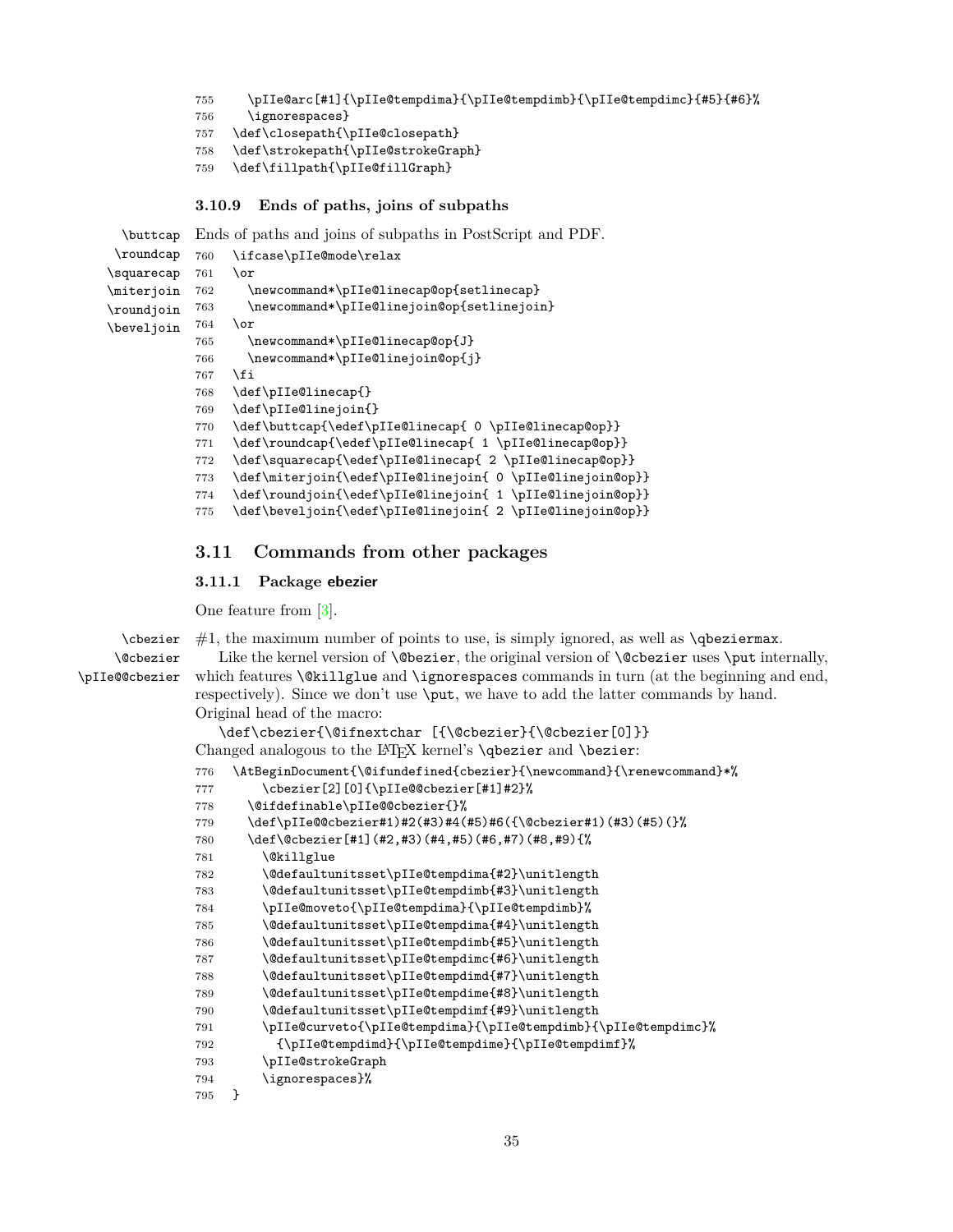#### <span id="page-35-0"></span>**3.11.2 Other packages**

Other macros from various packages may be included in future versions of this package.

## <span id="page-35-1"></span>**3.12 Mode 'original'**

<span id="page-35-12"></span>Other branch of the big switch, started near the beginning of the code (see page [16\)](#page-15-0). 796 \else

<span id="page-35-11"></span><span id="page-35-10"></span>\oval \maxovalrad \OriginalPictureCmds Gobble the new optional argument and continue with saved version.  $\max$ ovalrad is there to avoid error messages in case the user's document redefines it with \renewcommand\*. Likewise, \OriginalPictureCmds is only needed for test documents.

```
797 \renewcommand*\oval[1][]{\pIIe@oldoval}
798 \newcommand*\maxovalrad{20pt}
799 \newcommand*\OriginalPictureCmds{}
800 \fi
```
## <span id="page-35-2"></span>**3.13 Final clean-up**

<span id="page-35-9"></span><span id="page-35-8"></span>Restore Catcodes. \Gin@codes \let\Gin@codes\relax  $\langle$ /package)

## **Acknowledgements**

We would like to thank Michael Wichura for granting us permission to use his implementation of the algorithm for "pythagorean addition" from his P<sub>I</sub>CT<sub>E</sub>X package. Thanks go to Michael Vulis (MicroPress) for hints regarding a driver for the VTEX system. Walter Schmidt has reviewed the documentation and code, and has tested the VTEX driver. The members of the "TEX-Stammtisch" in Berlin, Germany, have been involved in the development of this package as our guinea pigs, i.e., alpha-testers; Jens-Uwe Morawski and Herbert Voss have also been helpful with many suggestions and discussions. Thanks to Claudio Beccari (curve2e) for some macros and testing. Thanks to Petr Olšák for some macros.

Finally we thank the members of The LAT<sub>EX</sub> Team for taking the time to evaluate our new implementation of the picture mode commands, and eventually accepting it as the "official" pict2e package, as well as providing the README file.

## **References**

- <span id="page-35-3"></span>[1] Leslie Lamport: *LATEX – A Document Preparation System*, 2nd ed., 1994
- [2] Michel Goossens, Frank Mittelbach, Alexander Samarin: *The LATEX Companion*, 1993
- <span id="page-35-6"></span>[3] Gerhard A. Bachmaier: *The ebezier package.* CTAN: macros/latex/contrib/ebezier/, 2002
- <span id="page-35-7"></span>[4] Michael Wichura: *The PiCTEX package.* CTAN: graphics/pictex, 1987
- <span id="page-35-5"></span>[5] David Carlisle: *The pspicture package.* CTAN: macros/latex/contrib/carlisle/, 1992
- [6] David Carlisle: *The trig package.* CTAN: macros/latex/required/graphics/, 1999
- [7] Kresten Krab Thorup: *The pspic package.* CTAN: macros/latex209/contrib/misc/, 1991
- <span id="page-35-4"></span>[8] Timothy Van Zandt: *The pstricks bundle.* CTAN: graphics/pstricks/, 1993, 1994, 2000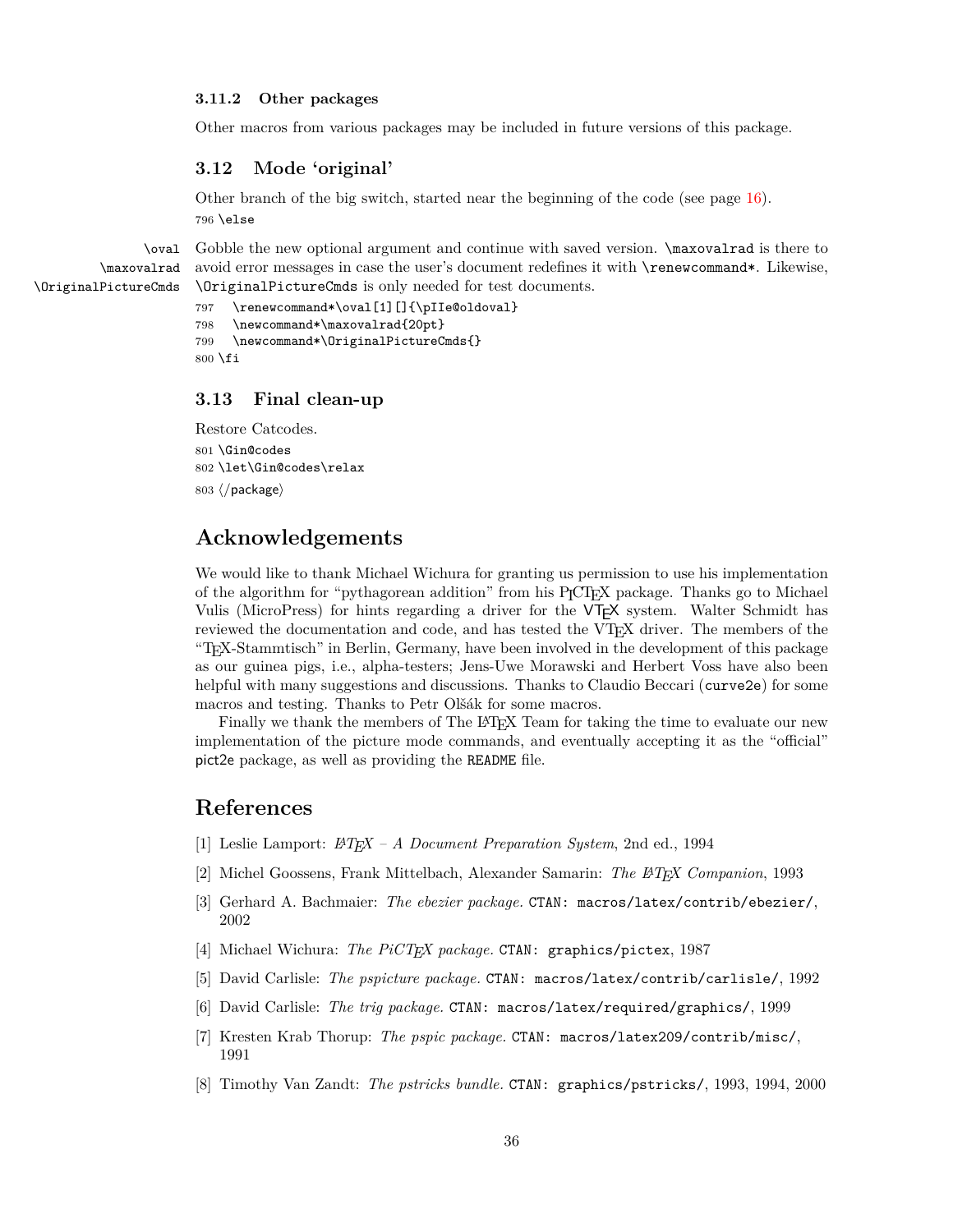# **Change History**

| v0.1a<br>General: First version. $(RN) \dots \dots \dots 1$                                  | v0.1y<br>$\mathcal{L}$ |
|----------------------------------------------------------------------------------------------|------------------------|
| v0.1d                                                                                        |                        |
| \pIIe@drawGraph: "gsave/grestore"<br>added. $(RN) \ldots \ldots \ldots \ldots \ldots$<br>-17 | v0.2h<br>$\mathcal{L}$ |
| v0.1g                                                                                        |                        |
| \pIIe@circle: Changed code (using                                                            |                        |
| \pIIe@add@qcircle). (HjG,RN)<br>$\ldots$ 27                                                  | \p]                    |
|                                                                                              |                        |
| \pIIe@drawGraph: "gsave/grestore"                                                            | $\mathcal{L}$          |
| removed. $(RN)$<br>17                                                                        |                        |
| v0.1h                                                                                        | v0.2j                  |
| \pIIe@addtoGraph: Added newline code                                                         | Ge                     |
| (to be improved eventually).                                                                 |                        |
| $(RN, HjG) \ldots \ldots \ldots \ldots \ldots \ldots$<br>17                                  | v0.2k                  |
| v0.1i                                                                                        | Ge                     |
| \pIIe@drawGraph: "gsave/grestore"                                                            |                        |
| restored for PDF (see                                                                        |                        |
| 'p2e-drivers.dtx'). (RN)<br>. 17                                                             |                        |
| $_{\rm v0.1t}$                                                                               |                        |
| \pIIe@get@quadrants: Rename                                                                  | v0.21                  |
| \pIIe@get@ovalquadrants to                                                                   | \li                    |
| $\pi I$ e@get@quadrants $(RN)$<br>- 30                                                       | Ge                     |
| v0.1u                                                                                        |                        |
| <b>\@bezier:</b> Change calculation of cubic                                                 |                        |
| bezier parameters to use less tokens                                                         | v0.2n                  |
| 30<br>$(HjG)$                                                                                | \pl                    |
| \pIIe@@qcircle: New ancillary macro                                                          |                        |
| $(HjG)$<br>28                                                                                | \p]                    |
| \pIIe@add@CP: Rename \pIIe@add@XY to                                                         |                        |
| 18                                                                                           | \p]                    |
| $\Delta \text{PLI} = \left( \begin{bmatrix} H_j & \cdots & H_j \end{bmatrix} \right)$        |                        |
| \pIIe@bezier@QtoC: New ancillary macro                                                       | 1                      |
| 31<br>$(HjG)$                                                                                |                        |
| \pIIe@drawGraph: Clear current point                                                         | Ge                     |
| after output $(HjG) \dots \dots$<br>18<br>$\cdots$                                           |                        |
| \pIIe@qcircle: Change coding of                                                              | v0.2o                  |
| quadrant number to match bit                                                                 | \@}                    |
| number in \pIIe@get@quadrants                                                                |                        |
| $(HjG)$<br>27                                                                                |                        |
| \pIIe@qoval: New ancillary macro (HjG)<br>30                                                 | <b>\@c</b>             |
| \pIIe@vector: New ancillary macro                                                            |                        |
| $(HjG) \ldots \ldots \ldots \ldots \ldots \ldots \ldots \ldots$<br>24                        | \Gi                    |
| \pIIe@vector@ltx: New ancillary macro                                                        |                        |
| 25<br>(HjG)                                                                                  | \1i                    |
| \pIIe@vector@pst: New ancillary macro                                                        | $\sqrt{v}$             |
| $(HjG)$<br>26                                                                                |                        |
| $_{\rm v0.1v}$                                                                               | Ge                     |
| \pIIe@qcircle: Exchange \@xdim and                                                           |                        |
| 27 <sub>z</sub><br>\@ydim to \@ovri and \@ovro (HjG)                                         | v0.2p                  |
| v0.1w                                                                                        | \@}                    |
| \pIIe@qoval: Rename \pIIe@oval to                                                            | \@c                    |
| $\pi I$ e@qoval $(HjG) \ldots \ldots \ldots$<br>30                                           | Ge                     |
| General: Index use of temporary registers                                                    |                        |
| while debugging $(HjG) \dots \dots \dots \dots 1$                                            |                        |
|                                                                                              | v0.2q                  |
| v0.1x<br>$\pi$ TLeCFAL: Introduce "inset" $(RN_H)$ 14                                        | Ge                     |
|                                                                                              |                        |

| .a                                                        | v0.1y                                                                                              |
|-----------------------------------------------------------|----------------------------------------------------------------------------------------------------|
| General: First version. $(RN) \dots \dots$                | \pIIe@vector@ltx: First implementation.<br>1                                                       |
| .d                                                        |                                                                                                    |
| \pIIe@drawGraph: "gsave/grestore"                         | v0.2h                                                                                              |
| g                                                         | \pIIe@badcircarg: New error message.<br>$(RN,HjG) \ldots \ldots \ldots \ldots \ldots \ldots$<br>28 |
| \pIIe@circle: Changed code (using                         | \pIIe@circ: Check for negative or zero                                                             |
| $\pi I$ e@add@qcircle). (Hj $G, RN$ )<br>. 27             | diameter argument $(RN,HjG) \dots 27$                                                              |
| \pIIe@drawGraph: "gsave/grestore"                         | \pIIe@def@UL: Check for negative or zero                                                           |
| removed. $(RN)$<br>-17                                    | radius argument $(RN,HjG) \dots \dots$<br>-29                                                      |
| h.                                                        | v0.2j                                                                                              |
| \pIIe@addtoGraph: Added newline code                      | General: First release to CTAN                                                                     |
| (to be improved eventually).                              | $(2004/02/19 \text{ v}0.2j)$ . (LaTeX Team) . 1                                                    |
| $(RN,HjG) \ldots \ldots \ldots \ldots \ldots \ldots 17$   | v0.2k                                                                                              |
| j.                                                        | General: Better control for indexing                                                               |
| \pIIe@drawGraph: "gsave/grestore"                         | temporary registers while debugging                                                                |
| restored for PDF (see                                     |                                                                                                    |
| 'p2e-drivers.dtx'). $(RN)$ 17                             | Better control over funny pagestyle                                                                |
| .t                                                        | while debugging $(HjG) \dots \dots \dots \dots 1$                                                  |
| \pIIe@get@quadrants: Rename<br>\pIIe@get@ovalquadrants to | v0.21                                                                                              |
| $\pi I$ e@get@quadrants $(RN)$<br>. 30                    | \line: Macro added $\rm (RN/HjG) \ldots \ldots \quad 23$                                           |
| .u                                                        | General: Even better control over funny                                                            |
| <b>\@bezier</b> : Change calculation of cubic             | pagestyle while debugging $(RN) \ldots$ 1                                                          |
| bezier parameters to use less tokens                      | v0.2n                                                                                              |
| $(HjG)$<br>30                                             | \pIIe@circ: Allow zero diameter                                                                    |
| \pIIe@@qcircle: New ancillary macro                       |                                                                                                    |
|                                                           | \pIIe@def@UL: Moved radius test to                                                                 |
| \pIIe@add@CP: Rename \pIIe@add@XY to                      | \oval, where it belongs $\rm (RN/HjG)$ 29                                                          |
|                                                           | \pIIe@oval: Allow zero diameter                                                                    |
| \pIIe@bezier@QtoC: New ancillary macro                    | $(RN/HjG) \dots \dots \dots \dots$<br>-29<br>1.1.1.1.1                                             |
|                                                           | Moved radius test from \pIIe@def@UL<br>$(RN/HjG) \dots \dots \dots \dots \dots \dots$<br>29        |
| \pIIe@drawGraph: Clear current point                      | General: Second release to CTAN                                                                    |
|                                                           | $(2004/04/22 \text{ v}0.2\text{n})$ . $(RN/HjG)$ 1                                                 |
| \pIIe@qcircle: Change coding of                           | v0.2o                                                                                              |
| quadrant number to match bit                              | <b>\@bezier:</b> Supply <b>\ignorespaces</b> to                                                    |
| number in \pIIe@get@quadrants                             | match kernel version $(HjG) \ldots \ldots \ldots 30$                                               |
| $(HjG)$<br>27                                             | <b>\@cbezier:</b> Supply <b>\ignorespaces</b> to                                                   |
| \pIIe@qova1: New ancillary macro (HjG)<br>30              | match kernel version $(HjG) \dots \dots \dots$ 35                                                  |
| \pIIe@vector: New ancillary macro                         | <b>\Gin@codes:</b> Save and restore catcodes                                                       |
| \pIIe@vector@ltx: New ancillary macro                     | $(HjG)$<br>-13                                                                                     |
| $(HjG)$<br>25                                             | \line: Use \pIIe@checkslopeargs $(HjG)$ 23                                                         |
| \pIIe@vector@pst: New ancillary macro                     | \vector: Use \pIIe@checkslopeargs                                                                  |
| $(HjG)$<br>26                                             |                                                                                                    |
| .V                                                        | General: Third release to CTAN                                                                     |
| \pIIe@qcircle: Exchange \@xdim and                        | $(2004/06/25 \text{ v}0.20)$ . $(RN/HjG)$ 1                                                        |
| 27<br>$\Q$ ydim to $\Q$ ovri and $\Q$ ovro (HjG)          | v0.2p                                                                                              |
| W                                                         | $\text{Obezier: } \&\text{aligned}$ added. $(RN)$ 30                                               |
| \pIIe@qoval: Rename \pIIe@oval to                         | \@cbezier:\@killglue added. (RN)  35                                                               |
|                                                           | General: Fourth release to CTAN                                                                    |
| General: Index use of temporary registers                 | $(2004/07/28 \text{ v}0.2p)$ . $(RN)$ 1                                                            |
| while debugging $(HjG) \dots \dots \dots \dots 1$         | v0.2q                                                                                              |
| X                                                         | General: Fourth release to CTAN                                                                    |
| \pIIe@FAI: Introduce "inset". (RN,HjG)<br>14              | $(2004/08/06 \text{ v}0.2q)$ . $(RN/HjG)$ 1                                                        |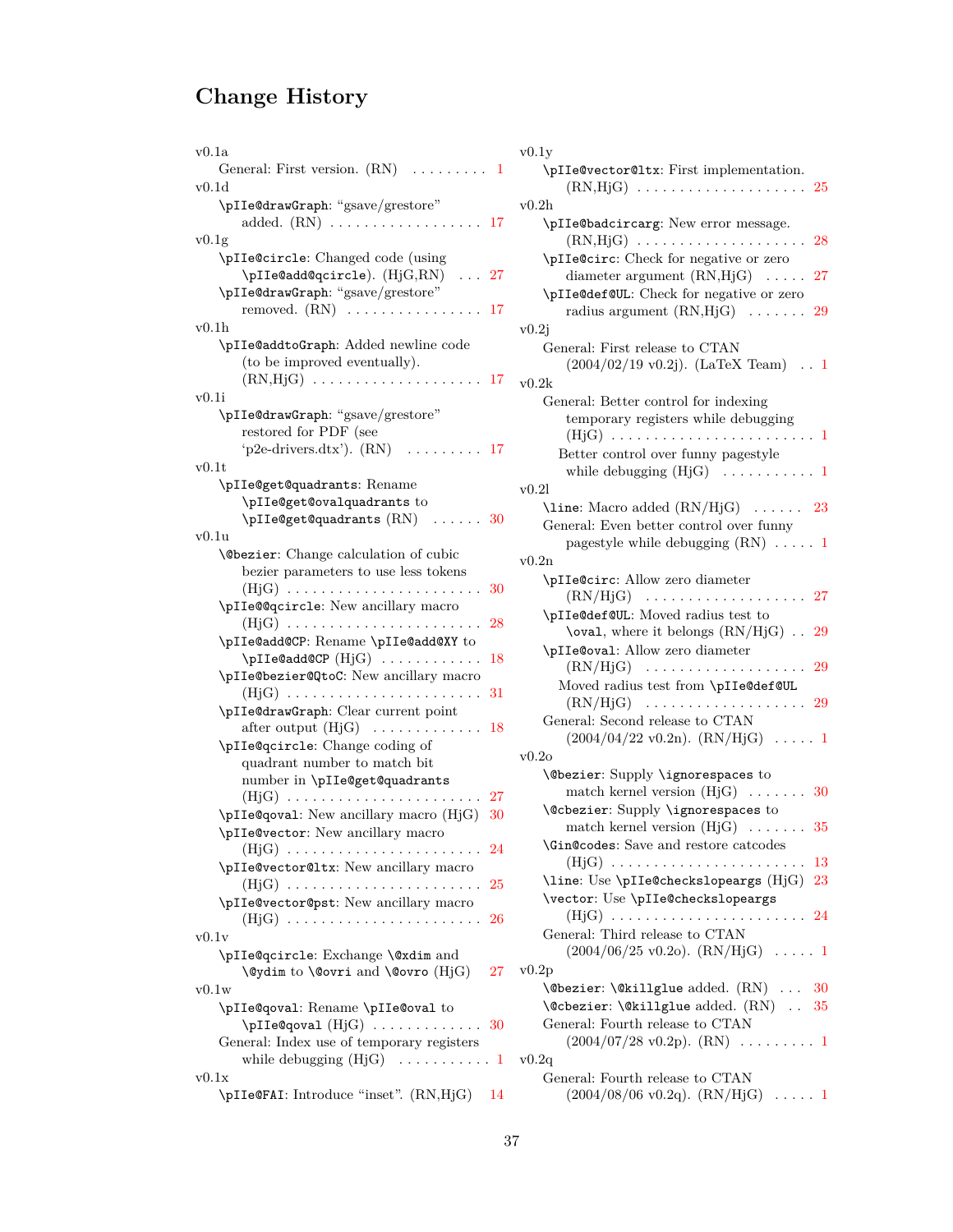| v0.2r                                           | General: 11th release to CTAN                    |     |
|-------------------------------------------------|--------------------------------------------------|-----|
| \pIIe@pyth: Two wrong global                    | $(2016/01/09 \text{ v}0.3a)$ . $(JT)$ 1          |     |
| assignments changed. $(RN)$ 21 v0.3b            |                                                  |     |
| v0.2t                                           | General: 12th release to CTAN                    |     |
| \line: All lines by \@sline $(JT) \ldots 23$    |                                                  |     |
| v0.2u                                           | New option 'luatex' $(RN)$ 14                    |     |
| General: Fifth release to CTAN                  | v0.3c                                            |     |
| $(2008/06/29 \text{ v}0.2 \text{u}).$ $(JT)$ 1  | \pIIe@checkslopeargs: \edef for                  |     |
| v0.2v                                           | parameters stored in macros -                    |     |
| General: Sixth release to CTAN                  | suggested by Phelype Oleinik (RN)                | .23 |
| $(2008/07/19 \text{ v}0.2 \text{v})$ . $(JT)$ 1 | v0.3d                                            |     |
| v0.2w                                           | \pIIe@oval: Allow spaces after the first         |     |
| General: Seventh release to CTAN                | optional Argument suggested by FMi               |     |
| $(2008/07/19 \text{ v}0.2 \text{w})$ . $(JT)$ 1 |                                                  |     |
| v0.2x                                           | \pIIe@sline: Simulated bounding boxes            |     |
| General: Eigth release to CTAN                  | for <b>\line</b> and <b>\vector</b> suggested by |     |
| $(2009/08/08 \text{ v}0.2\text{x})$ . $(JT)$ 1  | Donald Arseneau $(RN) \ldots \ldots \ldots 23$   |     |
| v0.2v                                           | \pstarrows: New user-level macros                |     |
| General: Nineth release to CTAN                 |                                                  |     |
| $(2011/04/05 \text{ v}0.2 \text{y})$ . $(JT)$ 1 | \ltxarrows and \pstarrows. $(RN)$ . 15           |     |
| v0.2z                                           | v0.3e                                            |     |
| General: 10th release to CTAN                   | General: Added \Vector and                       |     |
| $(2011/04/05 \text{ v}0.2z)$ . $(JT)$ 1         | \polyvector suggested by FMi. (RN) 33            |     |
| v0.3a                                           | v0.4b                                            |     |
| \pIIe@circle: Changed code, closepath           | General: More auxiliary dimensions $\ldots$ 31   |     |
|                                                 | Use of fewer system dimension registers 31       |     |

# **Index**

Numbers written in italic refer to the page where the corresponding entry is described; numbers underlined refer to the code line of the definition; numbers in roman refer to the code lines where the entry is used.

| Symbols                                          | 408              |
|--------------------------------------------------|------------------|
| $\setminus$ !<br>. 6, 11                         | 526              |
| $\setminus$ "<br>. 4, 9                          | 573              |
| $\sqrt{2}$ 8                                     | 674              |
| $\setminus *$<br>. 5, 10                         | 692              |
| $\lambda$ :<br>. 7, 12                           | 713              |
| \@@polygon  716, 719, 723                        | 729              |
| $\text{Qangle} \dots \dots \dots \quad 637, 638$ | 741              |
| $\text{Qangleend } \dots \dots \quad 609, 610$   | 745<br>754       |
| \@anglemid  620, 622, 624                        | 786              |
| $\text{Qarclen} \dots \dots \dots 592,$          | \@depth .        |
| 603, 604, 605, 607,                              |                  |
| 608, 617, 618, 619, 636                          | \@dot            |
| $\text{Qarcrad}$ . 593, 601, 602,                | <b>\@gobble</b>  |
| 627, 628, 638, 643, 644                          | <b>\@height</b>  |
|                                                  | <b>\@ifnextc</b> |
| 358, 363, 364, 371, 406                          | 684              |
| $\text{Obezier}$ 106, 119, 566                   | <b>\@ifstar</b>  |
| \@cbezier  110, 120, 776                         | \@killglu        |
| \@circle  104, 117, 471                          | . 5              |
| $\text{Qdefaultunits} \dots \dots \dots 14$      | 728              |
| $\text{Qdefaultunits set} \dots$                 | <b>\@makeoth</b> |
| $\ldots$ $\frac{13}{5}$ , 370, 405,              | $\text{Onnil}$ . |
|                                                  |                  |

| \@oval $\,\dots\,\,$ 112, 122, 519, 524                                                                                                                                                                                                                                                                                                                                                                                          |
|----------------------------------------------------------------------------------------------------------------------------------------------------------------------------------------------------------------------------------------------------------------------------------------------------------------------------------------------------------------------------------------------------------------------------------|
| \@polygon  710, 711, 712                                                                                                                                                                                                                                                                                                                                                                                                         |
| \@polyline  677, 680, 684                                                                                                                                                                                                                                                                                                                                                                                                        |
| \@polyvector . 688, 691, 707                                                                                                                                                                                                                                                                                                                                                                                                     |
| $\setminus$ @setfpsbit  564,565                                                                                                                                                                                                                                                                                                                                                                                                  |
| $\setminus$ @sline  102,114                                                                                                                                                                                                                                                                                                                                                                                                      |
| $\text{\textbackslash}$ @temp $621, 622, 623, 624$                                                                                                                                                                                                                                                                                                                                                                               |
| $\texttt{\textbackslash}$ Ctempa $356$ ,                                                                                                                                                                                                                                                                                                                                                                                         |
| 357, 360, 361, 362, 363                                                                                                                                                                                                                                                                                                                                                                                                          |
| \@tempboxa  376, 398, 422                                                                                                                                                                                                                                                                                                                                                                                                        |
| $\{\texttt{Qundefined   } 39, 40\}$                                                                                                                                                                                                                                                                                                                                                                                              |
| $\verb \@whiledim    607 $                                                                                                                                                                                                                                                                                                                                                                                                       |
| $\text{\textbackslash}\mathbb{C}$ whilenum  339, 345                                                                                                                                                                                                                                                                                                                                                                             |
| $\text{\textbackslash}\mathbb{Q}$ width  399, 400                                                                                                                                                                                                                                                                                                                                                                                |
| $\setminus$ 3, 8                                                                                                                                                                                                                                                                                                                                                                                                                 |
| $\mathbf{A}$                                                                                                                                                                                                                                                                                                                                                                                                                     |
|                                                                                                                                                                                                                                                                                                                                                                                                                                  |
|                                                                                                                                                                                                                                                                                                                                                                                                                                  |
|                                                                                                                                                                                                                                                                                                                                                                                                                                  |
| B                                                                                                                                                                                                                                                                                                                                                                                                                                |
| $\begin{bmatrix} \text{begin} 0 & \cdots & \cdots & 0 \\ 0 & \cdots & \cdots & 0 \\ 0 & \cdots & \cdots & 0 \\ 0 & \cdots & \cdots & 0 \end{bmatrix}$                                                                                                                                                                                                                                                                            |
| $\begin{bmatrix} \texttt{b} & \texttt{c} & \texttt{c} & \texttt{d} & \texttt{e} & \texttt{f} & \texttt{f} & \texttt{f} & \texttt{f} & \texttt{f} & \texttt{f} & \texttt{f} & \texttt{f} & \texttt{f} & \texttt{f} & \texttt{f} & \texttt{f} & \texttt{f} & \texttt{f} & \texttt{f} & \texttt{f} & \texttt{f} & \texttt{f} & \texttt{f} & \texttt{f} & \texttt{f} & \texttt{f} & \texttt{f} & \texttt{f} & \texttt{f} & \texttt{$ |
| $\texttt{\textbackslash}$                                                                                                                                                                                                                                                                                                                                                                                                        |
|                                                                                                                                                                                                                                                                                                                                                                                                                                  |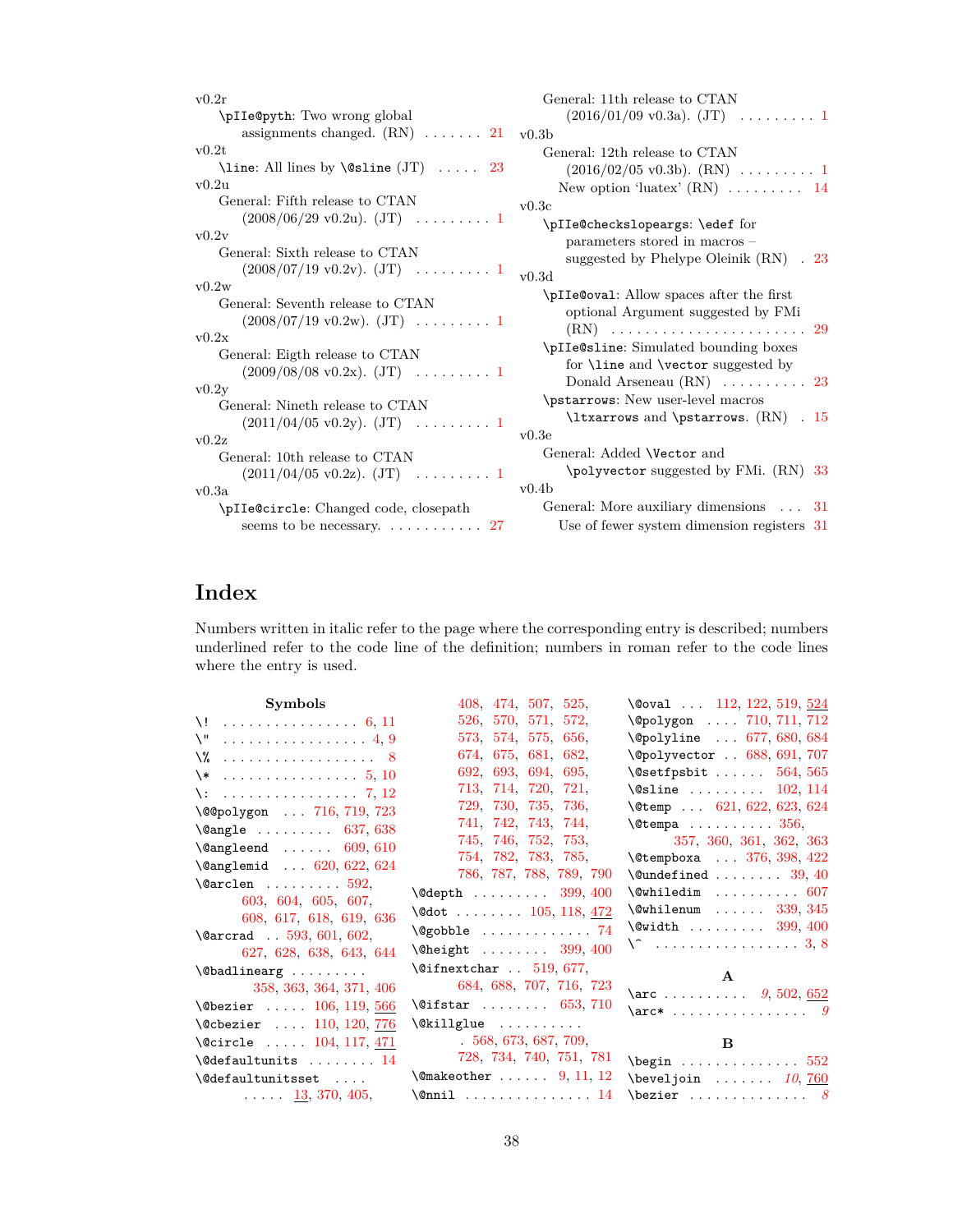$\text{box}$  .......... [376,](#page-22-13) [422](#page-23-8) \buttcap ... [10](#page-9-2), [51,](#page-13-4) [478,](#page-26-5) [760](#page-34-15)

**C**

| $\lambda$ CalculateCos . 235, 626, 642     |
|--------------------------------------------|
| \CalculateSin . 234, 626, 642              |
| $\lambda$ CalculateTan  637                |
| $\text{2} 3, 4, 5, 6, 7, 8, 10$            |
| $\text{cbezier} \dots \dots \quad 8,776$   |
| \circle $6,502$                            |
| $\text{Circle*} \dots \dots \dots \dots 6$ |
| \circlearc . 9, 503, 634, 727              |
| $\clot$ osepath $10, 727$                  |
| $\countdef$ 319, 320                       |
| \curveto $9, 727$                          |
|                                            |

## **D**

| $\Delta$ 319, 329,                            |
|-----------------------------------------------|
| 330, 337, 345, 347, 349                       |
| \Denom 318, 321, 322, 324, 329                |
| $\dim$ endef  318                             |
| $\dim \text{expr} \dots \dots \dots \dots 14$ |

## **E**

| $\emptyset$ 361 |  |  |  |  |  |  |  |  |
|-----------------|--|--|--|--|--|--|--|--|
|                 |  |  |  |  |  |  |  |  |

**F** \fillpath . . . . . . . . *[10](#page-9-3)*, [727](#page-33-33)

## **G**

```
2,801,802}{}\{Gin@driver \ldots \ldots \frac{15}{5},\}21, 23, 24, 25, 26, 27,
       28, 29, 32, 33, 34, 35,
       83, 89, 90, 91, 92, 94
```
#### **H**

\hbox . . . . . . . . . . . . . . . [398](#page-23-7) **I** \I . . . . . . [320,](#page-21-3) [338,](#page-21-13) [339,](#page-21-0) [350](#page-21-14) \ifpIIe@pdfliteral@ok . . . . . . . . . . . . . . . <u>[37,](#page-13-17)</u> [50](#page-13-18) \ifx . . . . [39,](#page-13-2) [40,](#page-13-3) [361,](#page-22-11) [362,](#page-22-12) [592,](#page-30-3) [593,](#page-30-9) [594,](#page-30-15) [595,](#page-30-16) [596,](#page-30-17) [597,](#page-30-18) [598,](#page-30-19) [599,](#page-30-20) [665](#page-32-20) \ignorespaces . . . . . . . . . . . . [584,](#page-30-21) [679,](#page-32-21) [684,](#page-32-12) [690,](#page-32-22) [707,](#page-33-21) [718,](#page-33-34) [726,](#page-33-35) [732,](#page-33-36) [738,](#page-33-37) [749,](#page-33-38) [756,](#page-34-17) [794](#page-34-18)

## **L**

| \Line $9,670$                          |  |
|----------------------------------------|--|
| \line $\ldots$ 4, 101, 115, 365, 366   |  |
| $\{line to \dots  \dots 9, 727\}$      |  |
|                                        |  |
| 684, 688, 707, 716, 723                |  |
| $\text{ltxarrows} \dots \dots \ 58,64$ |  |

## **M**

| $\m$ One  339                                 |  |
|-----------------------------------------------|--|
| \maxdimen 325, 327, 332, 334                  |  |
| $\maxovalrad$ . 8, 505, 520, 797              |  |
| $\text{interjoin} \dots 10,760$               |  |
| $\text{Noweto} \dots \dots \dots \quad 9,727$ |  |
|                                               |  |

## **N**

| $\neq$ $592, 593, 594.$        |
|--------------------------------|
| 595, 596, 597, 598, 599        |
| $\neq$ $37$                    |
| \Num . 319, 329, 330, 337,     |
| 345, 346, 347, 349, 350        |
| \Numb $320, 330, 331$ ,        |
| 336, 337, 347, 348, 349        |
| $\text{number}$ 336, 348       |
| \Numer 318, 321, 322, 323, 329 |

## **O**

\OriginalPictureCmds . . . . . . . . . . . . . <u>[113,](#page-15-15) [797](#page-35-11)</u> \oval [7](#page-6-3), [111,](#page-15-16) [121,](#page-15-17) [502,](#page-27-4) [517,](#page-28-6) [797](#page-35-12)

#### **P**

| $\Delta$ 40, 46                                     |
|-----------------------------------------------------|
|                                                     |
| $\Delta 610, 612, 615, 621, 623$                    |
| \pIIe@@cbezier  776                                 |
| \pIIe@@divide  339, 344                             |
| $\pi I = \mathbb{Q}$ 305, 312                       |
| \pIIe@@qcircle                                      |
| 489, 491, 493, 495, 498                             |
| $\pi I = \text{C} \cdot \frac{182}{245}$            |
| 247, 257, 271, 282, 648                             |
| \pIIe@add@num $195, 215$                            |
| \pIIe@add@nums                                      |
| $\frac{189}{207}$ , 207, 209, 211,                  |
| 214, 216, 222, 224,                                 |
| 226, 253, 255, 265,                                 |
| 268, 278, 280, 641, 647                             |
| \pIIe@addtoGraph                                    |
| $\frac{159}{159}$ , 187, 193, 198,                  |
| 205, 212, 214, 215,                                 |
| 216, 227, 245, 247,                                 |
| 258, 272, 283, 285, 649                             |
| $\phi$ IIe@arc 600, 659, 662, 755                   |
| $\pi I = \text{Qarc0} \ldots \ldots \quad 653, 654$ |
| $\pi I$ e@arc@  654, 655                            |
| \pIIe@badcircarg                                    |
| $\ldots$ 475, 500, 522, 602                         |
| \pIIe@bezier@QtoC                                   |
| .434,435,436,437,                                   |
| 576, 577, 578, 579, 588                             |
| \pIIe@buttcap $\underline{49}$ , 532                |
| $\pi IeeCCAW$ $\underline{54}$ , 427, 449           |
| \pIIe@checkslopearg                                 |
| $\cdots$ 356, 357, 359                              |
| $\pi I$ e@checkslopeargs  351                       |
| \pIIe@checkslopeargsline                            |
| $\cdots \cdots \cdots \cdots \quad 351, \, 368$     |

## \pIIe@checkslopeargsvector . . . . . . . . . . . [353,](#page-22-20) [403](#page-23-9) \pIIe@circ ... [471,](#page-26-8) [472,](#page-26-9) [473](#page-26-10) \pIIe@circle ..... [477,](#page-26-11) [480](#page-26-12) \pIIe@closepath . . . . . . [285,](#page-19-14) [482,](#page-26-13) [660,](#page-32-29) [723,](#page-33-3) [757](#page-34-22) \pIIe@closepath@op . . . .  $\ldots \ldots \frac{140}{149}$ ,  $\frac{149}{149}$ \pIIe@code .. [15,](#page-12-18) [73,](#page-14-11) [74,](#page-14-2) [178](#page-17-10) \pIIe@concat . . . . . . . . .  $\ldots$  [202,](#page-18-17) [218,](#page-18-18) [419,](#page-23-10) [705](#page-33-41) \pIIe@concat@op . . . . . . [140,](#page-16-7) [149,](#page-16-8) [212,](#page-18-15) [227,](#page-18-16) [242](#page-18-19) \pIIe@CPx . . . . . . . . . . . [180,](#page-17-11) [182,](#page-17-12) [263,](#page-19-15) [266,](#page-19-16) [269](#page-19-17) \pIIe@CPy . . . . . . . . . . . [180,](#page-17-11) [182,](#page-17-13) [264,](#page-19-18) [267,](#page-19-19) [270](#page-19-20)  $\pi$ IIe@curveto . . . . . [275,](#page-19-21) [439,](#page-24-7) [447,](#page-25-3) [581,](#page-30-28) [747,](#page-33-42) [791](#page-34-23) \pIIe@curveto@op . . . . . [140,](#page-16-9) [149,](#page-16-10) [272,](#page-19-11) [283,](#page-19-12) [649](#page-31-24) \pIIe@debug@comment [66,](#page-14-12) [168](#page-16-11) \pIIe@def@UL ......... [506](#page-27-12)  $\pi$ IIe@defaultUL ..  $506, 521$  $506, 521$  $506, 521$  $\Delta$ :  $297$ , [313,](#page-20-4) [316,](#page-21-25) [390,](#page-22-21) [412,](#page-23-11) [417,](#page-23-12) [418,](#page-23-13) [455,](#page-25-4) [703,](#page-33-43) [704](#page-33-44)  $\pi1$ e@drawGraph [165,](#page-16-12) [166,](#page-16-13) [167](#page-16-14)  $\pi Iee$ GFAI . . . . .  $54, 433, 454$  $54, 433, 454$  $54, 433, 454$  $54, 433, 454$  $54, 433, 454$  $\piIee$ FAL . . . . .  $54, 428, 450$  $54, 428, 450$  $54, 428, 450$  $54, 428, 450$  $54, 428, 450$  $\sqrt{\text{pIIeQFAW}}$  . . . . .  $\frac{54}{427}$ , [449](#page-25-2) \pIIe@fill@op . <u>[140,](#page-16-15) [149,](#page-16-16)</u> [171](#page-17-14)  $\pi1$ e@fillGraph  $165, 421,$  $165, 421,$  $165, 421,$ [478,](#page-26-5) [660,](#page-32-29) [706,](#page-33-45) [724,](#page-33-46) [759](#page-34-24) \pIIe@get@quadrants [531,](#page-28-10) [561](#page-29-11) \pIIe@GRAPH ... [159,](#page-16-18) [179,](#page-17-15) [180](#page-17-11) \pIIe@linecap . . . . . . . . [175,](#page-17-16) [768,](#page-34-25) [770,](#page-34-26) [771,](#page-34-27) [772](#page-34-28) \pIIe@linecap@op . . . . . [762,](#page-34-29) [765,](#page-34-30) [770,](#page-34-26) [771,](#page-34-27) [772](#page-34-28) \pIIe@linejoin . . . . . . . [175,](#page-17-16) [769,](#page-34-31) [773,](#page-34-32) [774,](#page-34-33) [775](#page-34-34) \pIIe@linejoin@op . . . . [763,](#page-34-35) [766,](#page-34-36) [773,](#page-34-32) [774,](#page-34-33) [775](#page-34-34) \pIIe@lineto . . . . . . . . .  $\ldots$  [246,](#page-18-20) [374,](#page-22-22) [441,](#page-24-10) [442,](#page-24-11) [443,](#page-24-12) [444,](#page-25-7) [446,](#page-25-8) [460,](#page-25-9) [462,](#page-25-10) [463,](#page-25-11) [464,](#page-25-12) [465,](#page-26-14) [467,](#page-26-15) [469,](#page-26-16) [470,](#page-26-17) [555,](#page-29-12) [630,](#page-31-25) [683,](#page-32-30) [722,](#page-33-47) [737](#page-33-48)  $\pi I = 01$ ineto@op  $140, 149, 247$  $140, 149, 247$  $140, 149, 247$  $140, 149, 247$  $140, 149, 247$  $\pi$ IIe@maxovalrad . [517,](#page-28-11) [528](#page-28-12)  $\pi I$ e@mode .....  $15, 36,$  $15, 36,$  $15, 36,$ [80,](#page-14-13) [98,](#page-15-18) [99,](#page-15-19) [126,](#page-15-20) [131,](#page-15-21) [138,](#page-15-22) [139,](#page-16-21) [201,](#page-17-17) [248,](#page-19-22) [760](#page-34-37) \pIIe@moveto . . . . . . . . .  $. \underline{244}$ , [373,](#page-22-23) [438,](#page-24-13) [459,](#page-25-13) [499,](#page-27-14) [554,](#page-29-13) [580,](#page-30-29) [631,](#page-31-26) [658,](#page-32-31) [676,](#page-32-32) [715,](#page-33-49) [731,](#page-33-50) [784](#page-34-38)